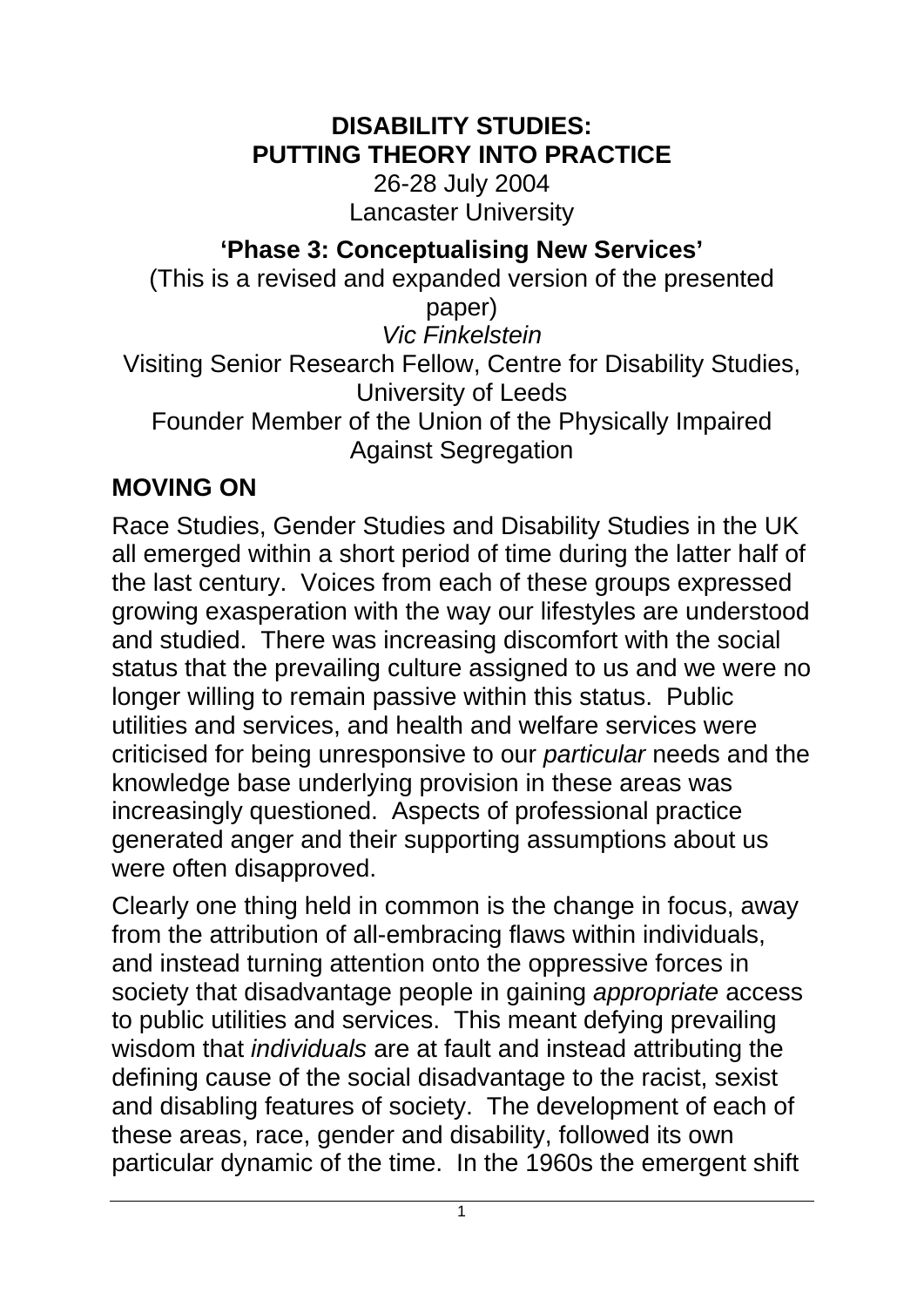in the general social awareness of oppressed groups inspired disabled people to reflect on their own situation.

For us this required no less than a revolutionary reorientation – one that meant getting away from trying to make us fit for society and instead aimed at making society fit for us.

I can illustrate what I mean with an example: At that time the department of employment, I believe, mounted a campaign to encourage greater employment of disabled people. They produced a poster series depicting disabled people in various work situations each with the title "Fit for work". We captured the new, assertive, way of thinking by rewording the title so that it would now read "Make work fit for disabled people".

This, of course, requires the removal of *social barriers* which restrict the *particular* lifestyles of people with *impairments*: 'social barriers' being understood as far more than merely physical, or environmental, barriers. Despite this reorientation being in the air, change did not, and could not, occur overnight. I am talking about an unfolding awakening in the consciousness of an oppressed group which has faced perhaps the longest and most entrenched of all the prejudices held by 'people with capabilities'. This is a prejudice which enables people with capabilities to see themselves as the quintessence of all that it means to be a 'person', to be 'normal', while at the same time identifying all other people by their possession of some aberration or other. Disabled people can't just be people – we have to be 'people with disabilities', and in adopting this label for ourselves we inevitably accept the 'stigma' imposed on us by people with capabilities.

Paul Hunt captured the mood which directly challenged this prejudice in his pioneering 1966 book:

'In my experience even the most severely disabled people retain an ineradicable conviction that they are still fully human in all that is ultimately necessary.'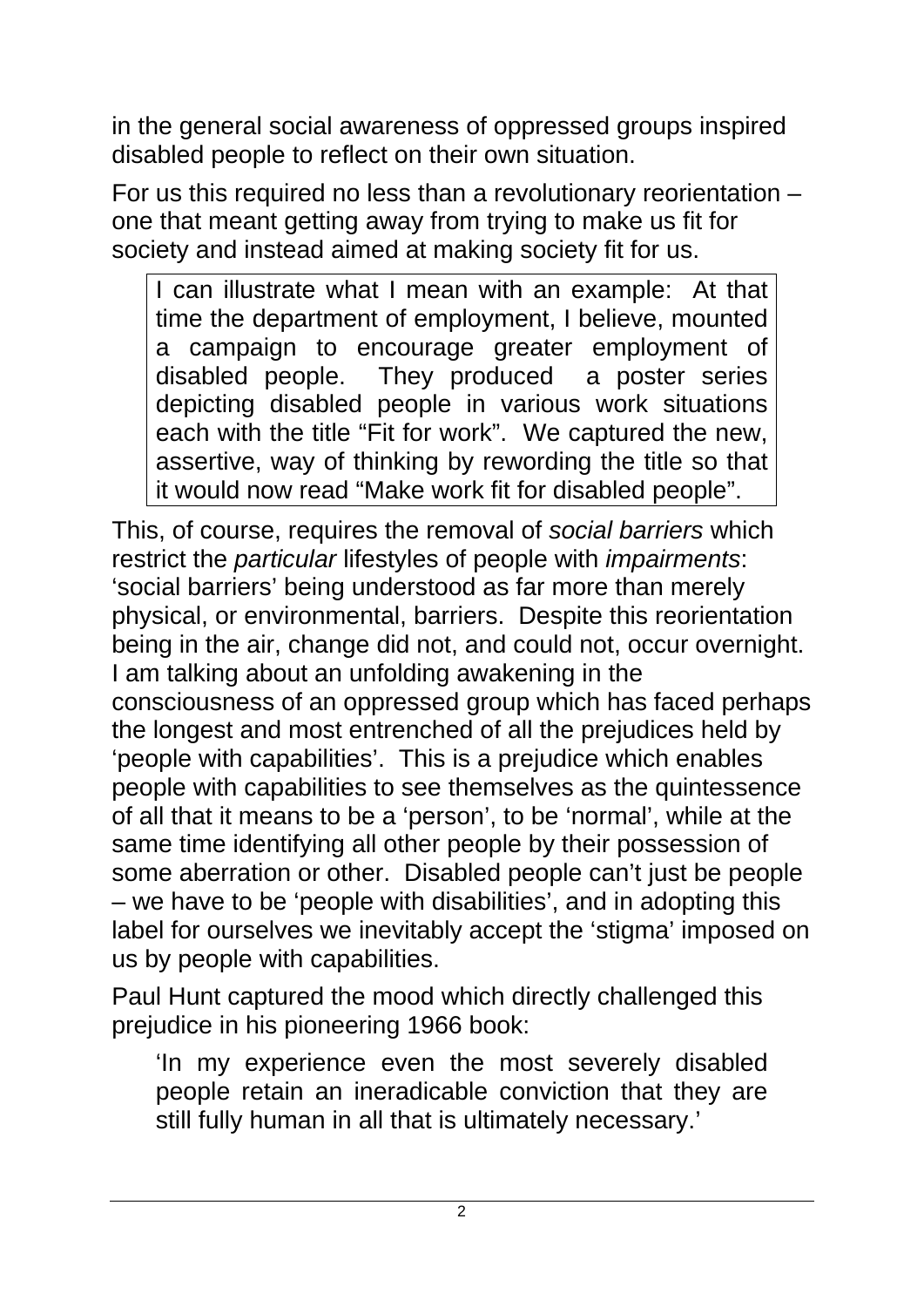**HUNT, Paul** (1966) A Critical Condition. In Hunt, Paul (ed.) (1966) *Stigma: The Experience of Disability*. London, Geoffrey Chapman.

But how to project such a robust way of thinking into the disabled community? How to galvanise action so that people can engage in their own emancipation in the face of entrenched and debilitating indoctrination? How to challenge the apathy and dependency cultivated by caring services run by people with capabilities? These were the challenges that disabled people faced in the middle 1960s and early '70s when the first wave of popular action moved into a cul-de-sac and ran out of energy.

As every activist pursuing radical social change knows there is no single effective response to social oppression. Every emancipatory struggle involves action at many levels and within different spheres of life. In this paper, however, my focus is on the potential emancipatory contribution of *disability studies*. To highlight my argument I need to look at the way the first course in disability studies emerged in the UK.

The way I see it, events in the *Disablement Income Group*  (DIG) and in the *Le Court Cheshire Home* made a specific contribution to the emergence of disability studies. I believe that an examination of this background reveals some features which can help us understand why disability studies was needed, what were its major concerns and, more importantly, its potential contribution to our emancipation.

### **OUT AND ABOUT**

As long as people with capabilities regarded themselves as the standard of 'normality' and all others dependent upon them for social legitimacy, there could be no prospect of academic courses concerned with 'disability' other than medical. In practice, when living in the community was considered feasible for those with significant impairments, this meant making us as 'normal' as possible (meaning as much like people with capabilities as possible) and this approach fell under the medical branch of rehabilitation. Here, social barriers might be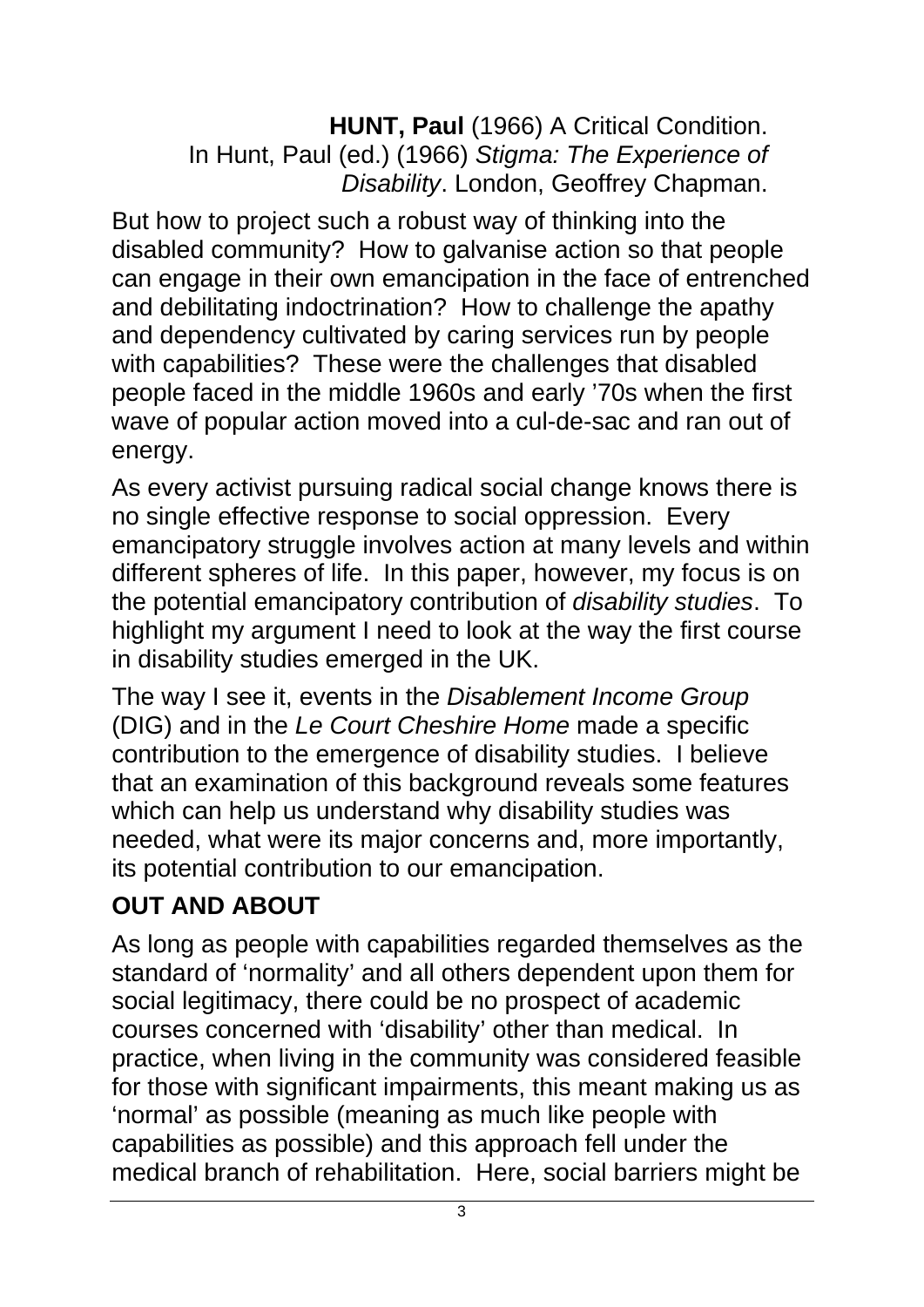considered, but always under medical direction and seen through medical glasses. The obvious limitation of medicalising social problems from rehabilitation centres, especially in the non-industrialised (majority) countries led to a version migrating into the community as 'Community Based Rehabilitation' (CBR). In reality this is merely a way of extending medical control into every conceivable level of disabled people's lives.

It should not be forgotten, too, that as the concept of 'rehabilitation' gained increasing recognition there was a proposal to set up comprehensive 'district rehabilitation services' throughout the UK with professional teams each led by a rehabilitation consultant with capabilities. Purpose built centres were also envisaged and had this materialised with full government backing and funding it would have made the development of non-medical courses in disability studies even less likely and rendered Centres for Integrated/Independent Living (CILs) near impossible to set up. The costs of such a comprehensive nationwide rehabilitation service, of course, would have been horrendous and thankfully there never was any real prospect of such an elaborate scheme being implemented.

In my view there were two interrelated influences arising from the activities of disabled people, in the '60s, which gained particular significance in stimulating the emergence of disability studies in the particular form that occurred.

In the community: The majority of disabled people lived at home in the community (albeit as invisible dependents on people with capabilities), and they were neither unaffected by the emancipatory struggles in race and gender nor completely unaware of developments in technology which enables greater control over the 'lived' environment. In general this group can be regarded as included the less severely impaired disabled people and it is, perhaps, not an accident that trendsetters channelled agitation towards the lack of financial resources to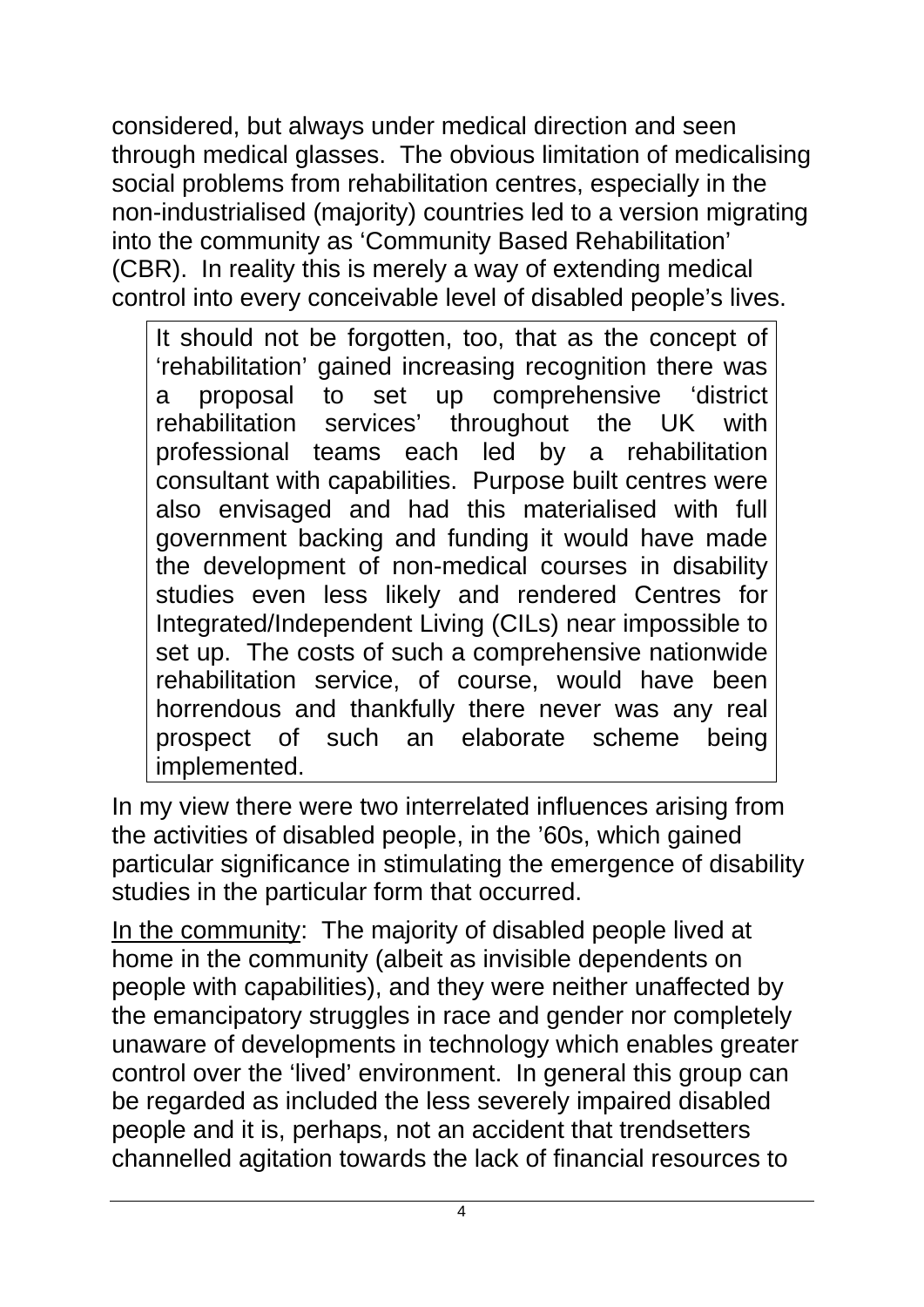buy-in a reasonable lifestyle. The embodiment of this aspiration was found in the '*Disablement Income Group*' (DIG) and the **overarching concern** was '*integration*', which was frequently confused and interpreted as meaning '*assimilation*' (this is why the word '*inclusion*' has come into fashion).

That 'integration' is still a living issue is amply demonstrated every day by the almost total '*exclusion*' of disabled people's lifestyles and concerns from the vast body of journals, newspapers and radio and television programming. This has been exacerbated by the growing tendency for television and journals to focus on the lifestyles of people with capabilities who are active in the media (the so-called 'celebrities'). Since the media is already distanced from disabled people's everyday lives, 'the media on the media' focuses on a narrow area of social life where there are no discernible disabled people. This has been more effective in obliterating disabled people from society than euthanasia could ever hope to achieve – this is what I call '*artistic euthanasia'*!

In institutional residences: Although accommodating a minority of the disabled population a very large group of occupants were labelled 'learning disabled' and 'psychiatric' patients. This is where the more severely impaired disabled people were 'dumped' and, whenever possible, this is where an insatiable search for an escape into the community was to be found amongst individuals. For the most part, inhibited from finding an organisational home for their aspirations, their **overarching concern** about appropriate '*support systems*' to enable integration in the community, had to be articulated by individuals. In this context I believe the meaning of '*integration*' was rarely confused with '*assimilation*'.

These two overarching concerns provided, I believe, a significant component of the provocation that eventually led to the presentation of learning materials in disability studies by the Open University (OU) in 1975. The critical factor was the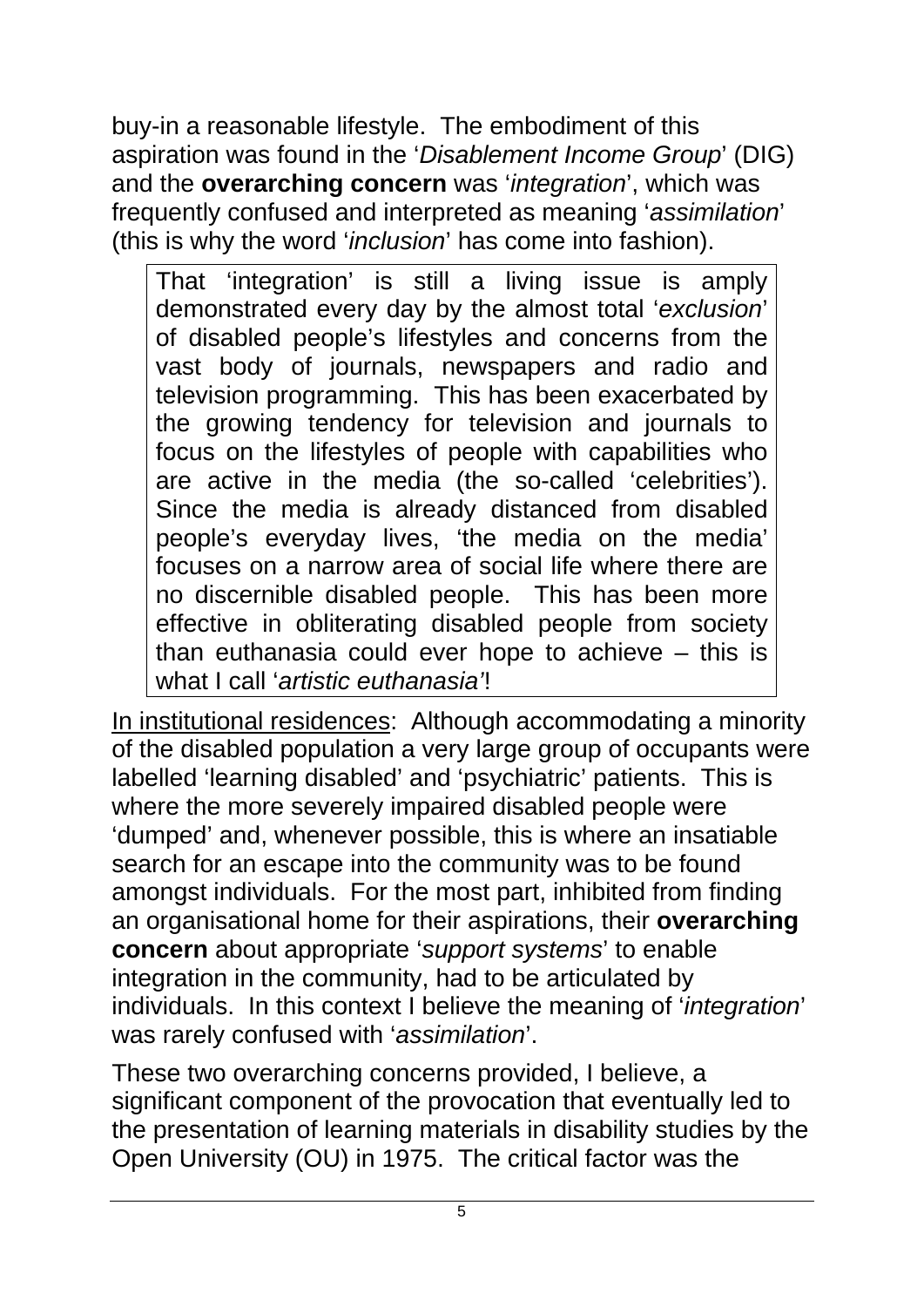presence of one person at the right place at the right time who seized the opportunity that inadvertently came her way – I am referring to a non-disabled person, Vida Carver at the Open University.

I'll follow the two 'overarching concerns' separately and then argue they came together in a unique approach to disability studies at the OU.

## **BUYING EMANCIPATION**

In the late 1960s the *Disabled Income Group* (DIG) in Britain became one of the leading mass organisations of disabled people in the world. It is important to appreciate this because nowadays people are frequently taught that the USA disability rights movement pioneered modern disabled people's social campaigns. In fact, as far as I know, in the 1960-70s the Scandinavian countries were the pioneers and during the early stages of our development in the UK they were an inspiration for us, especially in their approach to integrated education.

The Nordic countries' approach to 'integrated education' was an important reference point for us in the emergent disability movement in the 1960-70s. Elizabeth Anderson, a researcher with capabilities at the London University Institute of Education, introduced much of their work into her publications. During his enquiries into all aspects of 'integration' Paul Hunt made contact with Miss Anderson. His aim was to bring examples of integration into the UK whenever possible. Paul and I met Elizabeth and tried to convince her that research would be more fruitful if it were committed to finding ways of 'solving' problems in integrating disabled people (i.e. 'emancipatory' in contemporary terms) rather than merely investigating examples of what could be done. Sadly, she was adamant that research had to be 'objective' (i.e. 'neutral') and no further discussion was possible between us.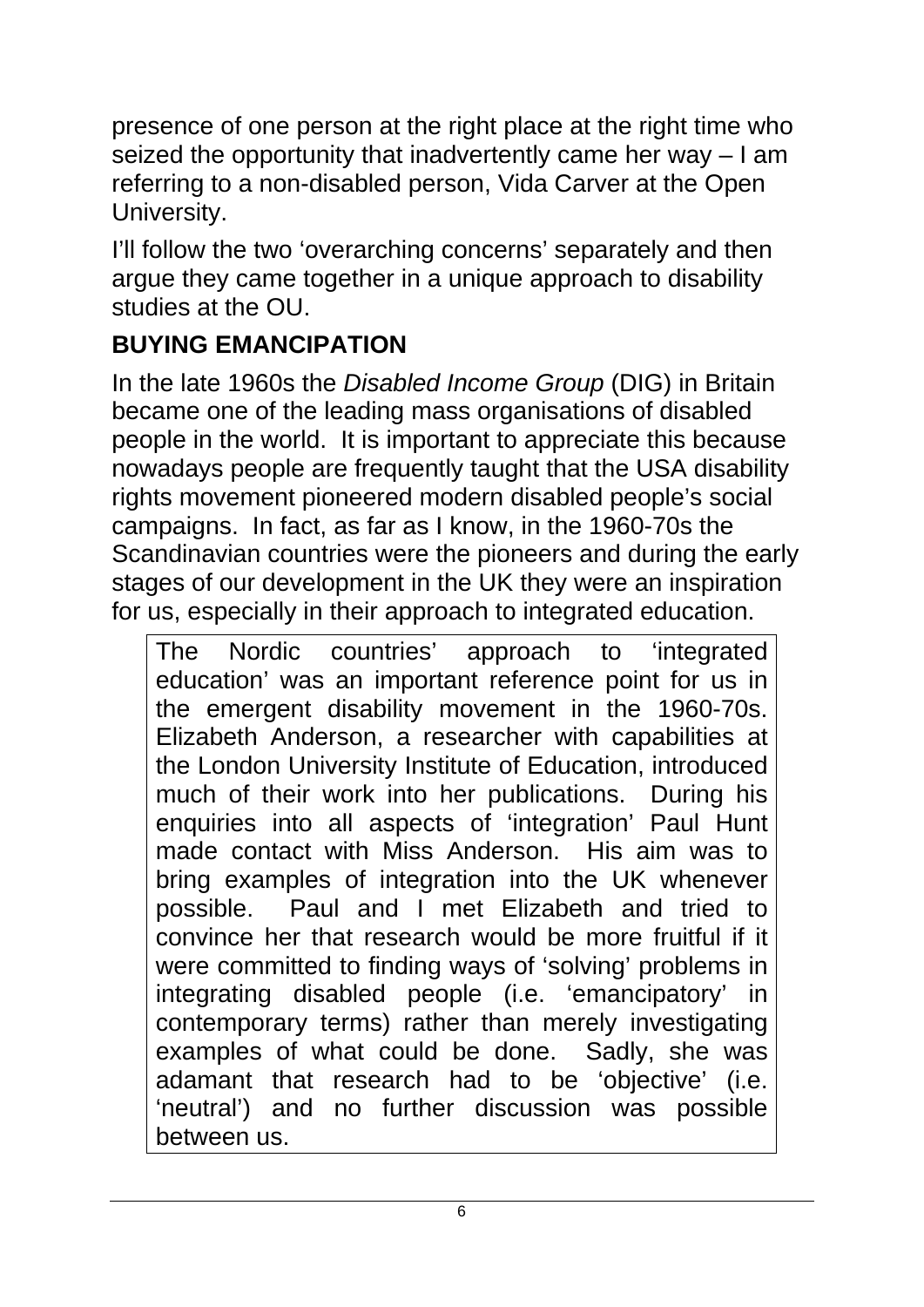In the British context where benefits were available for workers who sustained industrial injuries but neglected those who had not been employed, it was, perhaps, no accident that DIG was founded by two women, Megan Duboisson and Berit Moore (alias Thornberry / Stueland). They were concerned about the welfare of the unemployed, especially disabled women who were particularly disadvantaged in gaining access to the benefits system. As a 'pressure' group the main work of the organisation was to lobby parliament for legislative changes. DIG campaigned for a National Disability Income to *compensate for disability* 'as of right'.

The emergence of DIG was an early symptom of the shifting focus away from our 'defective' bodies, which we had been conditioned into believing was the sum total of our misfortune, and onto the provision of benefits to enable a more equitable lifestyle in the community regardless of type of impairment or where this was acquired. DIG argued that with sufficient income disabled people could be *integrated* into society. Writing in the *Liverpool Association for the Disabled* publication Mary Greaves (a leading figure in DIG), presented their argument most forcefully in public:

"We who are disabled all talk long and glibly about 'integration' and 'segregation'. Many of us are not quite clear what we mean  $-1$  certainly don't  $-$  at least all the time! ... First let me be quite clear and unambiguous – I want to be integrated – whatever definition is given."

**Greaves, Mary.** '*Contact*' (Oct.-Nov. 1973), No.31, page 31. Liverpool Association for the Disabled.

After the initial success in mobilising disabled people and drawing parliamentary attention to our social isolation and impoverishment DIG started running into problems at two levels: which disabled people should receive any new 'compensatory' benefit for disability, and what action is required from the grassroots membership?

No government will provide an adequate income without clarifying where the lines should be drawn both for 'eligibility'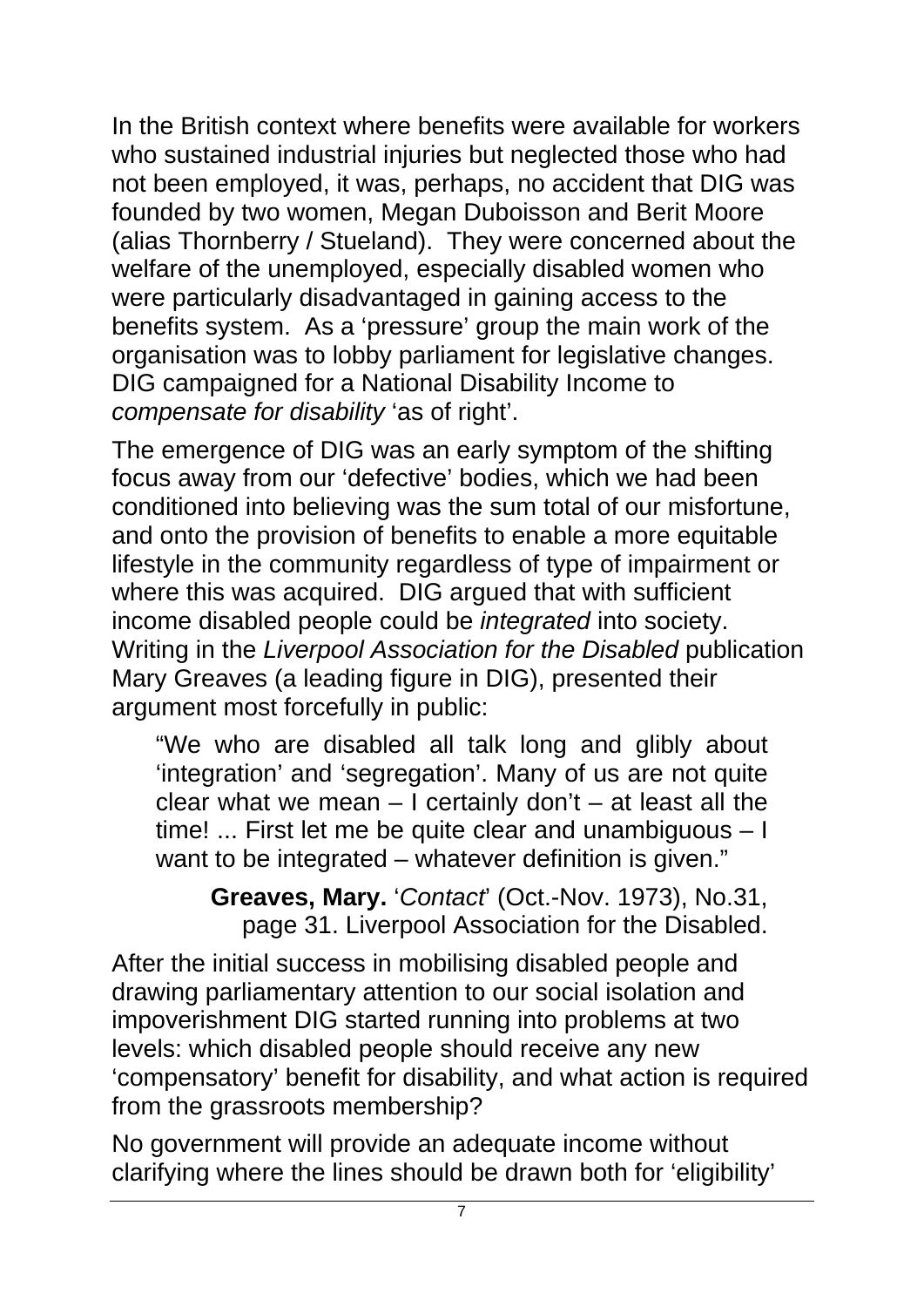and how much should be paid. Too generous on either dimension will result in disincentives to 'earn' a living by means of employment or too many recipients dependent upon compliant taxpayers with 'capabilities'. Generous benefits criteria could even mean that not only would there be a disincentive for disabled people to obtain paid employment but also an *incentive* for people with capabilities to welcome the 'stigma' of disability as a means of avoiding the odiousness of unwanted employment!

Problems such as these in DIG's approach to integration inevitably leads to an extended role for 'eligibility assessments' in the lives of disabled people. Consequently DIG's leadership became increasingly preoccupied with the question of 'setting criteria for benefit questionnaires and tests'. This increased concern about 'definitions of disability'. Sorting out these challenges meant that DIG's grassroots membership was shunted aside as academics and researchers with capabilities gleefully debated and published their own versions of who we are and who should receive 'benefits'.

Harris, A., et al (1971) 'Handicapped and Impaired in Great Britain', HMSO gave legitimacy to this approach when they adopted prevailing definitions for their disability surveys in the UK. In the '*Union of the Physically Impaired*' (UPIAS) I counter-attacked by modifying their definitions and composed a social interpretation of disability. With the debate about benefit eligibility dominating academic disability concerns at the end of the 1960s it is no accident that UK experts reflecting on these debates played a key role in designing the WHO classification of '*Impairment, Disability and Handicap*'. It is in this context (DIG's campaign for a National Disability Income and the government's concern with limiting eligibility) that the seeds for the social model of disability were fertilised.

As the 'experts' forged successful careers on the back of the 'incomes lobby' ordinary DIG members increasingly lost any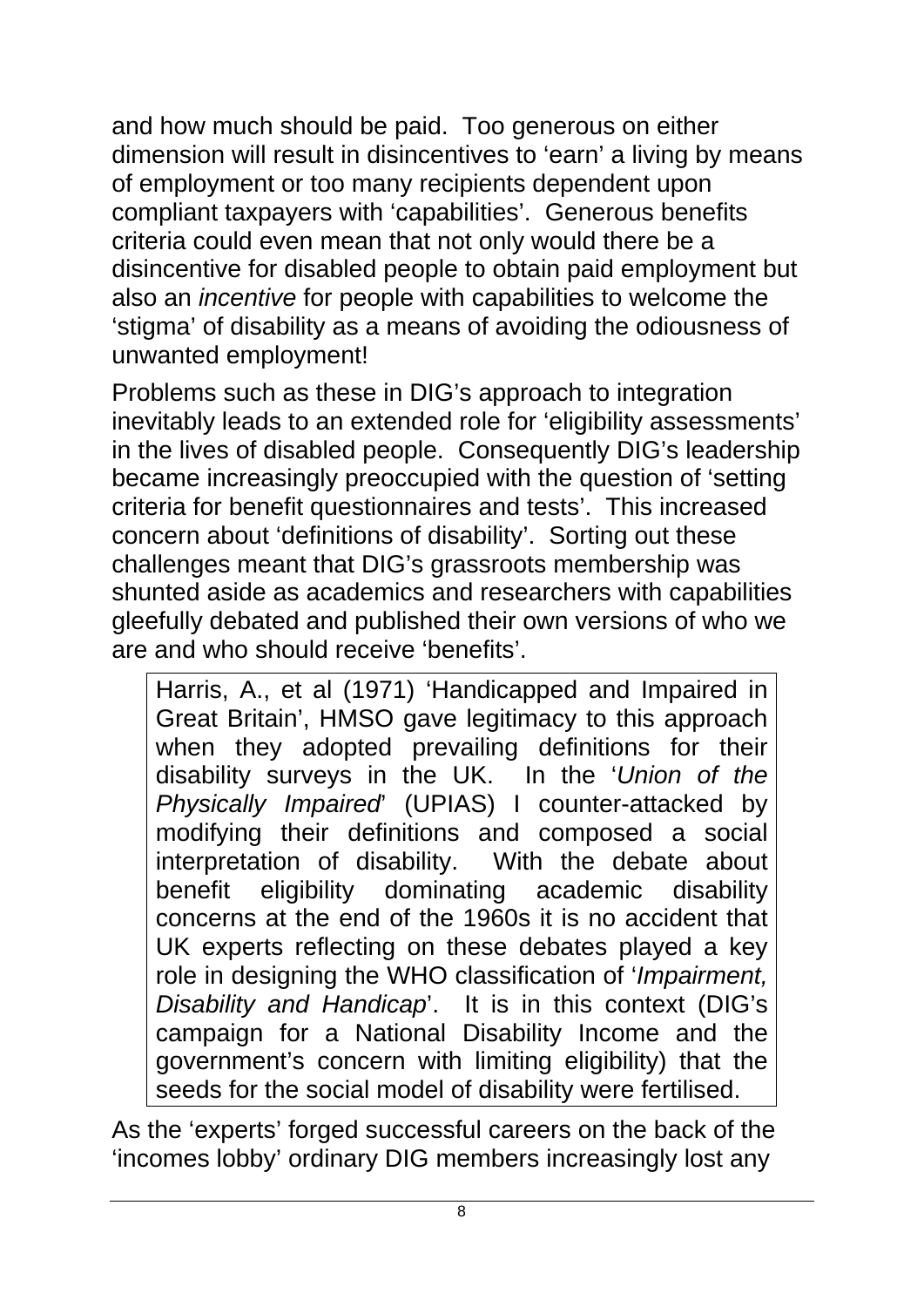meaningful role within the organisation other than providing numbers for demonstrations while the leadership courted the limelight in order to influence members of parliament. Consequently, the disability movement fragmented and went into rapid decline leaving the leadership elite isolated amongst an admiring circle of parliamentarians with capabilities (a scenario exactly duplicated some twenty-five years later when the disability movement's leadership moved into the 'rights and direct payments lobby' – the latter being the old-fashioned 'incomes lobby' touted up in modern form).

Despite DIG's essential failings, however, its contribution to the emergence of disability studies should not be written out of our emancipatory history. In my view the main significance, in this respect, was twofold:

### *Personal contacts and network building*

Nowadays its easy to forget that at the end of the 1960s there was still little opening for disabled people to acquire the knowledge and skills to articulate our needs in public. Leading figures were few and sparsely spread around the country. It was during the branch and national meetings and the public demonstrations that DIG provided an opportunity for disabled people to become acquainted, exchange views and build a national network of contacts. This greatly extended the work already taking place in the more active local disability organisations.

Through DIG Paul Hunt, for example, made contact with Megan and Berit, Peter Large (who was also a founding member of the *Association of Disabled Professionals*), Selwyn Goldsmith (who was a government consultant on housing standards for accessibility), Peter Townsend (influential in developing disability related policies) and Ann Shearer (at the Guardian newspaper where she wrote about disability issues).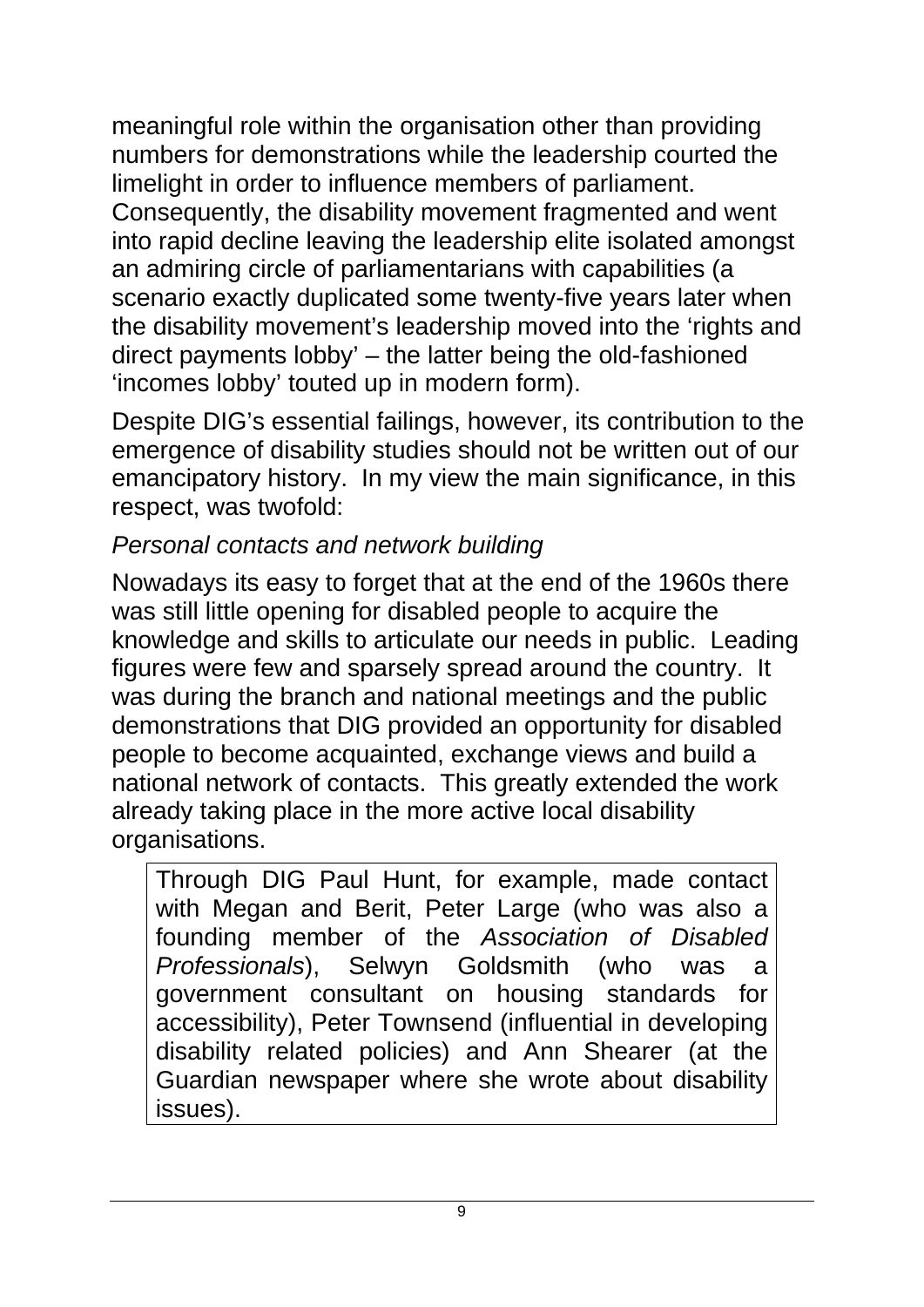I mention a few names to highlight the fruitful link between the diverse and small group of disabled people and people with capabilities who actively reshaped the way disabled people's lives were interpreted in the 1960s. The modern disability movement did not spontaneously emerge but arose out of the efforts of particular disabled people and supporters with capabilities who made heroic efforts to challenge our oppression. These people often had different political affiliations and there was a dynamic struggle for ideas behind the diverse arguments for '*compensatory incomes*' and what might be the most effective way forward for DIG.

### *The credibility of non-medical forms of assistance in the community*

Prior to the emergence of DIG prevailing wisdom insisted that a medical, or medically directed, intervention was the only sensible way of dealing with the 'problem of disability'. When no 'cure' was conceivable then disabled 'patients' could carry on functioning with the provision of specialised lifelong 'care' under medical supervision. This approach I identified in 1981 as the 'cure or care' approach and it absolutely ruled the lives of disabled people. (Vic Finkelstein. *Disability and the helper/helped relationship. An historical view*. Brechin, A., Liddiard, P. and Swain, J. (eds) (1981) Handicap in a social world, Hodder and Stoughton.). There were no national organisations of *all* disabled people which directly challenged this attitude.

When DIG campaigned for an income to compensate for disability, however, it inadvertently:

(a) Demonstrated that a non-medical approach to the social problems we face had wide support from a sizeable body of disabled people. It was now no longer possible to continue dismissing the right to an equitable life in the community as an argument of disabled individuals who were exceptions to the rule.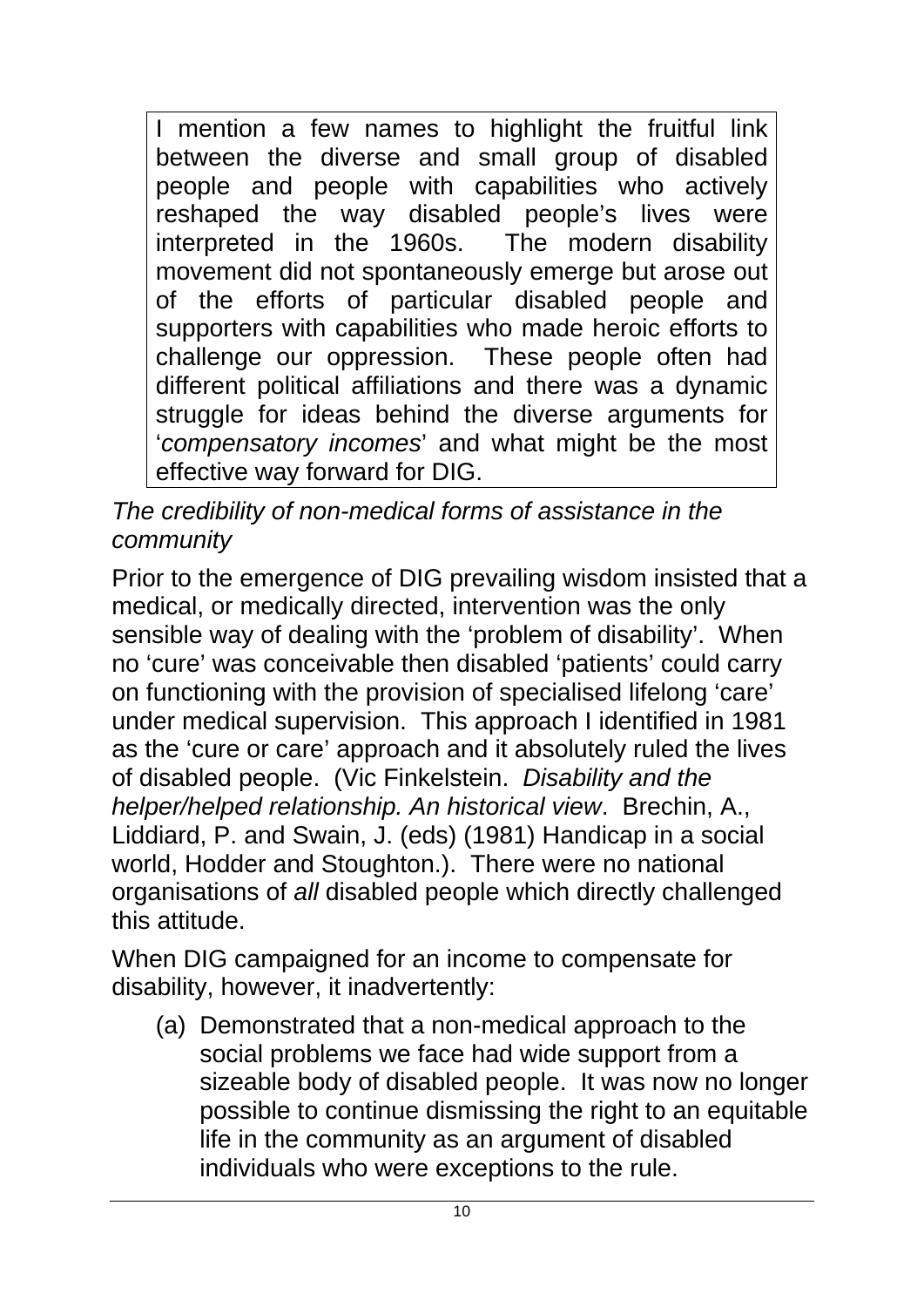- (b) Dealt a body-blow to the hegemony of medical control. This reinforced pressure (generated by the 'assessment for benefits' debate) for a non-medical way of interpreting the meaning of 'disability' – i.e. a social model of disability to rebut the medical model of disability.
- (c) Gave credibility to the argument that disabled people are 'citizens' and not just lifelong 'patients'. This planted a seed for the argument later that 'social support systems', rather than 'community care', are the logical way of making social provision for disabled people's personal requirements – i.e. an approach which is informed by the social model of disability and not the 'cure or care' maxim.

## **SUPPORTING EMANCIPATION**

By the late 1960s it was apparent that the costs of maintaining a large number of patients in long-stay NHS hospitals was raising economic concerns. This was particularly evident in the psychiatric hospitals (at the time variously referred to as the mental, geriatric and mental handicap hospitals – and frequently referred to as the 'bins' in personal communication between professionals). The development of new drugs and electronic innovations in environmental control systems was seen by government as a way of 'dumping' people back into the community rather than in institutions. Doubts about the endurance and suitability of long-stay institutions was fuelled by a growing body of research revealing poor living conditions, inmate dissatisfaction, inadequate staff training and incidents of abuse and victimisation. The tempo, then, was changing in favour of community 'care'.

That this could be just as expensive if appropriate communitybased support systems were made available was not readily contemplated. As well as some work in preparing accommodation and ex-patients for life in the community only the retraining of staff also moving from institutions into the community was recognised as important but hardly thought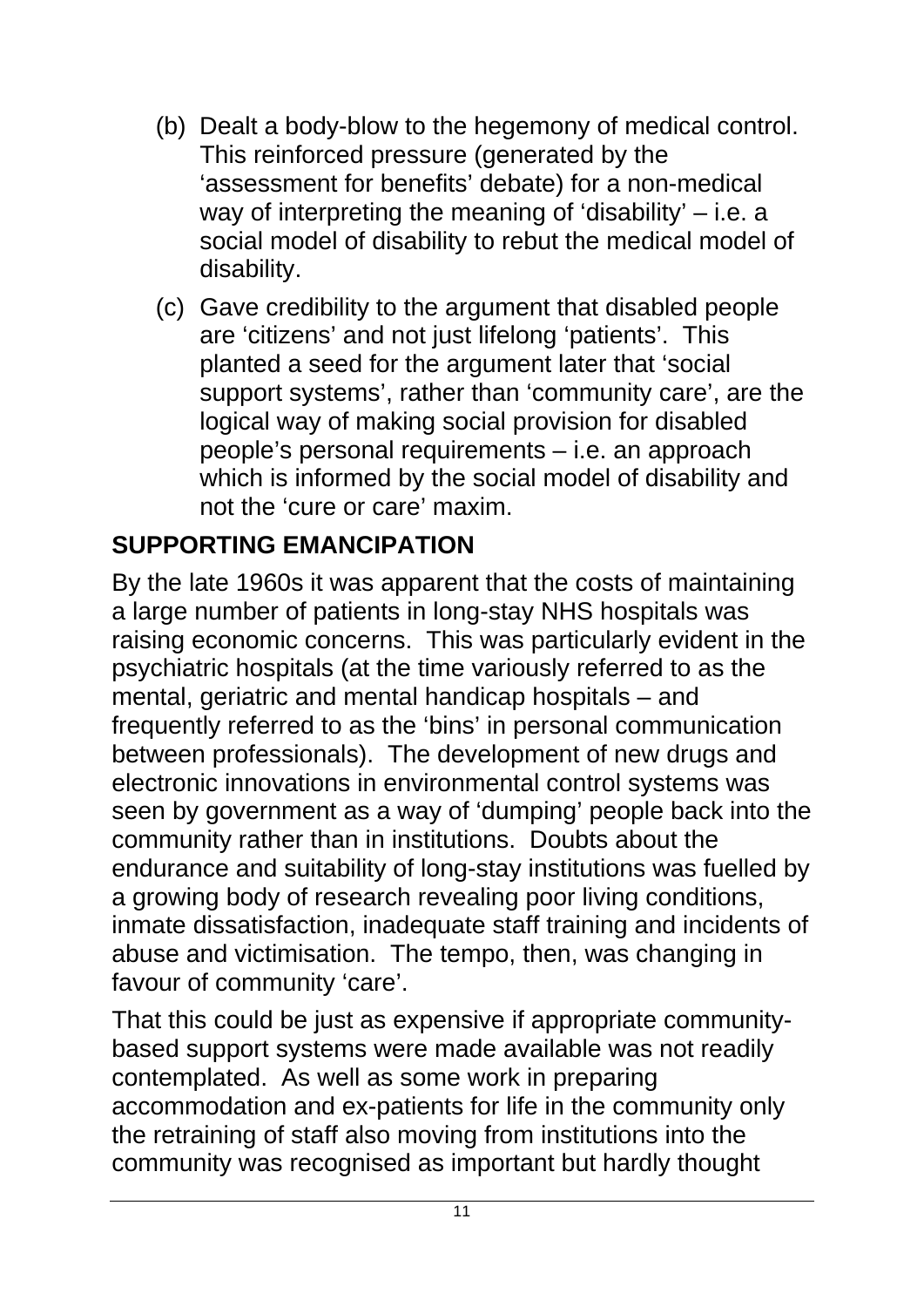through. I was working as a clinical psychologist in the NHS at the time and we were asked to initiate some staff reorientation group-work, but this was hastily constructed and not advised by educationalists. The de-institutionalisation programme, then, had a marked effect on the need for new educational and professional training courses which relate to 'disability' concerns.

#### *An emaciated response*

As thoughts about long-stay institutions changed disabled residents in 'homes', already inspired by DIG's campaigning and influenced by the potential of the new environmental control systems, increasingly questioned why all disabled people could not live in the community. Doubts about the future of residential accommodation for disabled people was forcefully expressed in Le Court, the first Cheshire Foundation charity home. Perhaps because it was the first it attracted the most articulate disabled people lingering in hospitals and geriatric wards. Operational before rigid staff control was established residents exercised some degree of control over their lives within the 'home'. Le Court residents were very involved in publishing '*Cheshire Smile*' and this provided a platform for some of the most energetic discussions amongst disabled people at the time. As the NHS long-stay hospitals entered their period of radical overhaul agitation amongst Cheshire Home residents increased. I thought Louis Battye captured the mood in his 1973 article:

"Twenty years ago the homes represented a brilliant pioneering venture, a new concept for the disabled. But they have been overtaken by events ... The avantgarde has become the old hat. ... management of many homes is largely in the grip of small selfperpetuating middle-class circles ... there is little genuinely democratic control. ... They should have the right to choose, within the limits of their disabilities, the kind of life they want to live ... the Foundation would do well to engage in a radical rethinking of its traditional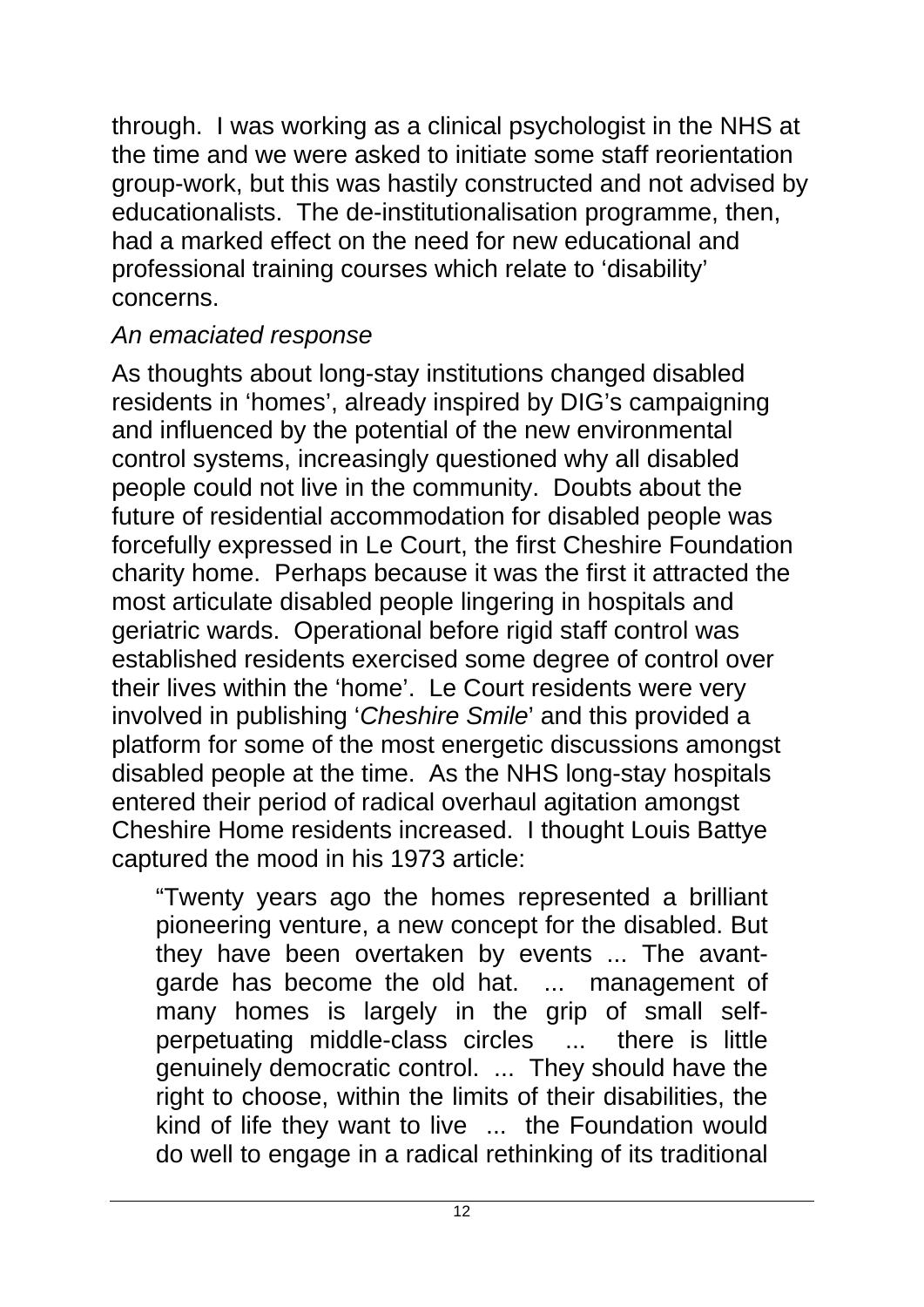policies. It might indeed be said that phase one of its great work to better the lot of the disabled, at least in this country, has now been completed. If phase two should prove as big an advance as its predecessor it will earn even more gratitude from even more people."

**Battye, Louis** (Autumn 1973) '*Cheshire Smile*', Vol.19, No.3, page 15.

When the '*Union of the Physically Impaired*' (UPIAS) started to form in 1972, following Paul Hunt's letter in the *Guardian*  suggesting a new organisation was needed, we began a process of rethinking the way 'disability' was understood. We also welcomed an exchange of views on the ideas and investigations that many disabled people were making at the time to enable *full and active lives in the community*. For me, this radical rethinking represented a new chapter in our history and I regarded the struggle to take control over our lives within the community as the rightful 'phase two' successor, if Louis Battye's view about 'phase one' was reluctantly conceded (**Finkelstein, Vic** (1975) *Phase 2: Discovering the Person in 'Disability' and 'Rehabilitation'* Magic Carpet (New Year 1975) Vol XXVII (1) pages 31-38).

It was in this fermenting climate of the 1960s that new management in Le Court attempted to impose much greater control over the residents than had previously been accepted. Searching for ways of opposing this management regression Paul Hunt and more active residents turned to DIG contacts and social research concerned with institutions to support their side of the argument. Dr Eric Miller and Miss Geraldine Gwynne of the Tavistock Institute in London were approached and it was suggested that they might research conditions in the residential institutions.

"Miller and Gwynne's involvement with segregated residential institutions first started in 1962 at the request of several residents, of whom I was then one, at the Le Court Cheshire Home in Hampshire. We were at the time struggling for representation on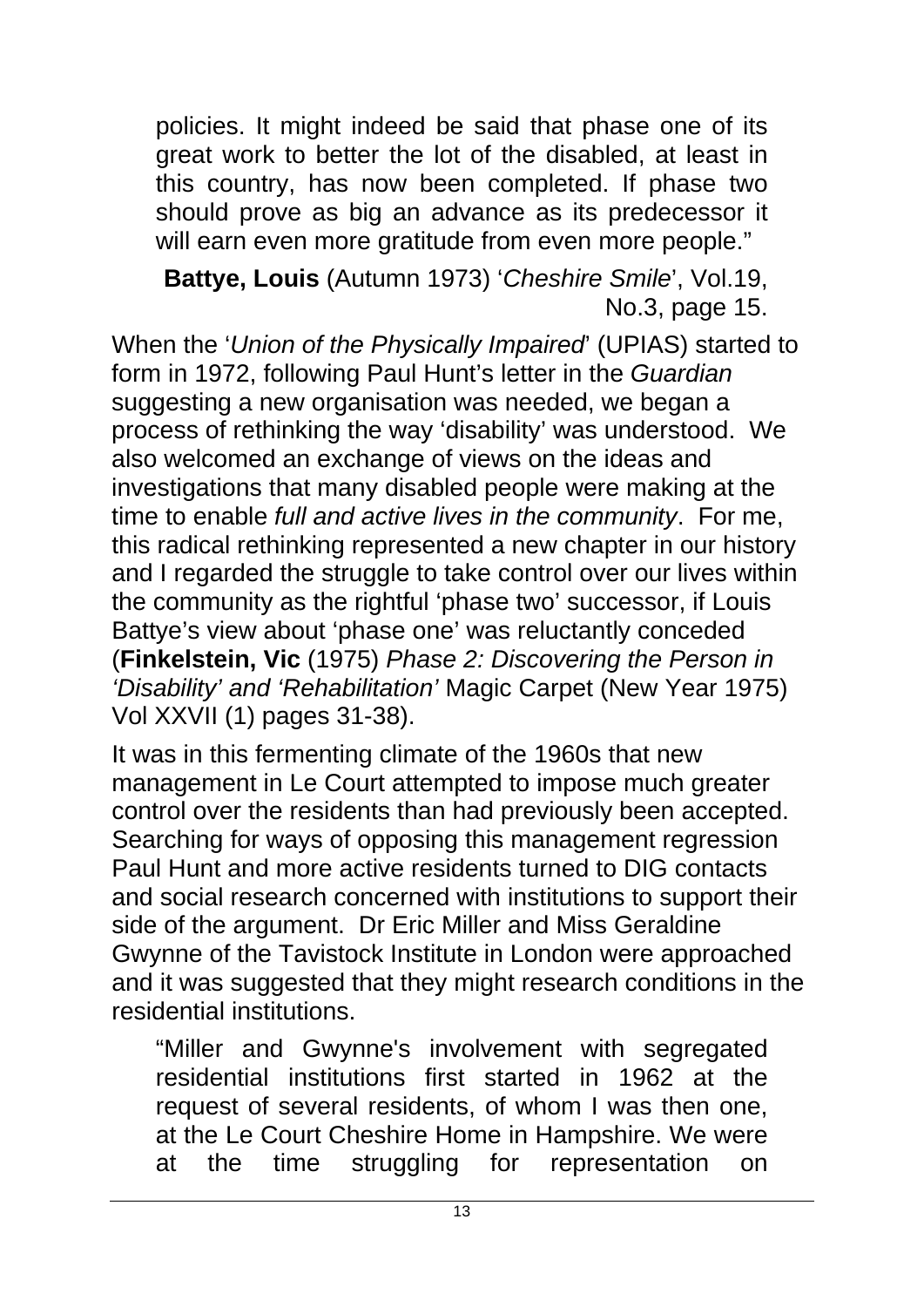management to extend the range of control over our lives and prevent the reinstatement of infringements of our individual liberty as expressed in such freedoms as, to choose our own bedtimes, drink alcohol if we chose, freedom for the sexes to relate without interference, freedom to leave the building without having to notify the authorities, etc. All of these had been hard-won extensions of control over personal life. We had thought, naively, that 'experts' on 'group dynamics' like Miller and Gwynne would be likely to support (and promote elsewhere) our struggle to build a community life in which residents took a really active part and shared in decision making. As is still the case today in every institution where the same struggle for participation continues, we needed every bit of help we could get. Resulting from our request, in 1966 Miller and Gwynne were financed by the then Ministry of Health to do a part-time pilot study lasting three years."

**Paul Hunt** (1981) Settling Accounts with the Parasite People: A Critique of 'A Life Apart' by E.J. Miller and G.V. Gwynne. UPIAS *Disability Challenge* No. 1. 1981.

There is, of course, nothing at all *special* about aspiring to these personal liberties. The residents, then, only sought social research which would support them in achieving those rights which are universally recognised by people with capabilities for *themselves*! In what has become a notorious example of bigotry in 'objective' studies conducted by researchers with capabilities instead of focusing on attainment of human rights they turned their talents to the function of these institutions (as they are quoted by Paul):

"the essential characteristic of people who have been taken into institutions is not simply that they are crippled and, therefore, to a greater or lesser extent in need of physical care, but that they have been written off by society . They are in effect socially dead ... *'(The)*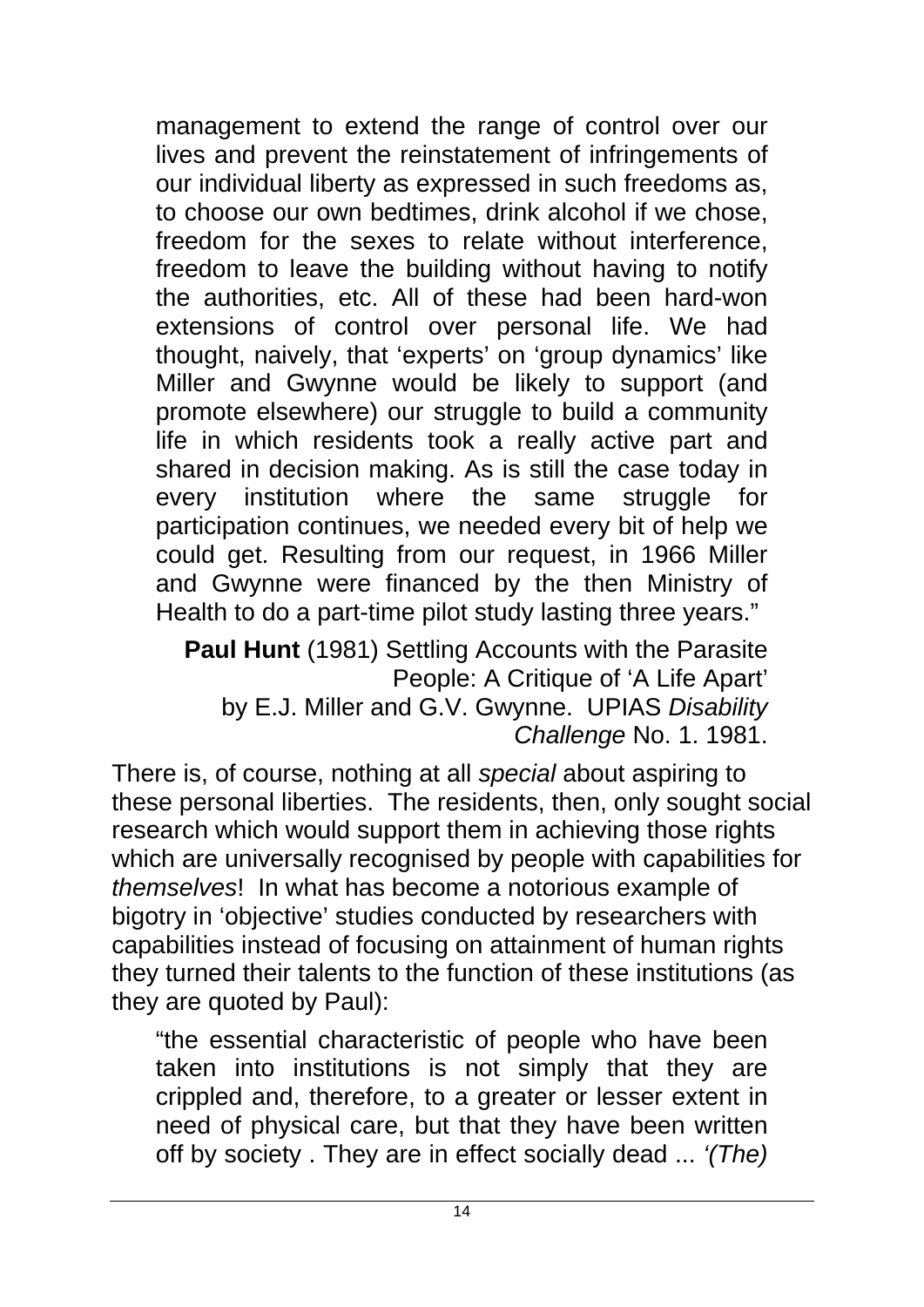*primary task of institutions for the disabled, is thus to cater for the period residents have between social and physical death.*'"

**Paul Hunt** (1972) Parasite People. *Cheshire Smile* (Autumn 1972) Vol. 18 (3). A critique of A Life Apart by F. J. Miller and G. V. Gwynne. Tavistock Publications and Lippincott. 1972.

Having switched their research from the operational needs of the residential inmates to the operational needs of the residential institutions they now applied their genius to identifying the most humane way of institutionalising the oppression of disabled people! As Paul Hunt, still quoting from Miller and Gwynne, argues:

"Their bias is embodied in the terms of reference of the Miller and Gwynne study. The terms of reference which they themselves proposed and which the Ministry of Health accepted, were in general terms, 'to identify more precisely what was involved in providing residential care for incurables, and to discover possible ways through which appropriate changes could be brought about. ...

"Miller and Gwynne's interpretation of these vague guidelines is given in the words "to understand and try to tackle the problems of operating these institutions" (emphasis added), consistent with this, they claim to have shown that "it is possible both to arrive at more effective concepts of residential care and to recruit staff and train them to operate more successfully."

**Paul Hunt** (1981) Settling Accounts with the Parasite People: A Critique of 'A Life Apart' by E.J. Miller and G.V. Gwynne. UPIAS *Disability Challenge* No. 1. 1981. p.38.

And Paul concludes:

"Throughout their research, however, Miller and Gwynne restrict themselves to a narrow, blinkered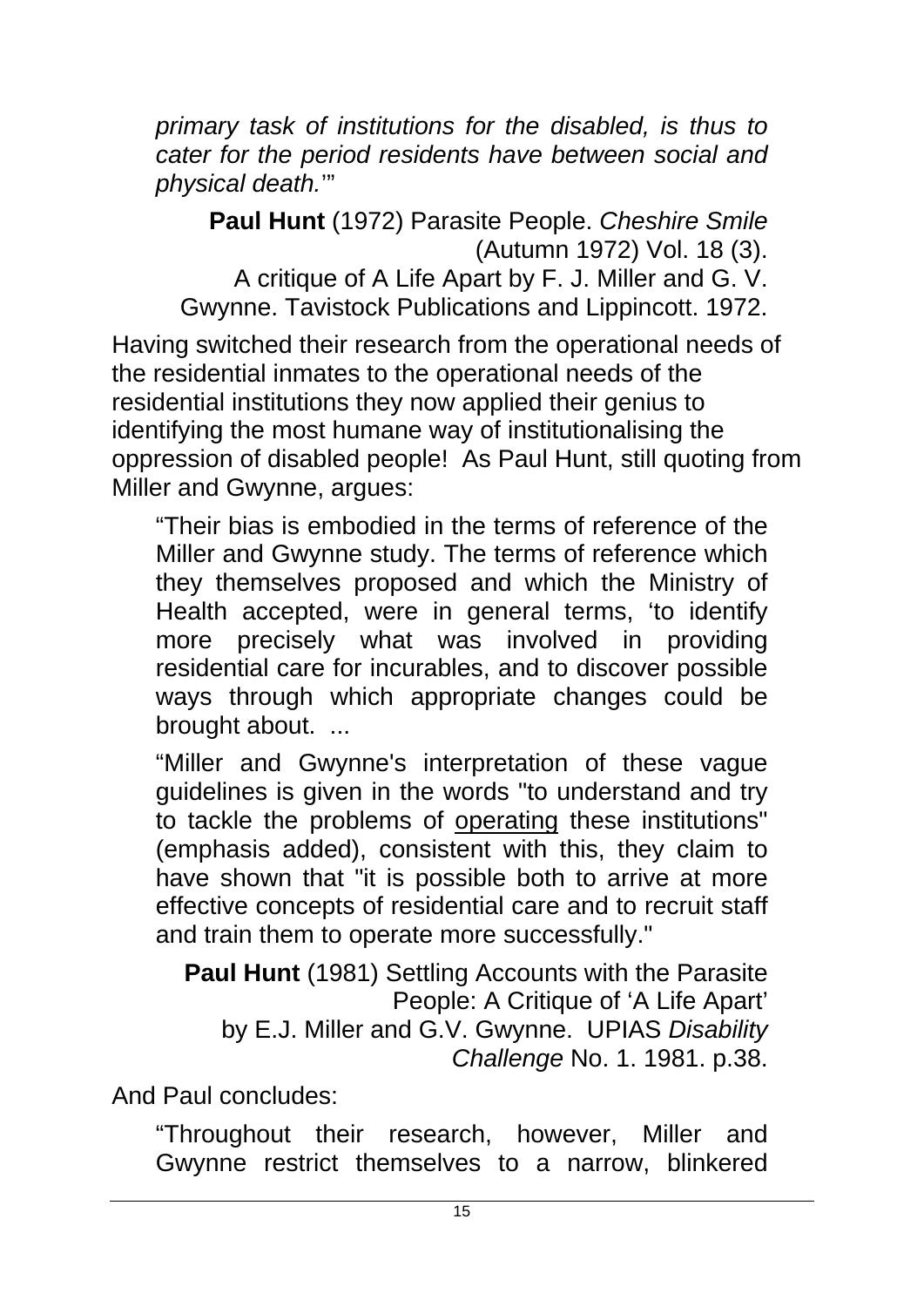approach to the issue, i.e. to try to make the institutions work a little better. They recognise the institutions in question are oppressive, and say that entering them amounts to social death: similarly, they call institutional life a 'living death' and say that 'institutions have inherent pathogenic characteristics' and so on. (14). But they want to make them work a little better."

**Paul Hunt** (1981) Settling Accounts with the Parasite People: A Critique of 'A Life Apart' by E.J. Miller and G.V. Gwynne. UPIAS *Disability Challenge* No. 1. 1981. p.39.

The 1960s upheaval in institutional provision added a spark to the smouldering struggles of disabled people and shook up the complacency of Cheshire Homes. Disabled residents became more robust in promoting and defending their basic rights. One unexpected result was that the Miller and Gwynne research and book appeared just at the right time to fill the gap opened up by the need for professional knowledge and expertise updating. The book was warmly welcomed by educators, not just for staff working in institutions, but for all workers with disabled people.

Despite the backward-looking recommendations Miller & Gwynne's investigation into residential 'homes' had a contrary, yet salutary, effect: it reinforced disabled people's determination to sort out their own route to emancipation! This intensified information gathering about the range of requirements to enable disabled people live in the community and it stimulated much further thought about the 'meaning of disability' as well as *who* determines this meaning. This immensely useful information filtered out from the struggles in institutions and disseminated widely amongst disabled activists, both in and out of the residential 'homes'. UPIAS had been set up during this period and, in the light of the Miller & Gwynne research travesty, its members strengthened their resolve to draw on their own experiences and information gathering in finding a way back into their own communities.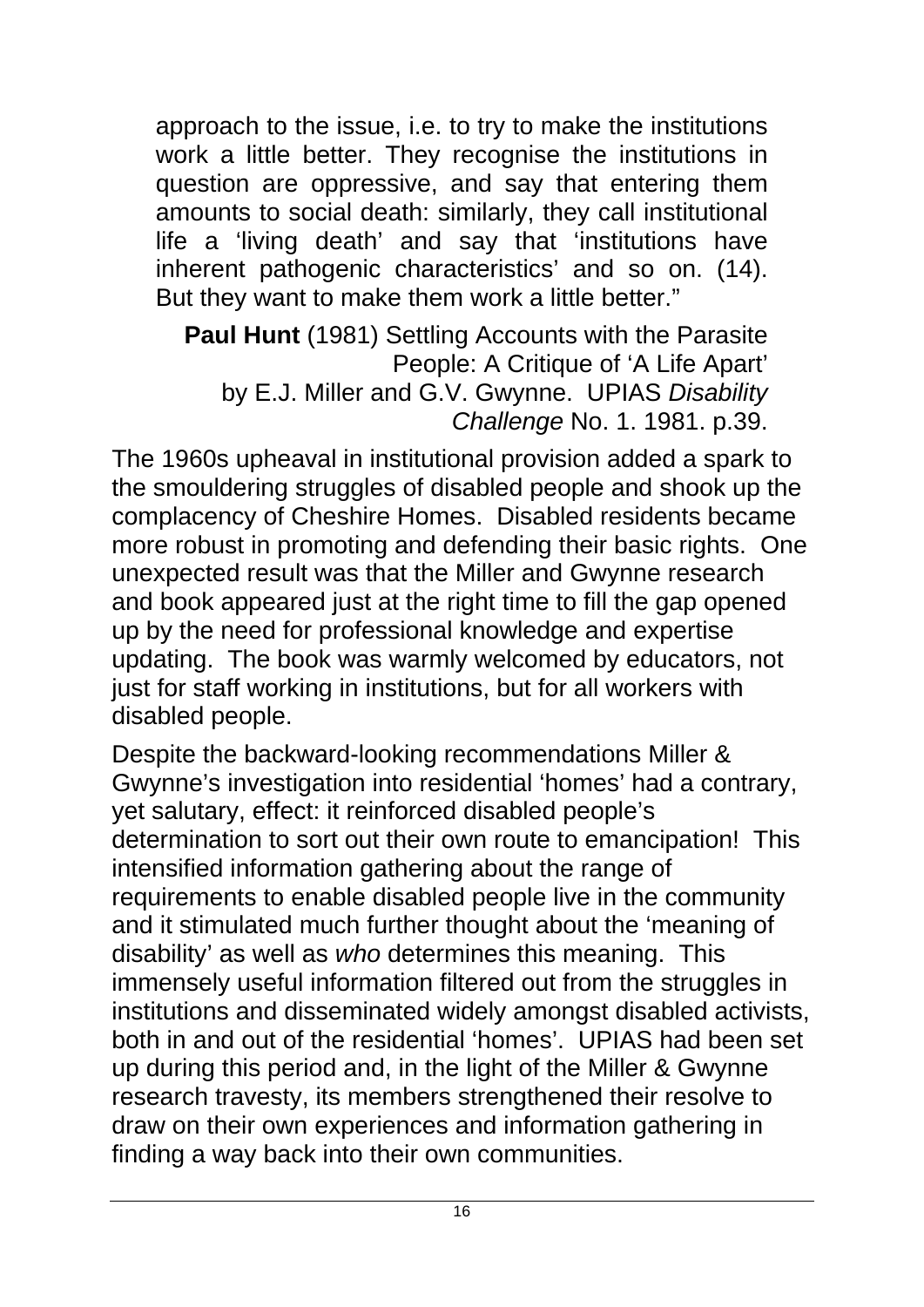*A satiated response* 

UPIAS was founded in response to the failing *Disablement Income Group* and the frustrated aspirations of disabled residents in institutions. Its main focus was the campaign for full participation in all sectors of society. This included State assistance:

"The Union aims to have all segregated facilities for physically impaired people replaced by arrangements for us to participate fully in society. These arrangements must include the necessary financial, medical, technical, educational and other help required from the State to enable us to gain the maximum possible independence in daily living activities, to achieve mobility, to undertake productive work, and to live where and how we choose with full control over our lives."

> **UPIAS** Constitution, Aims and Objects (Adopted: 03.12.1974. Amended: 09.08.1976)

It is clear that the aims are comprehensive, embrace the requirements of *all* disabled people and, unlike many other organisations at that time, avoids single issue campaigning. This reflected the radical aspirations of institutionalised disabled people who, in seeking ways of returning to their home communities, had to address a multitude of issues *at the same time*. This contrasted with those already living in the community who sought ways of enhancing their quality of life by targeting outstanding, often single issue concerns, that impede their progress onto the next rung up the 'independence' ladder that they were already climbing (in contrast to the institutionalised disabled people who weren't on *any* ladder). Seen this way it can be no accident that those deemed by Miller and Gwynne as "socially dead" turn out to be, in fact, the most radical and far thinking!

UPIAS attracted members from residential institutions around the country, those feeling threatened by institutionalisation and radical disabled people living in the community, as well as non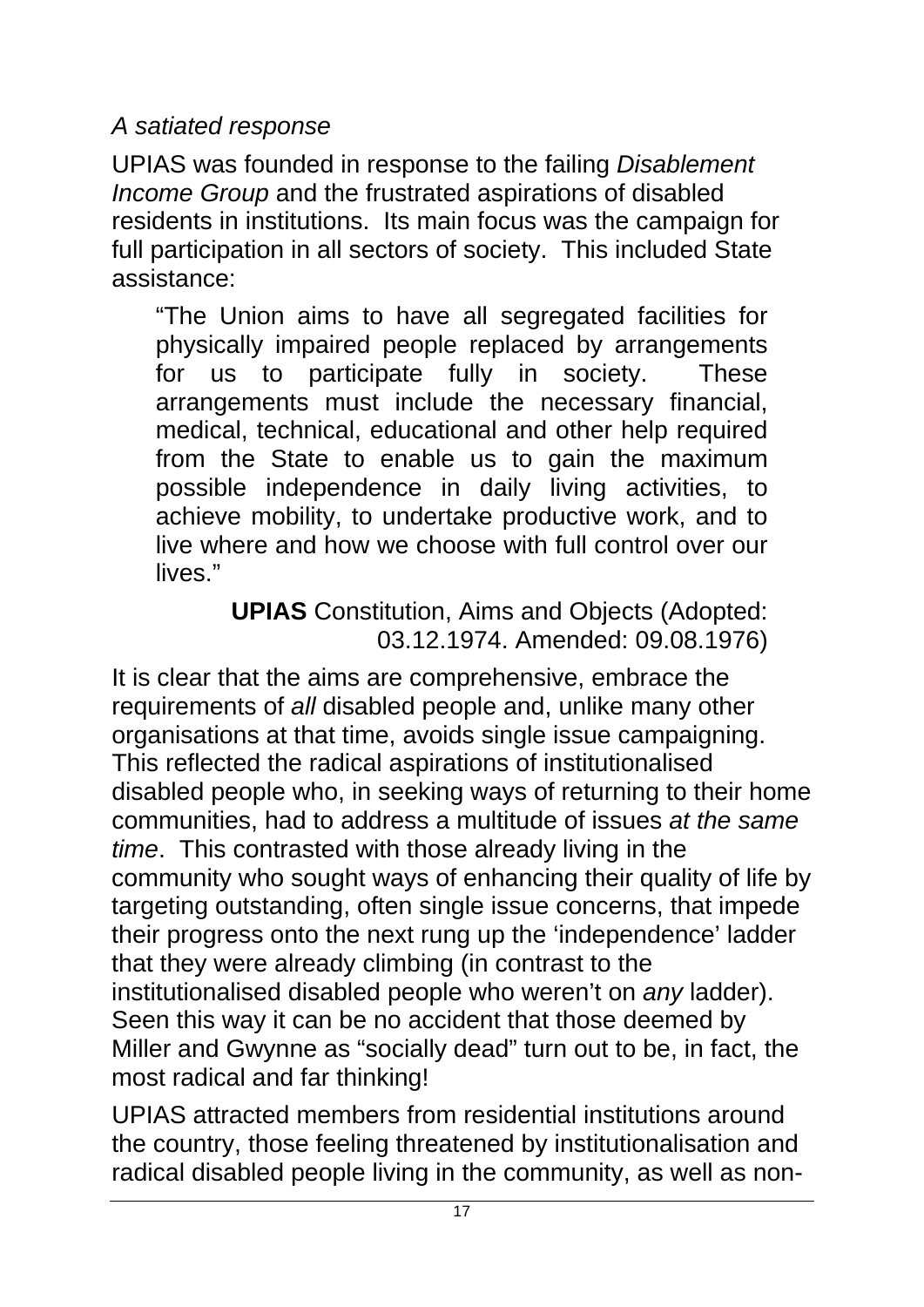disabled supporters. With UPIAS backing and emotional support Maggie Hines and Ken Davis, who had been variously incarcerated in the Sir Ludwig Guttman Hostel and Young Chronic Sick Units, explored options for moving into their own accommodation in the community. Their experience captures the innovatory spirit alive and kicking in the body of the 'socially dead'!

"When Paul Hunt publicly suggested that we should come together in this way it was a lifeline for me. The Union of the Physically Impaired Against Segregation was formed and as it developed many things about my situation came clear to me. I could see that I and my fellow inmates were victims of other people's prescribed solutions to our problem. What we needed was that physically impaired people should define their own problems and their solutions out of their own direct experience of disability. ...

"The solution to my immediate housing/help needs had to be struggled for in advance of these required changes. When I met my husband-to-be we set about devising our own alternative to institutions and the principles on which it ought best to be founded. That we were able to achieve what we wanted says a lot for the individuals with whom we worked along the way. Our answer was a small development of housing units, some of which were designed with the architect to meet the specific needs of potential tenants identified in advance. Other units were to be let to non-disabled tenants who were willing to supplement the help available from local domiciliary services in meeting our need for support. This quasi-collective solution was developed out of our own perception of our needs – and as a reaction against the institutional reality forced on us by other people."

**Maggie Hines** (1983) *Disability Challenge*. No. 2. (1983) p.8-11. UPIAS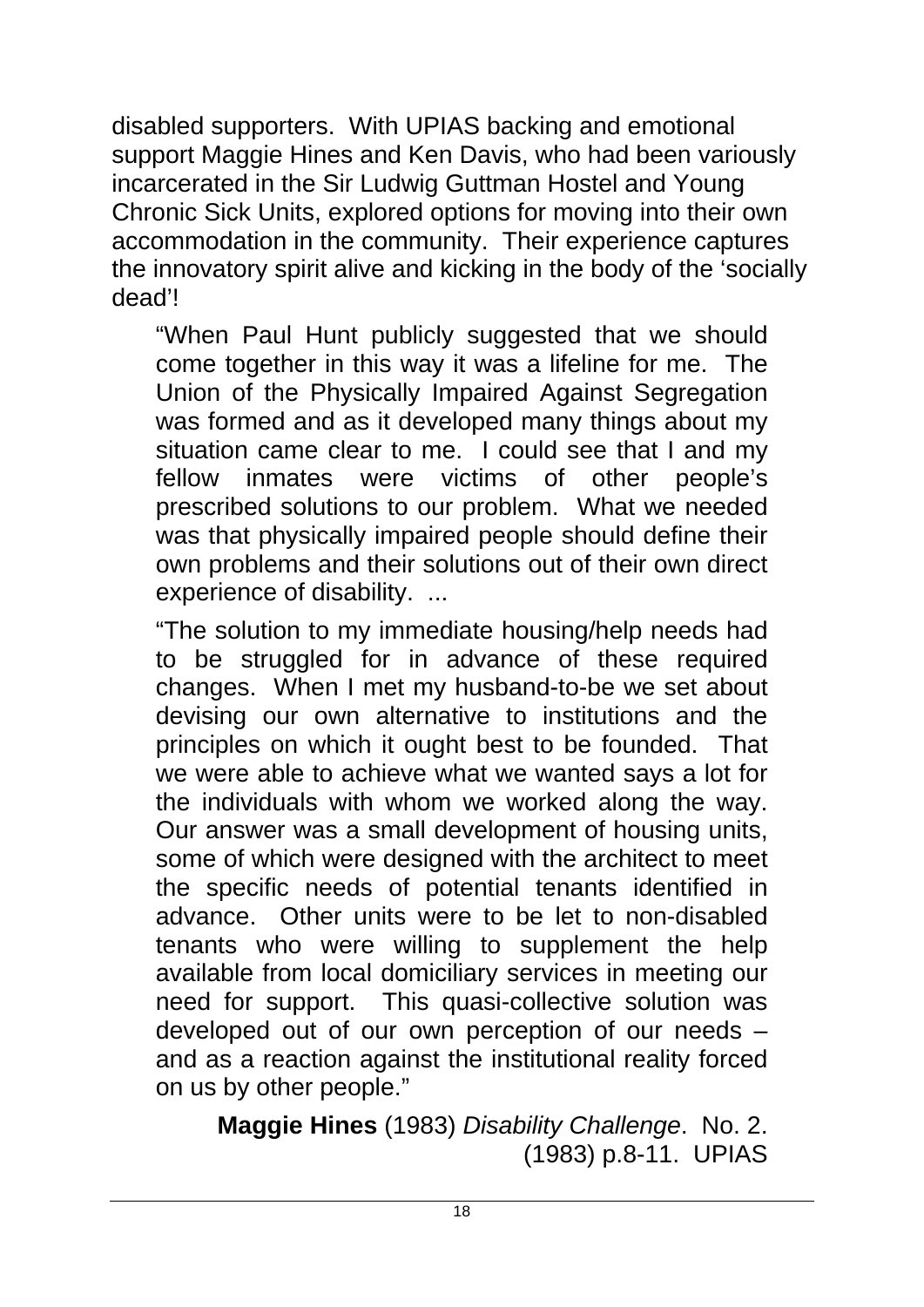Ken Davis adds emphasis to the argument that the most oppressed disabled people with no alternatives within the established 'caring' services can be the most persistent in finding solutions:

"The seed idea came from physically impaired people whose aim was to find a way to live 'normal' lives integrated into the community. They wanted to get to grips with the dilemma facing many significantly physically impaired people whose only alternative to the family frying pan is the institutional fire. [Ken and Maggie] had direct personal experience of both situations. Deprived of a real choice, they joined with other disabled people to form the Union of the Physically Impaired, to struggle against segregation and for all arrangements necessary for us to participate fully in society."

**Ken Davis** (1981) *The UPIAS connection*. UPIAS *Disability Challenge* 1 (1981) 32-36.

In his analysis of what had enabled them to move out of residential 'care' and back into the community Ken suggests that there were three basic elements:

"In putting principles into practice, three basic elements interact to produce the basis for a high level of independent daily living for the physically impaired tenants. The first is good basic design; the second, the right aids and equipment; the third a secure, flexible system of personal help."

**Ken Davis** (1981) *The UPIAS connection*. UPIAS *Disability Challenge* 1 (1981) 32-36.

Now here's a thought: a mass organisation was set up by people living in the community centred on *incomes* (DIG) but people moving out of institutions and into the community don't mention money! Perhaps the 'incomes issue' is subsumed under Ken's element three – 'secure, flexible system of personal help'. In other words, a 'secure, flexible system' is,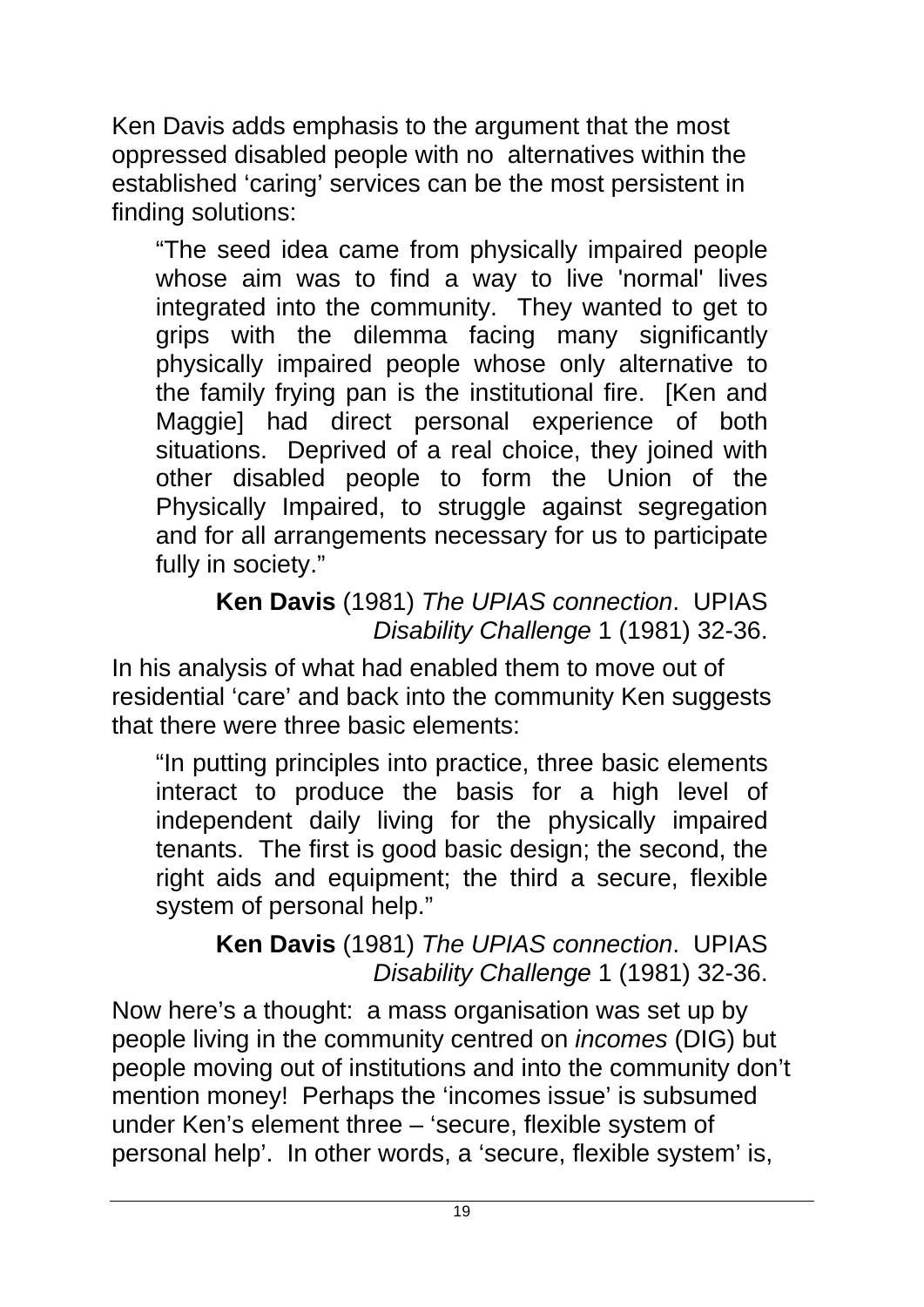within the context of nationalised (publicly-owned) services, a comprehensive state 'support system' and this includes financial benefits as needed? Note that the word 'care' is also absent! Whatever the interpretation, it seems to me that in the 1960-70s one sector of the disability community made an attempt to avoid 'piecemeal' solutions to our oppressive segregation.

"We are not restricted to one aspect of physical disability (e.g. mobility or incomes) ..."

**UPIAS** *Policy Statement* (adopted 1974, amended 1976).

The Miller and Gwynne story, the need to address a wide-range of issues to enable life in the community and disillusion with the blinkered monopoly in knowledge about disability issues policed by professionals with capabilities clarified the necessity for disabled people to gather and disseminate our own data bank of information. Drawing on their experience in sorting out housing needs in the community Ken and Maggie and colleagues were propelled into setting up the *Disability Information and Advice Line* (DIAL) to make information available as widely as possible to disabled people.

It should be remembered that in the 1960-70s, and still today, several professions working with disabled people specifically excluded us from qualifying in their field. This made it near impossible for disabled people to become knowledgeable about disability issues in certain areas. This is not only a career barrier for disabled individuals but excludes us from the influential bodies that determine public service and research funding.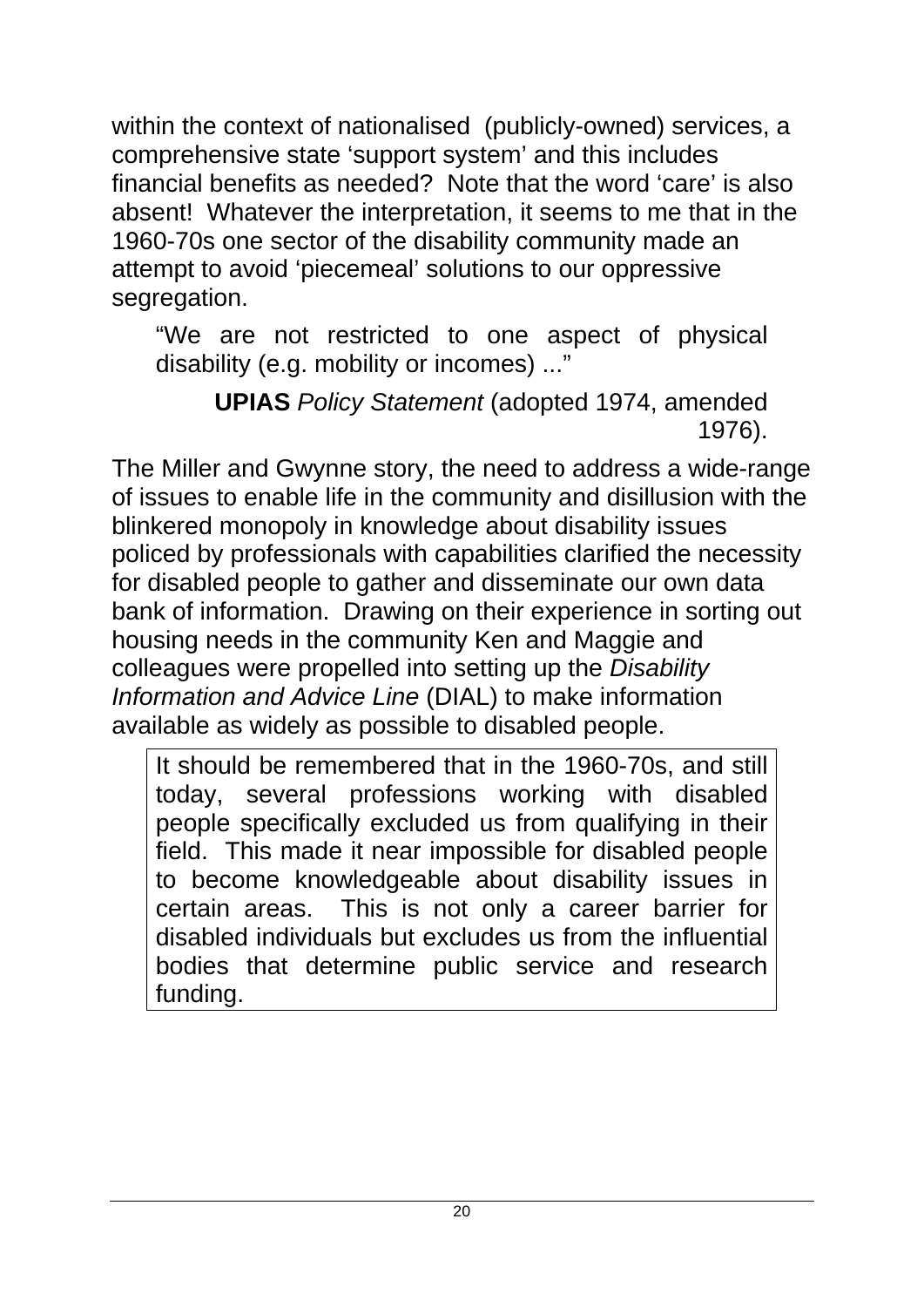The Medical Disability Society (MDS) formed in 1984. In 1985 there were two academic post in rehabilitation medicine – Prof. Lindsay McLellan, Europe Professor of Rehabilitation at Southampton University, and in Edinburgh the Chair was held by Cairns Aitken. "It should be pointed out that Lindsay is a neurologist and Cairns a psychiatrist – surely a good omen for the catholic approach to the management of disabled people and the severing of the links with rheumatology." (my emphasis) [http://www.bsrm.co.uk/index.htm Accessed 12.10.2004.] Say no more!!

A DIAL network spread around the country and this was reinforced by an escalating plethora of alternative information sources set up and controlled by disabled people throughout the UK; including TV, radio, journals and handbooks and more recently the electronic 'internet'. It is this need for a *comprehensive* approach to the problem of ensuring disabled people can *live* in the community (i.e. not just 'survive', be 'dumped' or 'cared for' in the community) that keeps filling the knowledge portfolio until ready to burst into non-medical courses in disability studies.

### *An encyclopaedic response*

The arrival of well-informed disabled people in the community from residential 'homes' added leverage to the arguments for change in the professional practice of community-based service providers with capabilities. While academic courses began presenting new materials to meet this need the experience of more radical disabled people had convincingly shown that service providers with capabilities simply would not respond adequately. It became imperative that disabled people started addressing the services problem by constructing their own forms of provision.

The search for a way out of residential institutions had led to the collection of information from around the world about appropriate personal assistance linked to accessible housing.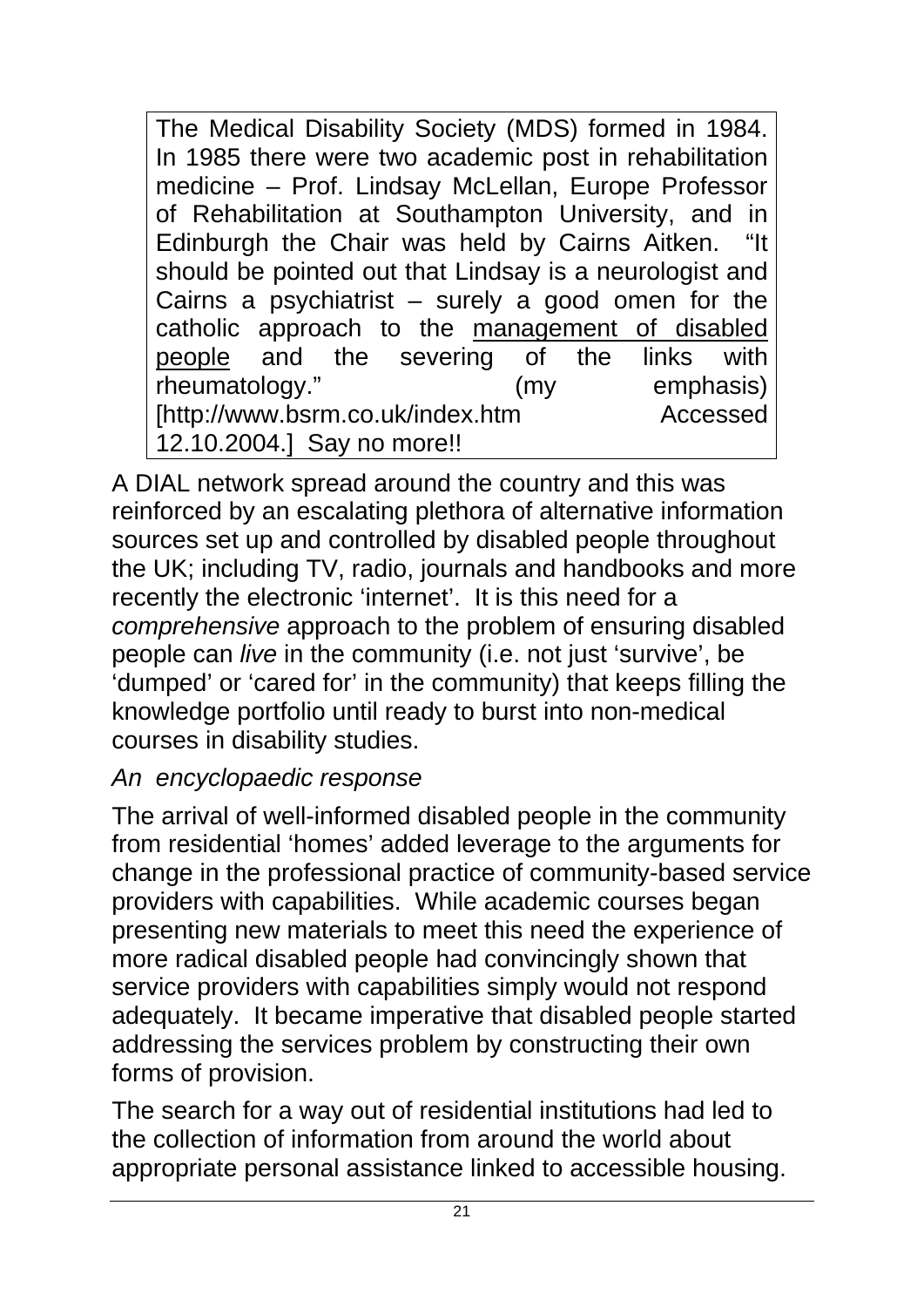The *Fokus* scheme in Sweden attracted positive approval while, not surprisingly, the segregated disabled village, *Het Dorp*, in Holland (which Rosalie Wilkins visited and reviewed for the Sunday morning TV *LINK* disability programme and I lampooned in my TV *Very Cross Roads* cartoon about a disabled village) was ridiculed as the ideal fantasy of many people with capabilities. Knowledge about USA *Centres for Independent Living* (CILs) began to filter back to the UK in the 1970s and there was much interest in how this approach might be 'adopted' or 'adapted' here.

In 1980 I had an opportunity to visit the USA CIL in Berkeley, California, and having discussions with its former director, Ed Roberts who was currently director of the California Rehabilitation Services. He was a bit taken aback when I said that I was immensely impressed with what they had achieved but felt their approach was not quite appropriate for the UK! In fact I felt a project I visited in Houston, Texas, was a better experiment in service development between professionals with capabilities and disabled people. Located within a medical rehabilitation centre however, it seemed to me a little too subservient to traditional views.

My opinion was that although the 'nationalised' social services in the UK could, in theory, provide adequate support it was prevented (disabled!) from doing this. Because people with capabilities in the 'professions allied to medicine' (PAMs) exercised absolute control over the services, they shaped it into a '*caring for*' service instead of a '*support with*' network for us to realise our *own* aspirations. In other words the prevailing services were and are, in their construction, '*deliverer determined*' (designed by professionals with capabilities) rather than '*recipient requested*' (designed by people who are service users). This barred disabled people's entry into the power structures so that we could develop, direct and manage socialised community based services that we want and need. In the USA, where there was no comprehensive nationalised social service providing support to disabled people in the community, it made sense to start their own.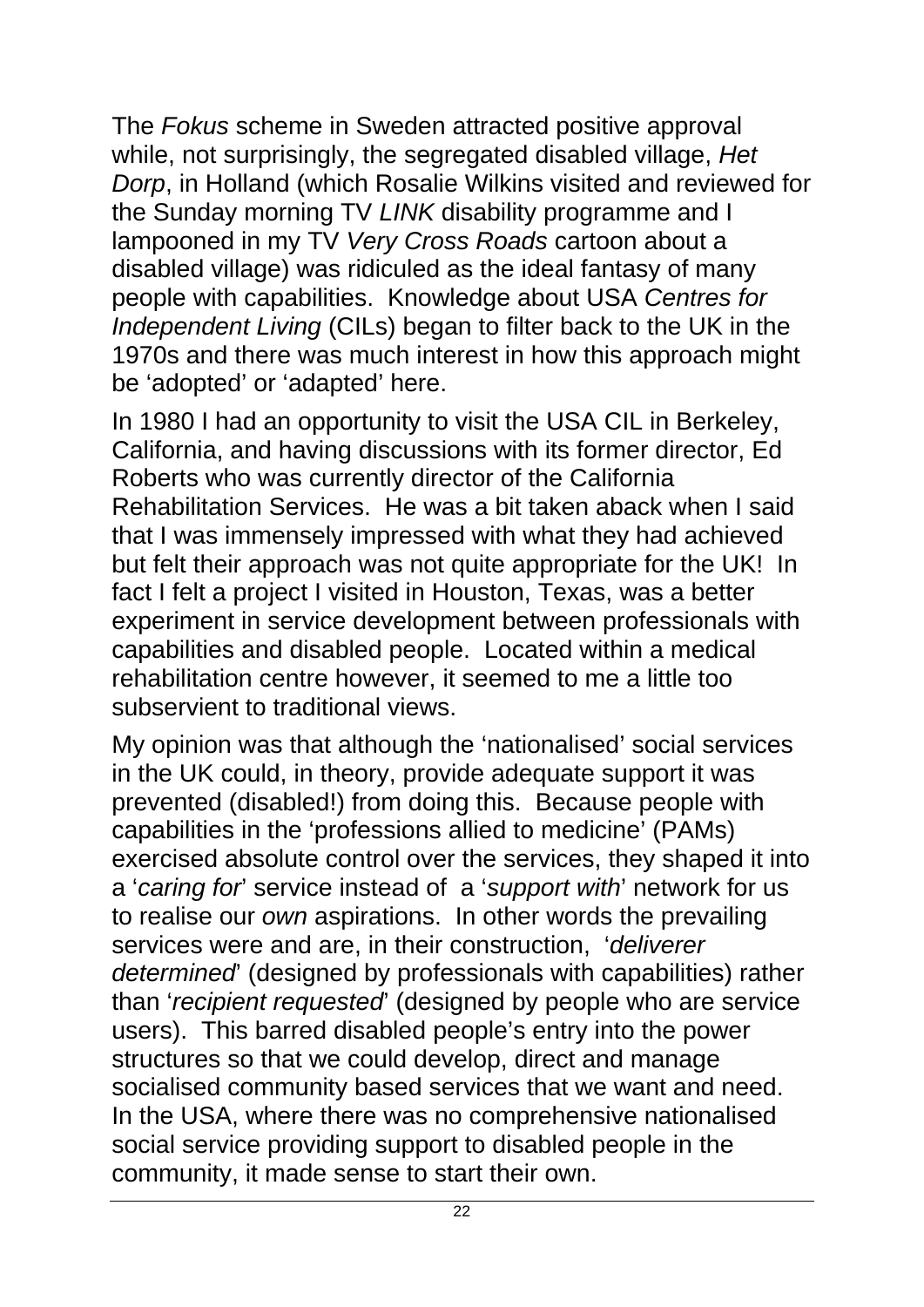Towards the end of the 1980s progressive Occupational Therapists became increasingly aware of the radical ideas sweeping through the disability movement. At a London conference Rachel Hurst spoke of the need for far greater involvement of disabled people in the future development of the profession. This received a mixed reception but when disabled participants were fobbed off with vague promises of 'consultation' there was uproar. After much haggling in little groups agreement was reached that a 'working group' would be set up. We never heard from them again – and these were the 'progressive' OTs!

*The UK challenge, then, was to find a way of entering the social services structures that provide community-based services to disabled people so that the balance of power is changed in our favour. This, in my view, requires a different kind of worker (profession) embedded in the statutory services but working to standards set by 'disabled people' rather than 'service providers with capabilities'.*

Trying to enter the UK social services structure in order to change it rather than lobby from outside for reform was a daunting challenge: far more demanding than giving up, opting out of the nationalised system and heading towards the USA 'privatisation' model. In search of relief from the yoke of 'care' imposed by 'service providers' with capabilities many disabled people visited the Berkeley CIL. Some favoured its application directly to the UK but Ken Davis and the Derbyshire Coalition of Disabled People proposed fundamental changes which, at the time, seemed to open a more pertinent and radical route to community based services in the UK:

"During 1981 – the International Year of Disabled People – the newly formed Derbyshire Coalition of Disabled People suggested the establishment of a Centre for Independent Living in the County. In a significant step, the Coalition sought and obtained the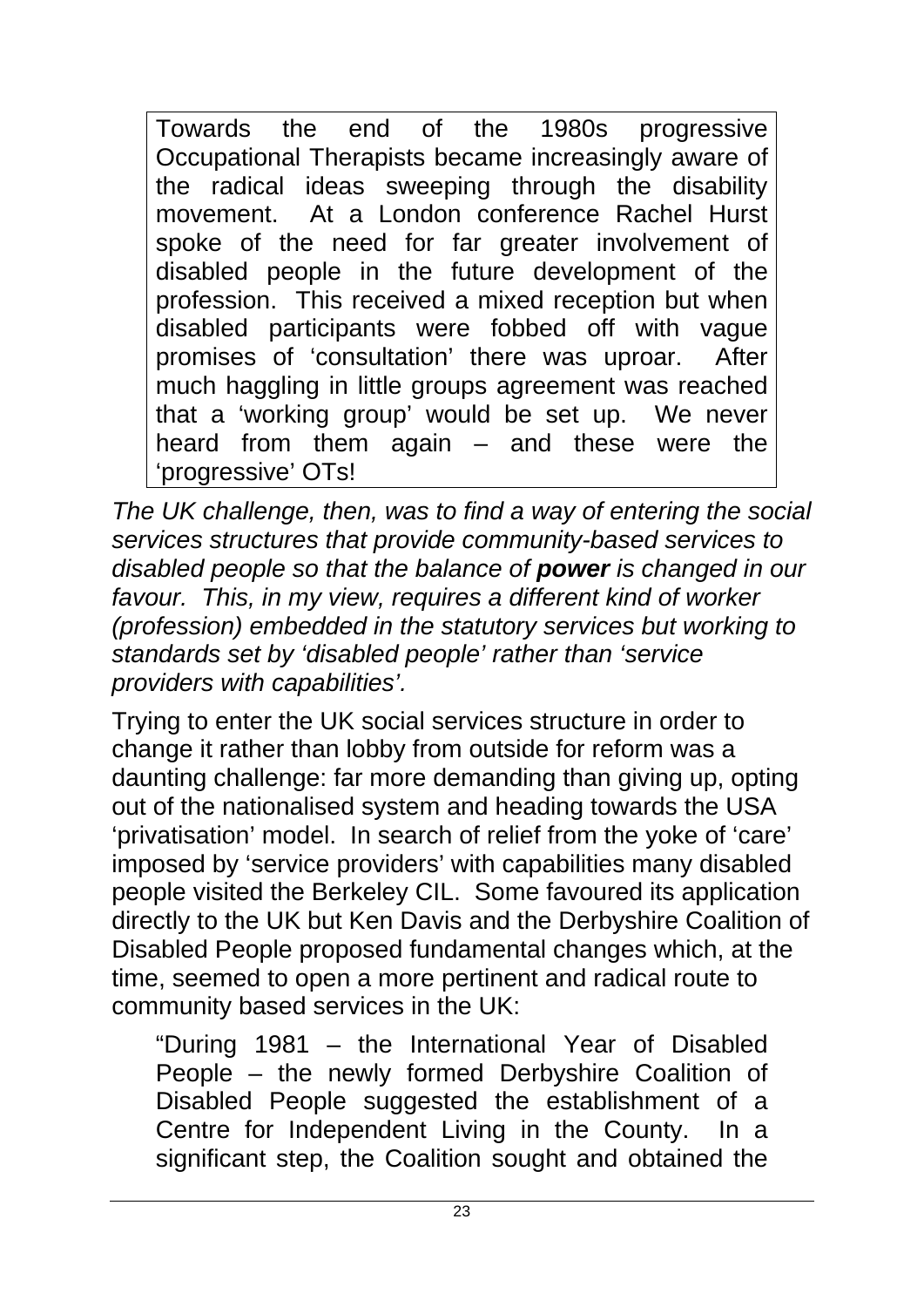in-principle support of the County Council for the proposal. This set the scene for a collaborative approach to the development of practical services and facilities ...

"In taking this step the Coalition was conscious of a number of issues which seemed to be involved. These included the need to review the philosophy and practices of the independent living movement as it haddeveloped throughout the Seventies in the USA; the need to relate the development to the work of the disabled peoples' movement in Britain over the same period ..."

Ken Davis (December 1984) "Notes on the Development of the Derbyshire Centre for Integrated Living (DCIL)". (Leeds University Web Site –

http://www.leeds.ac.uk/disabilitystudies/archiveuk/index.html)

In relating the USA CIL movement to the UK, therefore, it was decided to call the Derbyshire CIL (DCIL) a '*Centre for* 

*Integrated Living*'.

"The use of the term 'integrated living' is an attempt to make clear and get in context both the end and the means of the DCIL. It aims for the full social integration of disabled people and it seeks to achieve it by disabled and non-disabled people working together. Its constitution builds this mutuality into the various components of control – into its General Council, Management Committee and Sub Committees, and its policy is to duplicate this same process on the 'shopfloor'. The DCIL is also integrated into a strategy for the development of Social Services which also has as Its Aims the integration of disabled people into the social, economic and political life of the County. In turn, this strategy is being jointly developed with the Health Authorities, and DCIL is seeking also to integrate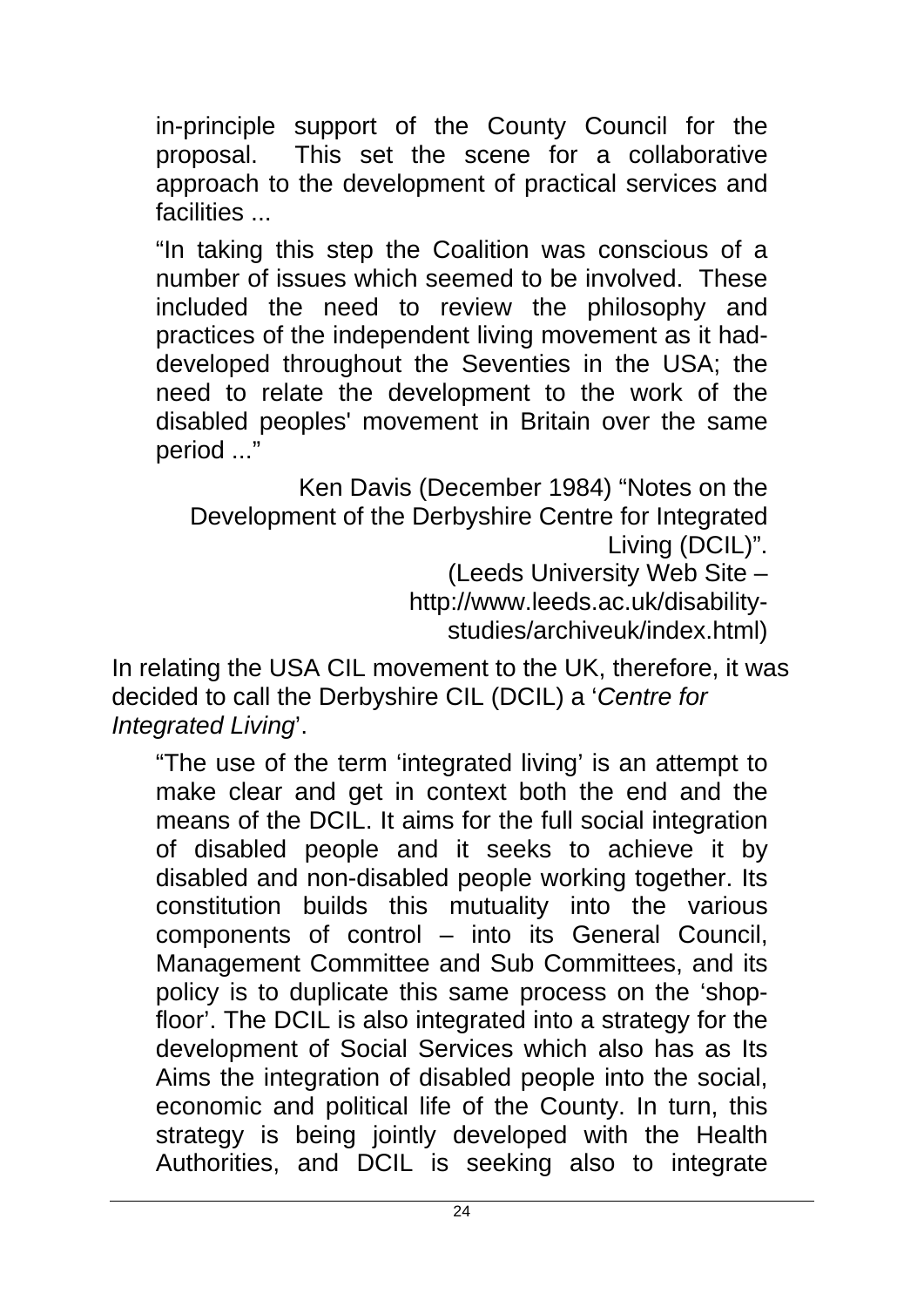representation from other statutory and voluntary bodies into its management structure. The commitment to integration is being pursued both in theory and practice."

Ken Davis (December 1984) "Notes on the Development of the Derbyshire Centre for Integrated Living (DCIL)".

(Leeds University Web Site – http://www.leeds.ac.uk/disabilitystudies/archiveuk/index.html)

Drawing on the experience of DCIL the *Lambeth Centre for Integrated Living* (LCIL) followed the same *integrated* CIL model. In planning for the *Independent Living Support Worker/Assessment and Aid Officer* for the proposal, for example, Dick Leaman put it this way:

"... The orientation of work would simply be to do with whatever supports a disabled person to be active, independent, and achieving the goals that they set for themselves.

"It is envisaged that the post-holder will make assessments and prescribe aids in much the same way as community Occupational Therapists: and that their recommendations will be accepted by LBL Social Services as a means to access their budgets for aids and adaptations.

"However, CIL is fundamentally not about providing the same services in the same way as existing agencies: and it is not envisaged that the post-holder will have a background in professional O.T.

"O.T. as a profession has grown out of medical models of disability, and it has rooted itself in disciplines of anatomy and physiology. In this way it has accepted design norms, and noting the incompatibility of disabled people with these norms, it has sought to adapt and modify what is given to meet what it has come to define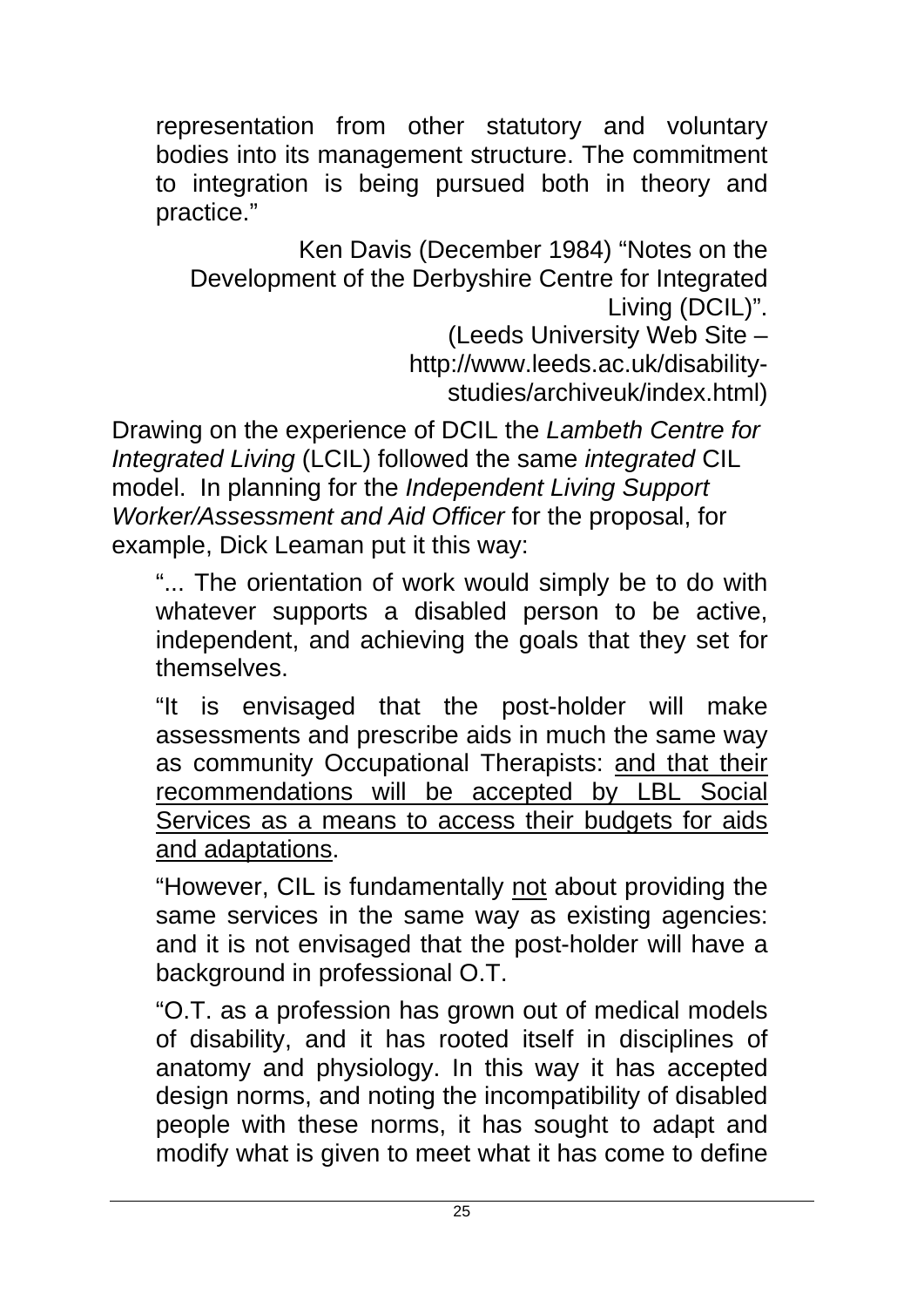as disabled people's 'special needs' (the administrative model of disability). The CIL post-holder would, on the other hand, come from a different position, probably based in ergonomics, engineering and design. Whilst serving the same problem-solving function as O.T., this person would focus on bad design and improving of the built environment to meet the needs of all members of the community, regardless of their divergence as minority groups from social norms (the social model of disability)."

(my underline)

Dick Leaman (March 1989) 'Proposal and budget for a Centre for Integrated Living, to: West Lambeth District Health Authority Community Unit'. Lambeth ACCORD, London.

This is nothing less than a planned assault on the medical model! The creation of a pristine profession managed by disabled people in a new-breed centre to support the aspirations of disabled people is a radical departure from the USA CIL model. A central feature of centres for 'integrated' living then, is that the services it provides and manages are neither wholly 'independent' (in the USA style) nor 'consultative' (as many in the UK had been pleading) but 'integrated' (within the statutory decision-making bodies). In my view this approach is informed by the radical social model of disability and engages 'disability issues' by tackling the disabling society rather than by creating islands of integration within a sea of segregation! The consequence cannot help but transform heath and social welfare provision:

"The point is ... to foster new initiatives and new kinds of service provision, according to disabled people's own perception of our needs."

Dick Leaman (March 1989) 'Proposal and budget for a Centre for Integrated Living, to: West Lambeth District Health Authority Community Unit'. Lambeth ACCORD, London.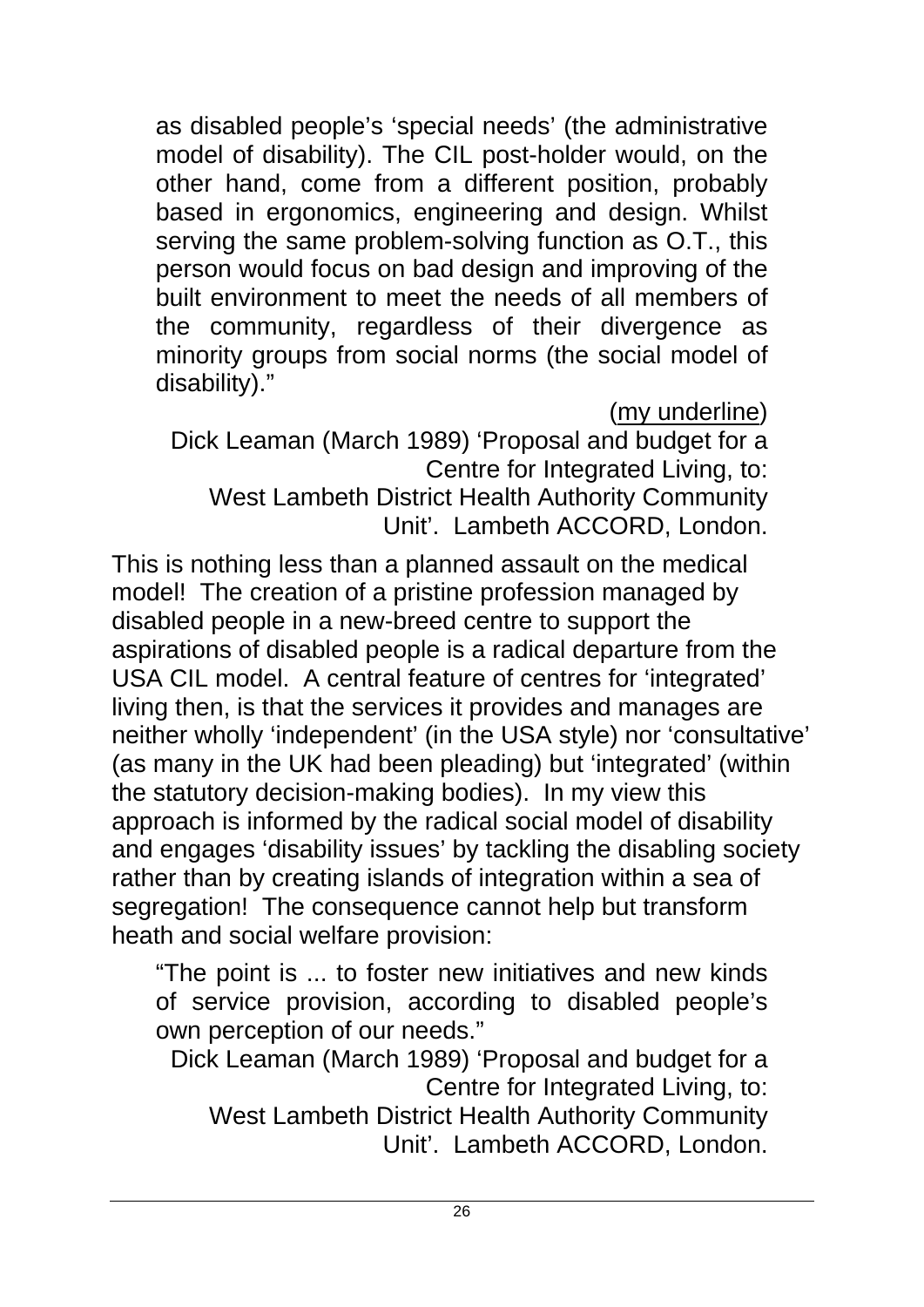I believe that during the period 1970-1990 disabled people amply demonstrated that we have been most successful in pursuing emancipatory goals when we have addressed the social problems that we face *uninhibited by precedents set by people with capabilities*. Trying to modify existing services while retaining the core power relations has conclusively proved to be a dead end.

Ken Davis summarises the professional barrier faced by disabled people during the era in which CILs were developed:

"Throughout the years of disabled people's selforganisation and collective struggle, what has been most fundamentally amiss boils down to two main issues: first, a limpet like attachment by the disability establishment to a 'medical model' view of disability; second, the disproportionate distribution of power and influence between those who control disability policy and disabled people themselves. The weight of policy and practice still largely rests on the backward but convenient tradition of assuming that disabled people are different, have special needs and that their dependence requires the intervention of properly trained people who care and provide for them."

Ken Davis (1996, updated 1998) "The Disabled People's Movement

– Putting the Power in Empowerment".

Paper for a seminar at Sheffield University Sociology

Department 1996, p.4.

(Leeds University Web Site –

http://www.leeds.ac.uk/disability-

studies/archiveuk/index.html)

### **SUMMARY**

In the late 1960s a major convulsion shook the complacency of service provision for disabled people in the UK. This triggered a pressing need to modify established practice in the community. For service providers with capabilities this meant *adapting* long-standing practice while maintaining the traditional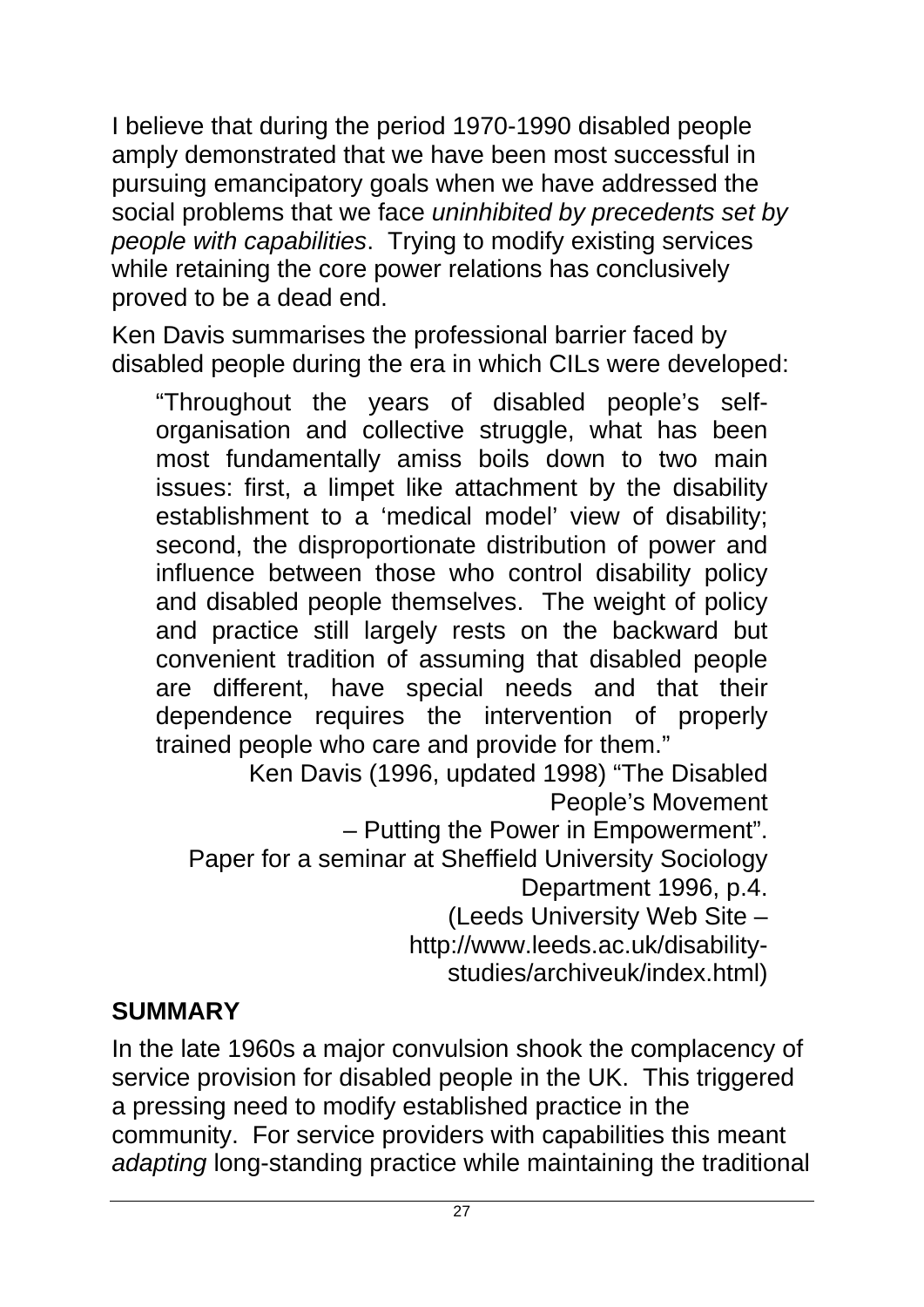power relations with service users (i.e. 'care in the community'); for disabled people this meant *radically rethinking* lifestyles and creating entirely new 'community based support services' (i.e. CILs). During the 1970-80s, then, disabled people met the challenge and set about investigating different ways of providing their own approach to support systems.

In addition to the pioneering 'Centres for *Integrated* Living' there were also 'Centres for *Independent* Living' in the UK more closely modelled on the USA CIL brand. The fundamental difference between 'Centres for *Integrated* Living' and 'Centres for *Independent* Living' was sharply highlighted in the 1990s when the weight of national party politics shifted and the centre left Labour Party jumped over the central Liberal Democratic Party to occupy a centre right position, pushing the Conservative Party further to the right. This changed the political balance leaving no major national party with a 'socialist' agenda. Both the Derbyshire and Lambeth 'Centres for Integrated Living' were soon in crisis – the former became a "Centre for *Inclusive* Living" and the latter was dismantled. On the other hand 'Centres for *Independent* Living', facing a greatly weakened ideological opposition within the 'disability movement' were now free to develop, rewrite history, and present their approach as the originator of CILs in the UK!

The government's shift towards 'care in the community' had encouraged disabled people in residential homes to contemplate their future far more comprehensively than could be supported by DIG's proposal for an income to '*compensate for disability*'. Residents from institutional 'homes' tended to emphasise appropriate personal support, accessible housing in the community and an equitable income. This required a global, rather than a piecemeal, or DIG's *single issue*, way of tackling our needs. In other words – the less severe the person's impairment (or the more they are like people with capabilities) the more they are likely to look for single issue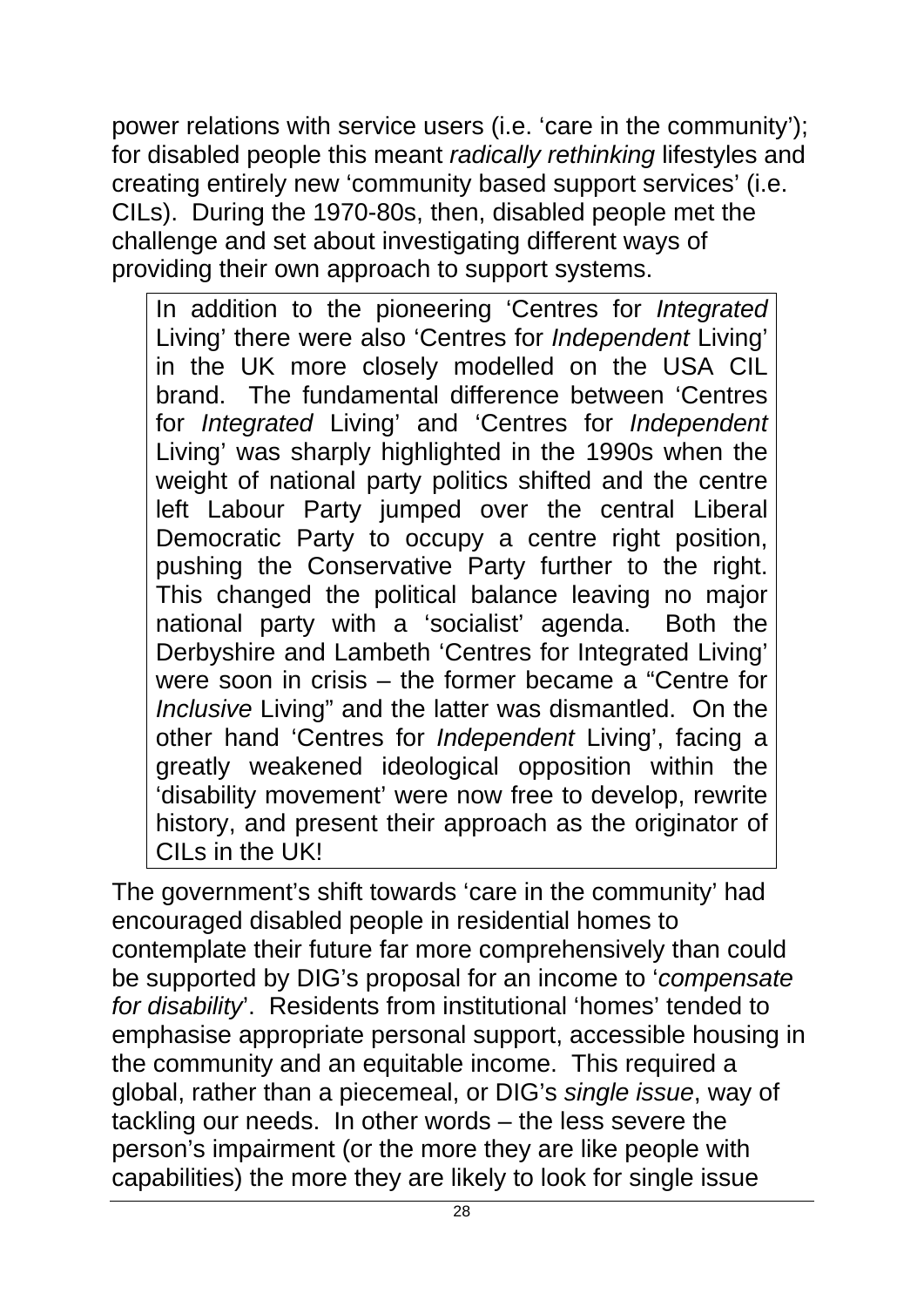solutions to their needs in the community; the more severe the person's impairment (or the more they are unlike people with capabilities) the more comprehensive are their solutions for life in the community. This is why ideas arising from *dependent* disabled people contemplating their move out of residential homes tend to be far more radical than those already in the community – perhaps a salutary lesson for aspiring academics in disability studies!

*Independent living is a lie*. Human beings are by nature dependent. That is why we live in societies. We are dependent upon assistance in gaining access to plentiful clean water, in-house electricity and gas, diversity in entertainment, a multiplicity of transport, support in maintaining our homes and care when we are ill, etc. In fact, life in modern society is inconceivable without being dependent on others for assistance. Disabled people, of all human beings, should know this and to pretend otherwise is to accede to a humiliating deception propagated by USA cultural imperialism. In my view disabled people will begin making their own unique contribution to the general well-being and knowledge about-human nature when we fearlessly challenge the 'independence lie' championed by protagonists of the competitive market economy. Disability studies, if it is to become a civilising instrument for challenging the stupidity of bodily perfection at the expense of '*ahimsa*' cannot blend into the dominant cultural landscape painted by people with capabilities. In this picture we will always stand out mutilated (crippled!), irrelevant and rather pitiful.

We need our own set of standards based on *our* interpretation of the quintessential human paradox – that is, we are '*able*' precisely because we are '*socially dependent*'. I don't believe disabled people will make any lasting progress as long as we gawp in awe at the interpretation of '*independent ability*' displayed in the gallery of human nature constructed by people with capabilities. Playing word games to make our goals acceptable to people with capabilities is a formula for failure. Disability studies needs to assert its own non-disabling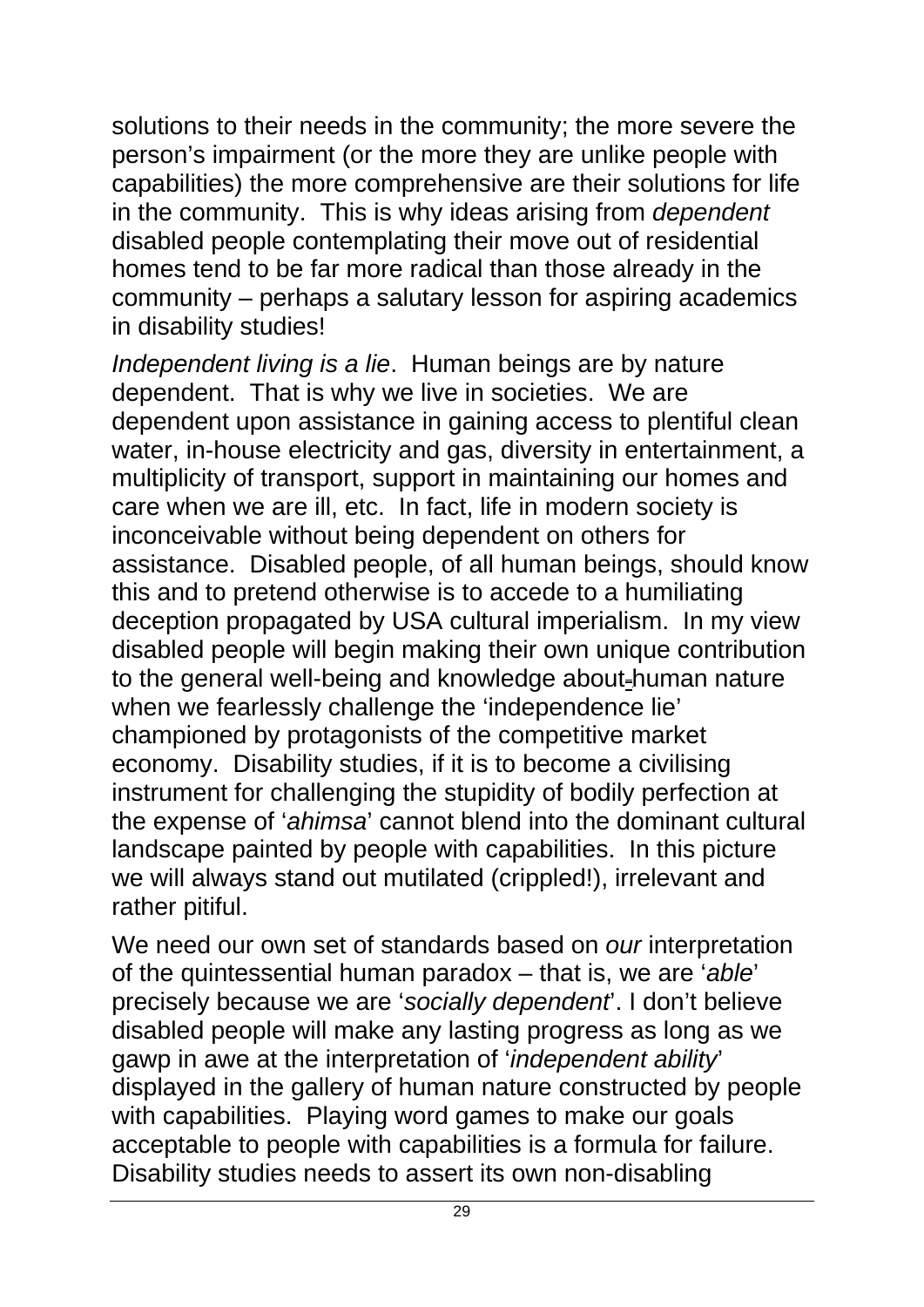academic agenda with matching vocabulary. This is what became possible at the Open University in 1960s.

The need for new educational and professional training courses arose at the beginning of the period I would identify as *Phase 2* in our emancipatory history because:

- The government policy on closing institutions stimulated preparation of updating courses for professional practice,
- The DIG campaign for an income to 'compensate for disability' brought into being a network of disabled people contemplating non-medical approaches to disability issues,
- Increased focus on disabled people living in the community raised greater awareness about accessible environments,
- Institutionalised disabled residents explored a variety of support systems for life in the community and
- Disability studies had to be something new not another version of rehabilitation!

# **DISABILITY STUDIES**

In the early 1970s ideas were floated for the presentation of an Open University updating course for teachers in '*Special Education'*. It was decided, however, that the course should be wider and cover all aspects of professional service provision related to supporting disabled people in the community. The course team was initially chaired by Professor Phil Williams who, I believe, was based in the faculty of education. By the time the learning materials were mailed to students in 1975 the course was chaired by Dr Vida Carver and it had become the first UK presentation in '*Disability Studies*'.

Vida was a most remarkable non-disabled person. A single parent, she earned her living as a secretary while studying parttime for a psychology degree. She then obtained a post at the Central Council for the Education and Training of Social Workers (CCETSW) where she concentrated on access issues for people who were hearing impaired. It was here that she extended her contacts with disabled people and the issues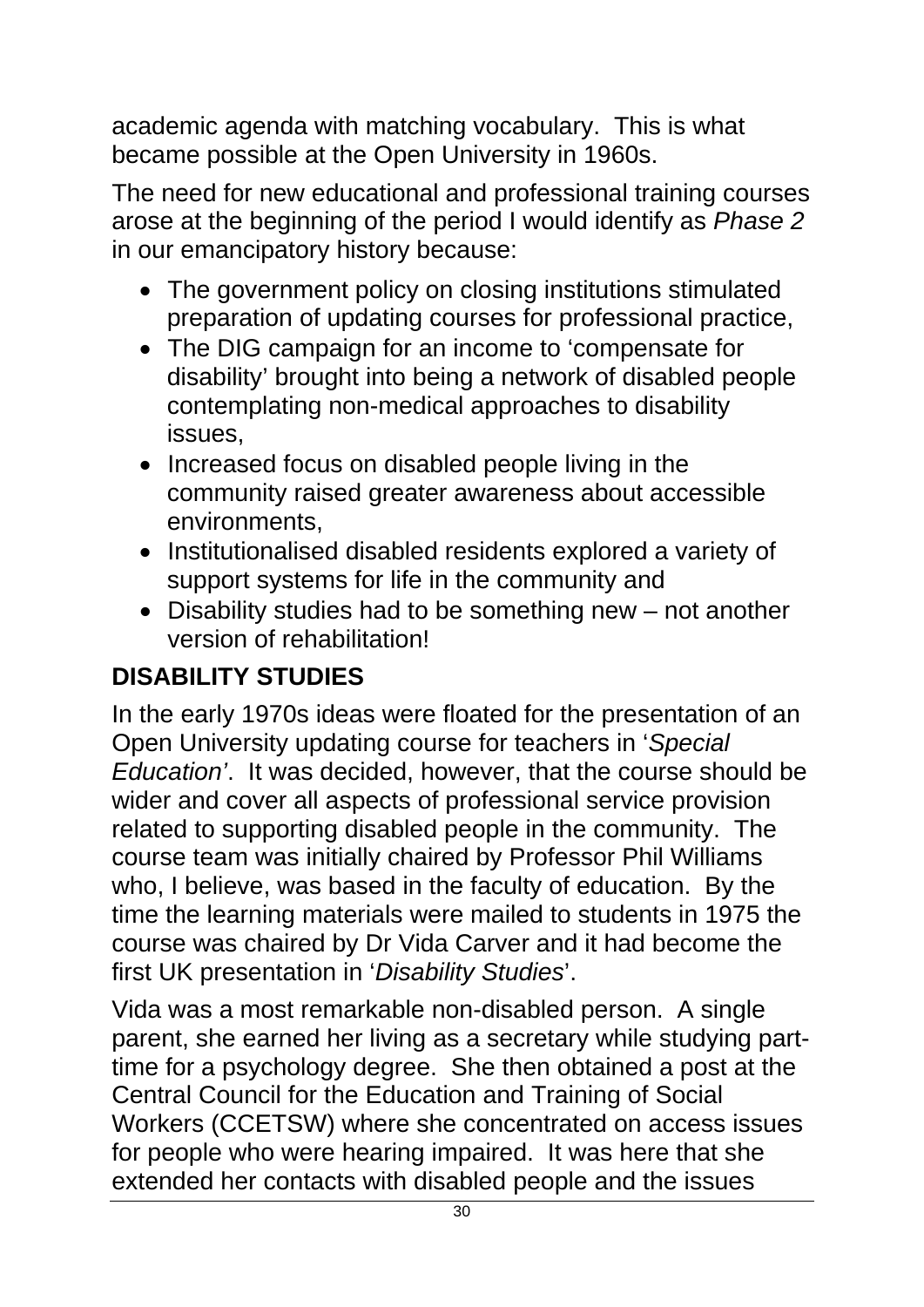stirred up by DIG. Vida was especially friendly with Mary Greaves, a leading disabled person heavily involved with DIG at the time. When the OU was set up Vida became one of its very first academics. She was based in the London regional office where she worked as a Staff Tutor in the Faculty of Social Sciences.

Vida was very special to me. At a time when *disability* was regarded as the preserve of the medical profession Vida almost single-handedly managed to create a course at the Open University which broke through centuries of prejudice and rigid assumptions. She saw disabled people as having a rightful place in the community and made sure that the new OU course had this theme at its centre. The course, then, was really the first that began to see disabled people's lives not purely in terms of the problems they may possess but arising out of the barriers that they confront when trying to integrate into the *normal* world. She went out of her way to ensure disabled people contributed to the course content and were recruited as course authors and tutors whenever possible. She actively encouraged my involvement in the first course presentation and welcomed my recruitment to the OU full-time academic staff, doing everything possible to sort out access issues which, until then, had not been properly considered.

When I first entered the OU campus at Milton Keynes as an academic in 1975 'access' issues for disabled people had not been seriously thought through. There were stairs randomly dispersed along corridors, multistorey buildings with no lifts and only two barely accessible toilets on the whole campus. I shared a ground floor office with Vida in a building that I had to enter via the rear. Female toilets were on the ground floor and male toilets on the inaccessible upper floor; otherwise the nearest accessible toilet was at the refectory some considerable distance away. Vida made a sign which was fixed to the door whenever I used the toilet after any women inside were shooed out!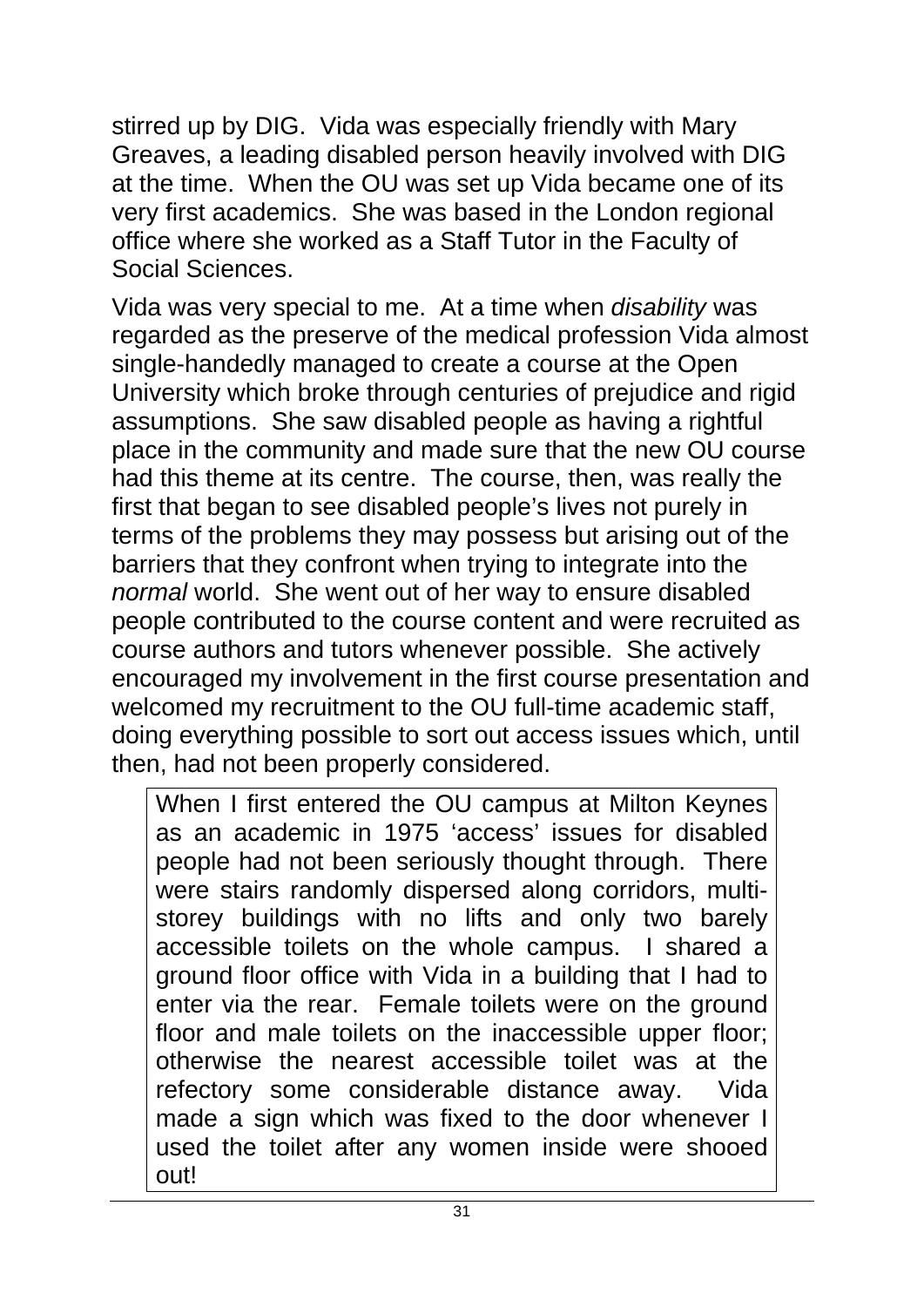It took a year and a ferocious row before Vida got her way and hired a disabled person for the course team who was looking for her first secretarial job. Hostility came from head of the unit at that time who argued that a disabled person couldn't do the work and would be a burden to other staff!

Superficial 'political correctness' maintains that *only* disabled people can actively engage in our salvation. History shows, however, that *individuals* from the non-oppressed population can play a significant, sometimes even 'leading', role in an emancipatory struggle. A little thought on this explains why this might come about. An oppressed group, by definition, is denied access to the wherewithal for addressing *all* the problems it faces (e.g., entry to accumulated social knowledge, an independent income enabling freedom of action). Nonoppressed people, on the other hand, do have this opening. The ability to identify with others is a basic human condition and *some* non-oppressed individuals do connect with the oppressed, making their personal assistance, social confidence, general knowledge, access to information and financial reserves, ability to move freely in society, etc., available to the emancipatory struggle. However uncomfortable people may feel about the role played by nondisabled people in our struggle it is impermissible that this *reality* should go unrecorded or even written out of our history.

## **THE OPEN UNIVERSITY**

A few words on the OU: The proposal to set up a 'University of the Air' in the 1960s was greeted with wide scepticism, especially from the established academic community. There were, however, a number of enthusiastic advocates for the correspondence based university who were critical of teaching practice in higher education and saw the proposal as an opportunity for creative revision in higher learning.

"I was persuaded that the standard of teaching in conventional universities was pretty deplorable. It suddenly struck me that if you could use the media and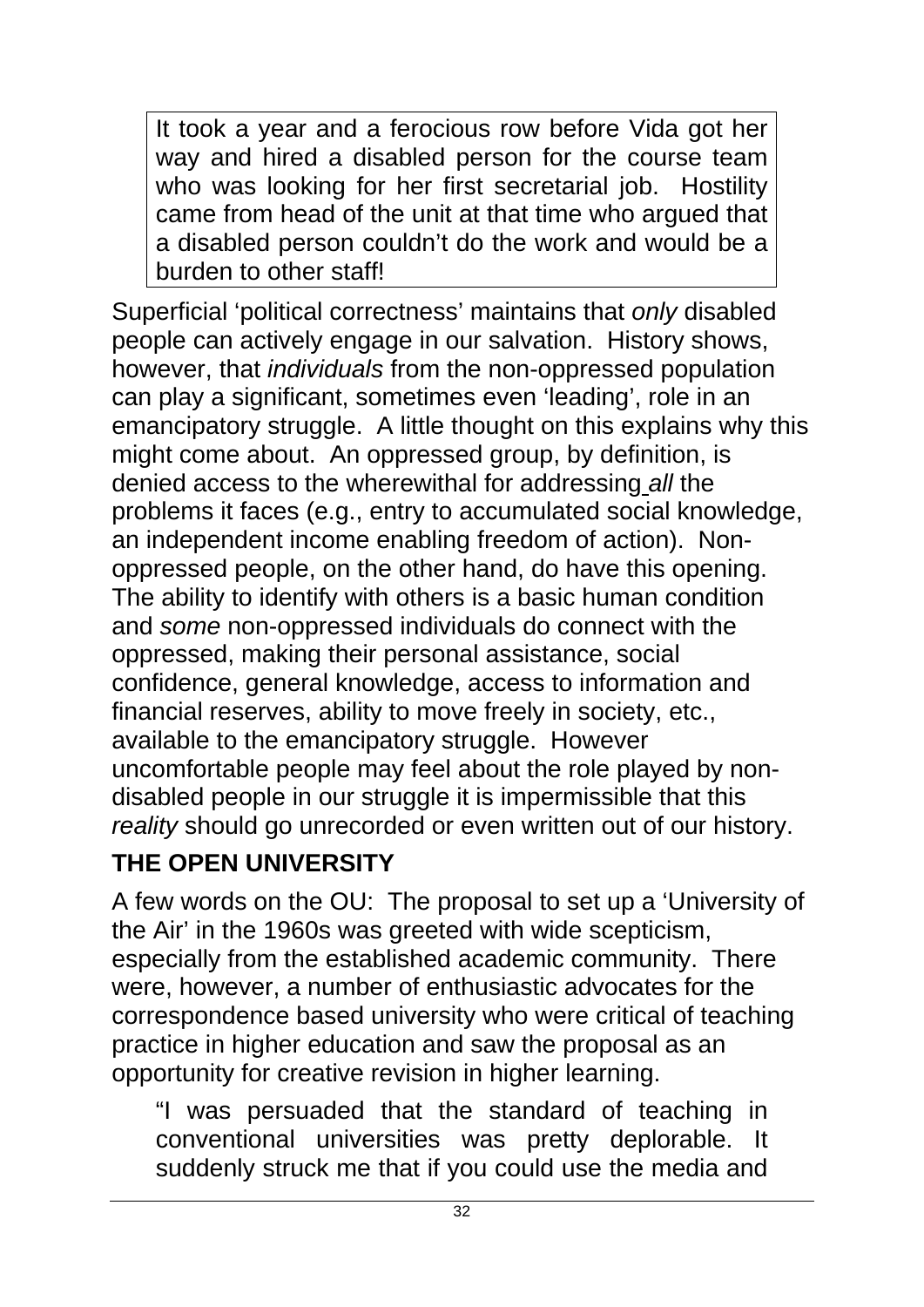devise course materials that would work for students all by themselves, then inevitably you were bound to affect – for good – the standard of teaching in conventional universities."

Professor Walter Perry, The Open University's first Vice-Chancellor. History of The Open University, 01.03.2004. www.open.ac.uk

There was much debate about suitable content for course presentation compliant with distance teaching and the appropriate structure for academic units. While some favoured traditional structures others argued for a radical departure. Concern about credibility in the eyes of the academic establishment led to a compromise. While the recognisable faculty units would be maintained, courses were to be 'topic' rather than wholly discipline determined. This enabled academic staff based in their related discipline faculties to participate in course production together with others from all academic units in the university.

Prior academic standards were initially not a requirement and anyone could register as an undergraduate student provided they were English literate, over 18 years and lived in the UK. Not surprisingly the new multi-media correspondence university immediately attracted large numbers of disabled pupils. As an oppressed group we had been denied access to higher education either because of non-accessible facilities or through exclusion from 'normal' schools and the OU was seen as an unexpected educational opportunity. The influx of disabled pupils was greater than all the higher education institutions put together! This immediately raised 'distance teaching' access issues and a Disabled Students Officer was appointed. The post was filled by Geoffrey Tudor the retired head, if I remember correctly, either from a 'Spastics Society' school or Hereward College. (Hereward College was a 'special' further education college for disabled students. Bert Massey was one of its 'luminaries' and it was here that seeds for the future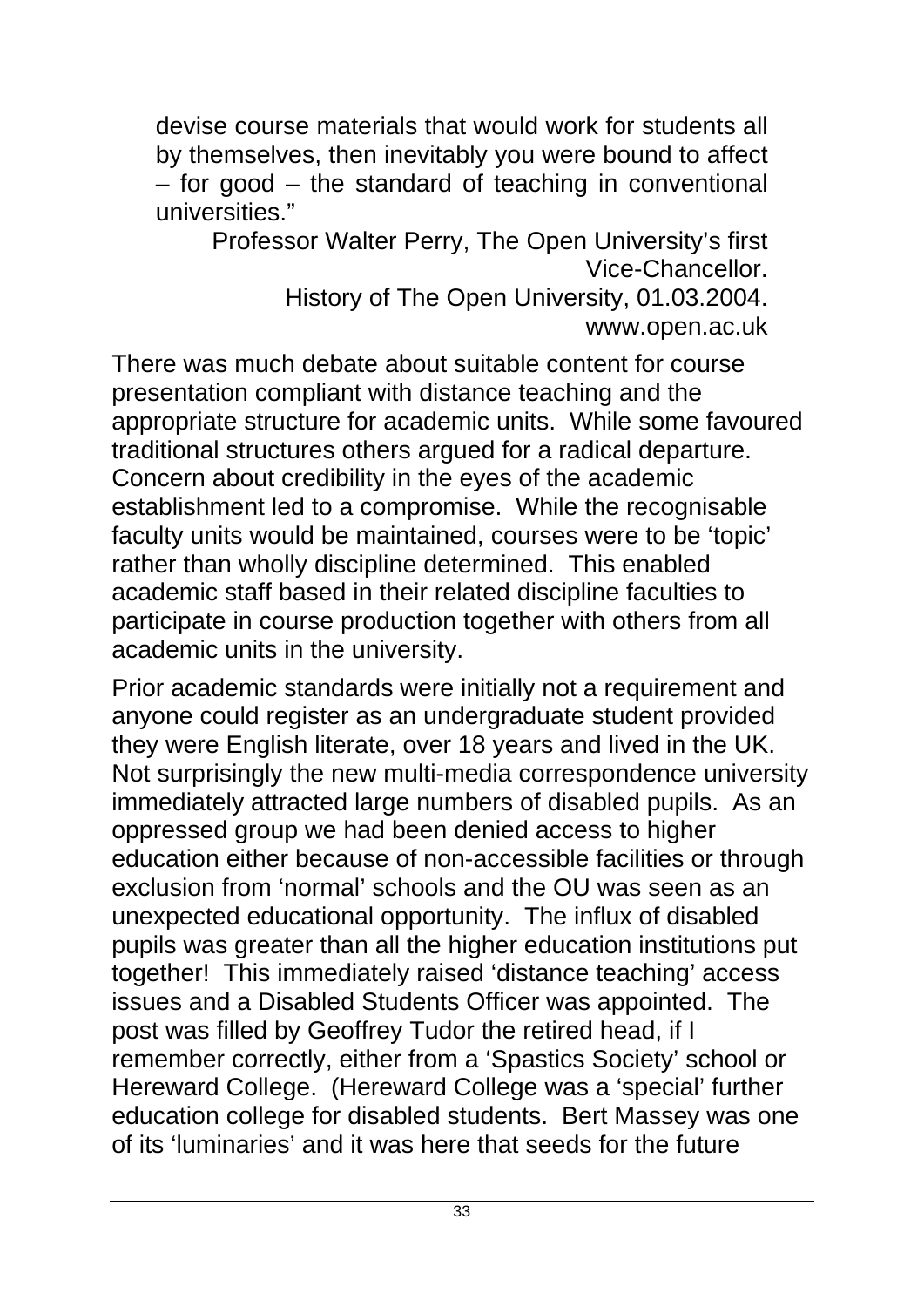Graeae Theatre Company and 'disability arts' were sown. Some of the latter's founders having been at Hereward).

Vida took an active role in the OU Disabled Students Office and this further widened her disability network contacts for the future disability studies course. She was particularly active in promoting the provision of audio tapes of the home study Workbooks and course Readers, often reading material onto tape herself. Arrangements were made for study groups to enable Deaf and hearing impaired students access to courses and Vida participated in the development of this service. Having in mind that not all students had access to radio and television at the broadcast times this material was generally regarded as 'supplementary' and not a requirement for course completion. Some provision was made for home tuition for students who had been unable to attend the regionally-based tutorial groups.

A home study kit was mailed to students where courses required some laboratory work, but courses aimed at professional qualifications or professional updating posed a different set of distance teaching problem. This was especially so in areas such as teacher qualification and training where classroom access was required for teaching skills to be assessed, and nursing where hospital ward access was needed, etc. A committee was set up to look at 'serving the educational needs of the community' and this led to the establishment of a 'Post-Experience Courses Unit' (PECU) where continuing education, post-experience study and professional training courses could be developed. Members of the Faculty of Education were amongst the first to be interested in producing professional updating courses in the new PECU unit.

With the completion of the OUs first university level foundation courses in the 1970s some academics turned their attention to the proposal for a half credit course in '*Special Education'*. Although Vida was based in the London Regional Office as a Faculty of Social Sciences' Staff Tutor she took an immediate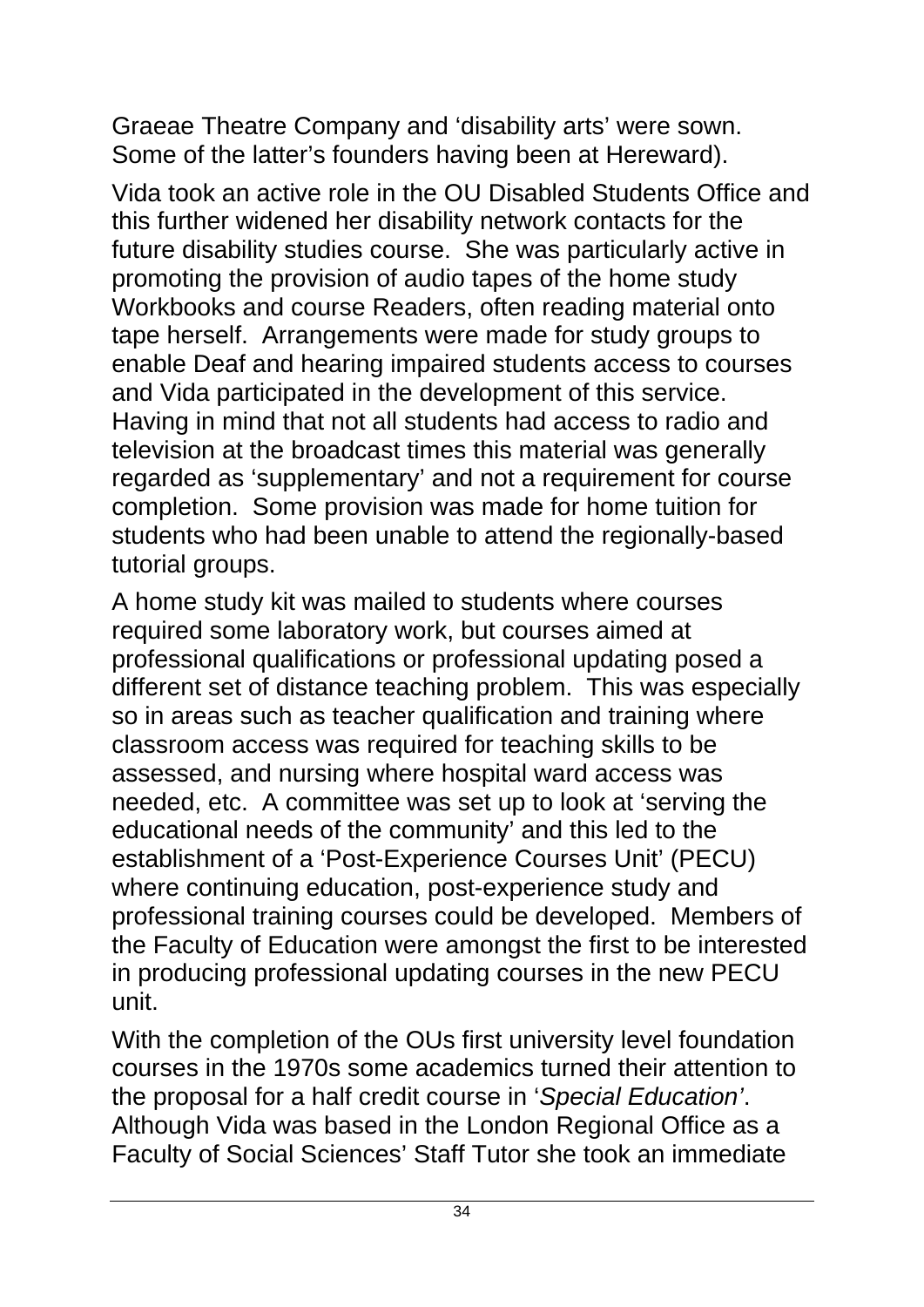interest in the new course discussions and joined the embryonic academic team. Her increasing involvement in this project eventual led to her move from the regional office to the central campus in Milton Keynes where she became a 'central academic' based in the new PECU unit. Drawing on her vast experience and contacts Vida argued for the original proposal to widen out and embrace the broad range of issues confronting disabled people living in the community. The proposal now focused on issues related to disabled people living in the community and it was presented in 1975 as '*The Handicapped Person in the Community*', being the first '*Disability Studies'* course in the UK.

## **THE HANDICAPPED PERSON IN THE COMMUNITY**

There were only a few OU academics sufficiently knowledgeable about contemporary 'disability' issues to begin work on '*The Handicapped Person in the Community*' course. It was, therefore, thought essential to start production with the backing of potential contributors and well-disposed service providers. The course team set up a consultative meeting which was well attended by most of the 'leading figures' of the time. From this meeting ideas emerged for the course content and possible contributors to the study texts, set books and Reader, case studies, radio and television programmes. All these materials were mailed directly to student homes; the radio and TV components were broadcast on the BBC. With 1,200 students in the first presentation year and open public access to the BBC radio and television broadcasts, a very large UK population was exposed to the 'vanguard' of non-medical approaches to support disabled people living in the community. The Reader (a worlds first) was very popular and widely used in disability related courses for many years.

Some 8,000 to 10,000 students followed the course over the years in its various remakes from 1975-1998 when it finally ended. I have not the slightest doubt that this OU course with its sizable studentship from all parts of the country had a significant, unresearched and rather shamefully unrecognised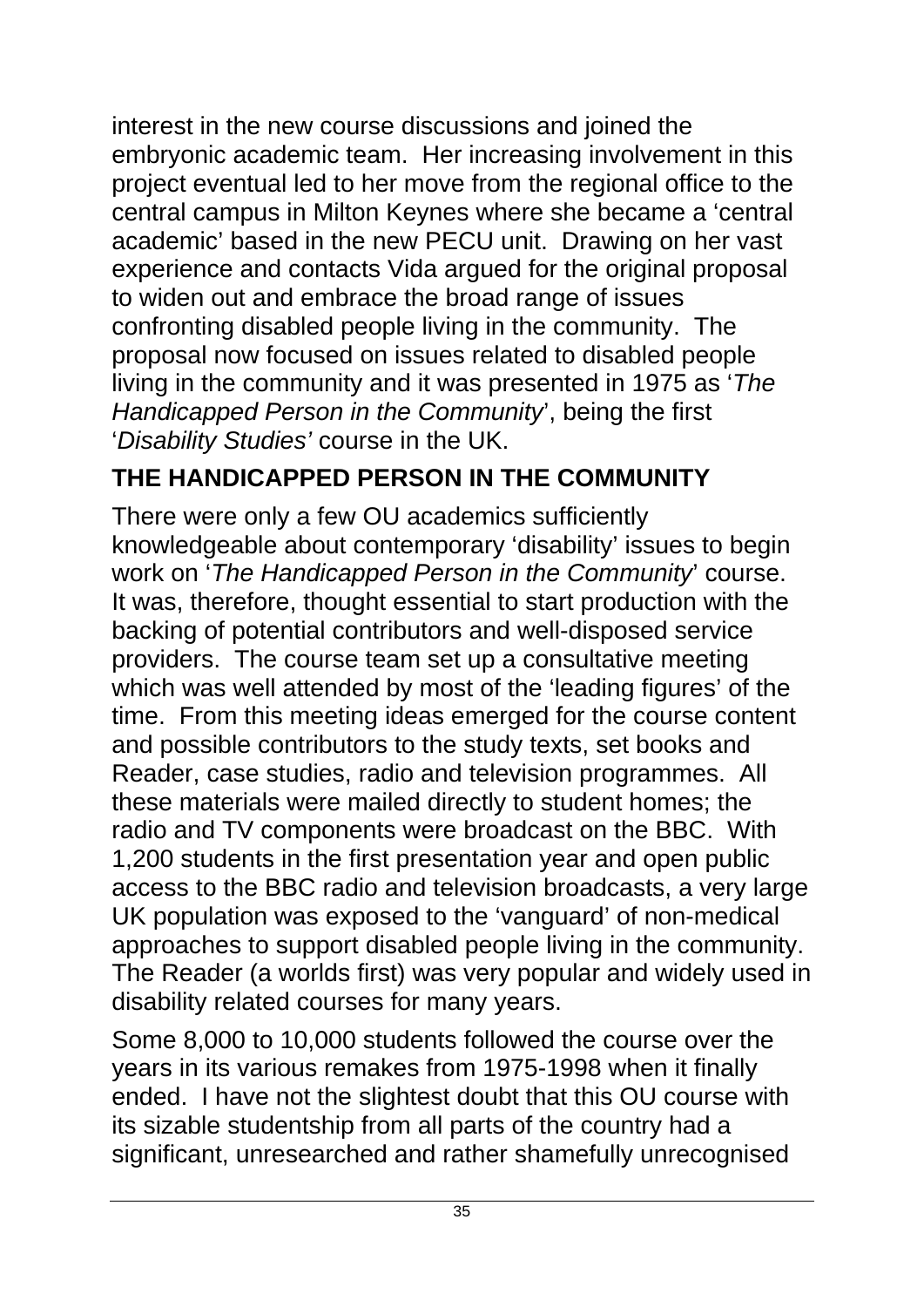influence in changing the cultural climate for service provision and the development of disability studies in the UK. In later years as former students advanced up their career ladders many became influential in their professions and at the very least alert to the contemporary social concerns of disabled people and the new terminology (e.g. the 'social model of disability')! An added bonus of the OU 'open' policy to distance teaching was that students with different academic backgrounds, with or without professional qualifications, and direct or indirect interest in the subject, all studied the same learning materials. When attending their local study groups, where disabled service users and professional service providers mixed, views could be exchanged on an equal basis. As an oppressed group the number of disabled people studying the course, given that it focussed on service provision, was rather small but the experience greatly enhanced confidence in promoting our views about disability issues.

The course, too, gave the stamp of academic approval to arguments for progressive service changes and boosted the morale of those disabled 'activists' who studied or just knew about the course. At a time when disabled people's views had fractional professional credence the timely appearance of the new Open University course shifted the balance of ideological, if not material, power. The original 200 hour course presented in 1975 included personal tuition, assignments and an end of year examination. Together with the correspondence texts this ensured a high standard was maintained in the quality of teaching. This halted the 'disability establishment' making any public criticism of the new non-medical course.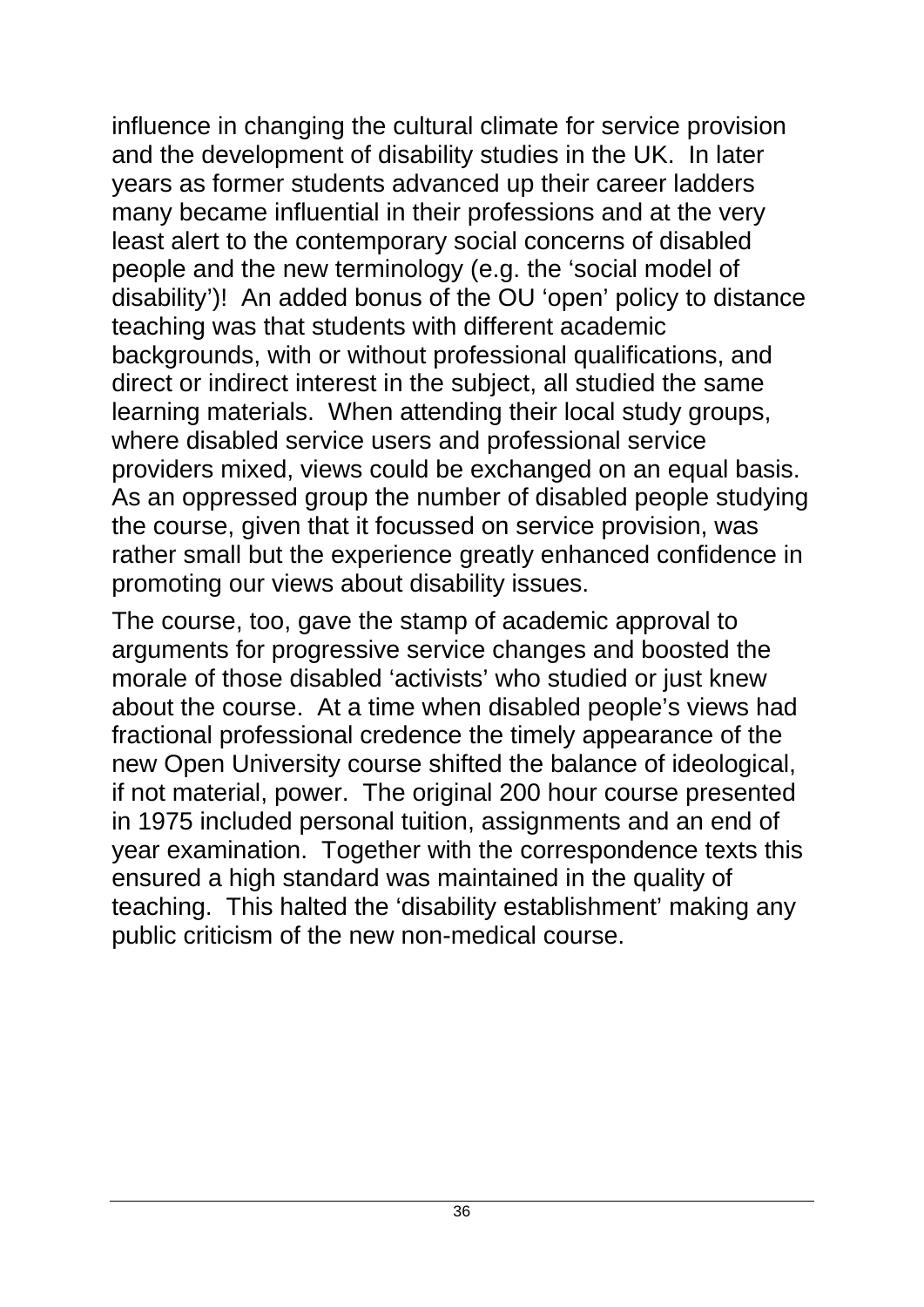In its early years some member doctors with capabilities of the *British Society of Rehabilitation Medicine* (originally founded in 1984 as the *Medical Disability Society*) took umbrage with the Open University (OU) '*Handicapped Person in the Community*' course which was seen as intruding into their domain. Armed with its mission "to promote the understanding and multidisciplinary management of acute and chronic disabling diseases and injuries; their personal, interpersonal and social consequences and to advance public education in these matters" it was felt that this provided the right of intervention in how and what was taught by *anyone* about 'disability'.

When the OU presented its courses in disability studies it attracted students from a wide range of professions as well as disabled people throughout the UK. In due course the correspondence materials came to the agitated attention of a newly appointed medical lecturer with capabilities in rehabilitation at a southern England university. He wrote to me expressing dissatisfaction with the lack of medical supervision in the preparation and presentation of the course and requested a copy for his scrutiny and approval. Such a demand, of course, would normally be regarded as completely improper between academic colleagues across different disciplines. Since the OU course was publicly available in any case I sent him a copy and in exchange requested a written sample of his course! I never received a reply and I can only assume that he felt mortified by the quality of the presumptuous nonmedical course.

The social issues and personal assistance concerns of disabled people could no longer be glibly interpreted as either *supplementary* (or *allied*) *to medicine* (*PAMs* – as Physiotherapists and Occupational Therapists see their role) or as the *rehabilitation* offshoot of medicine. But then the question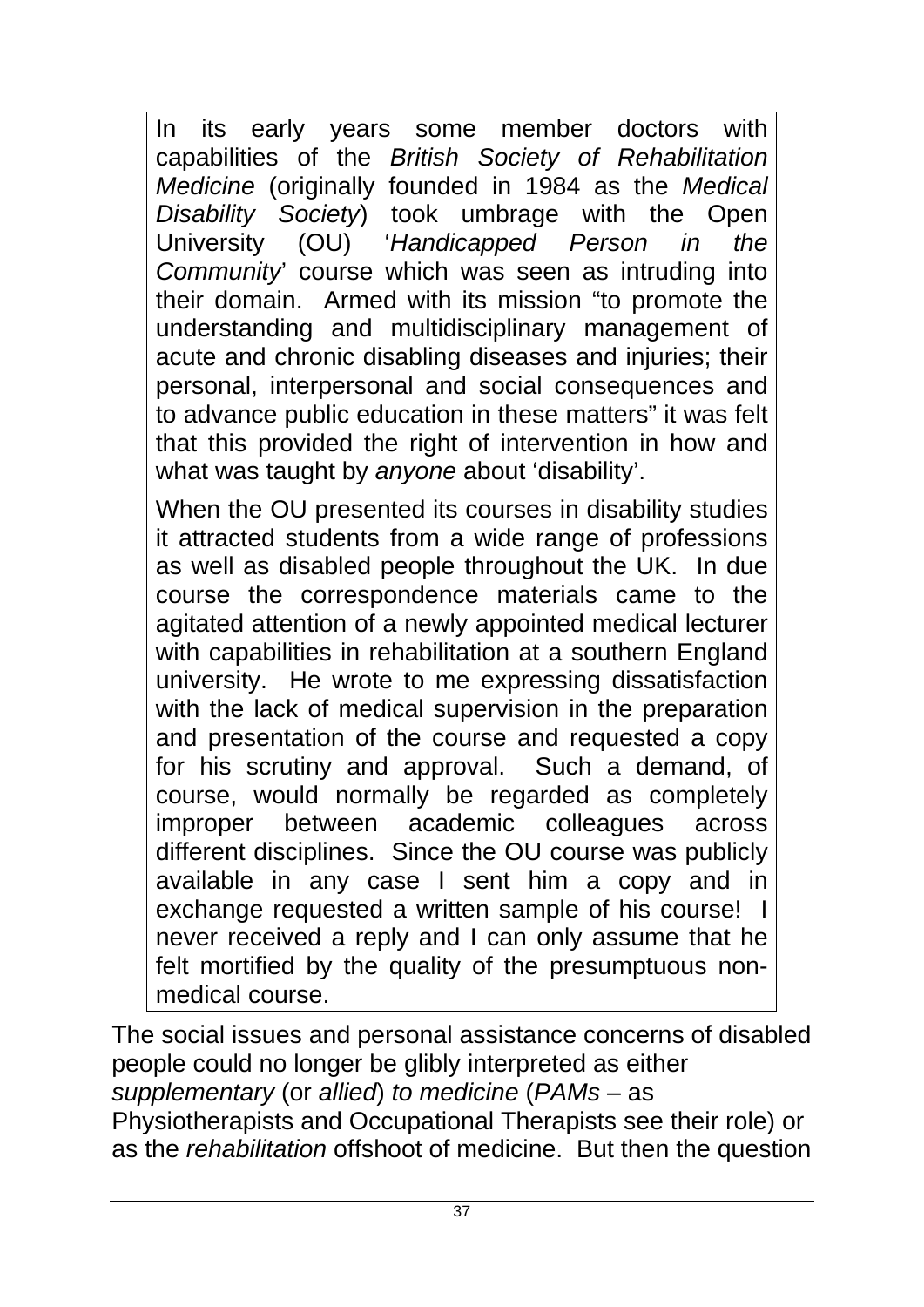arises "To what discipline does the new type of course rightly belong?".

It clearly did not belong to the medical discipline, but included a workbook in this field; it could not sit comfortably in an academic department of economics, but had a unit covering the 'costs of disability'; it was not designed for a Faculty of Education to cover 'special education'; but included material about education; it was not about 'care', but contained material prepared by Eric Miller on institutional life. The course also included workbooks on issues related to auditory, visual and motor impairments (environment access), as well as community based support systems to help people with 'learning disability'. In addition to the more generalised material in the introductory unit the course included a workbook on the 'goal setting' approach to personal help.

*The broad overall sweep of the new topic based course and its inability to slot happily into any extant academic 'home' must mean, despite many imperfections, that an entirely new 'academic family' had been created – and this can only be interpreted as disability studies!*

*The Handicapped Person in the Community* course was a solid foundation for developing courses in disability studies at the OU for 23 years. During this time I think three evolutionary stages in the course can be identified:

• P853 (the original course): Here 'disability' is still seen as personal and involves definable impairments to the body and its functioning. The course aims to improve understanding the way these impairments affect the disabled individuals ability to function in the community. This, it is hoped, will improve professional skills in treating, managing or responding to the special needs created by specific impairments. The course theme, however, emphasises the aim of professionals assisting disabled people to function fully in society. Social adaptations are considered as part of enabling disabled people 'achieve maximum autonomy'.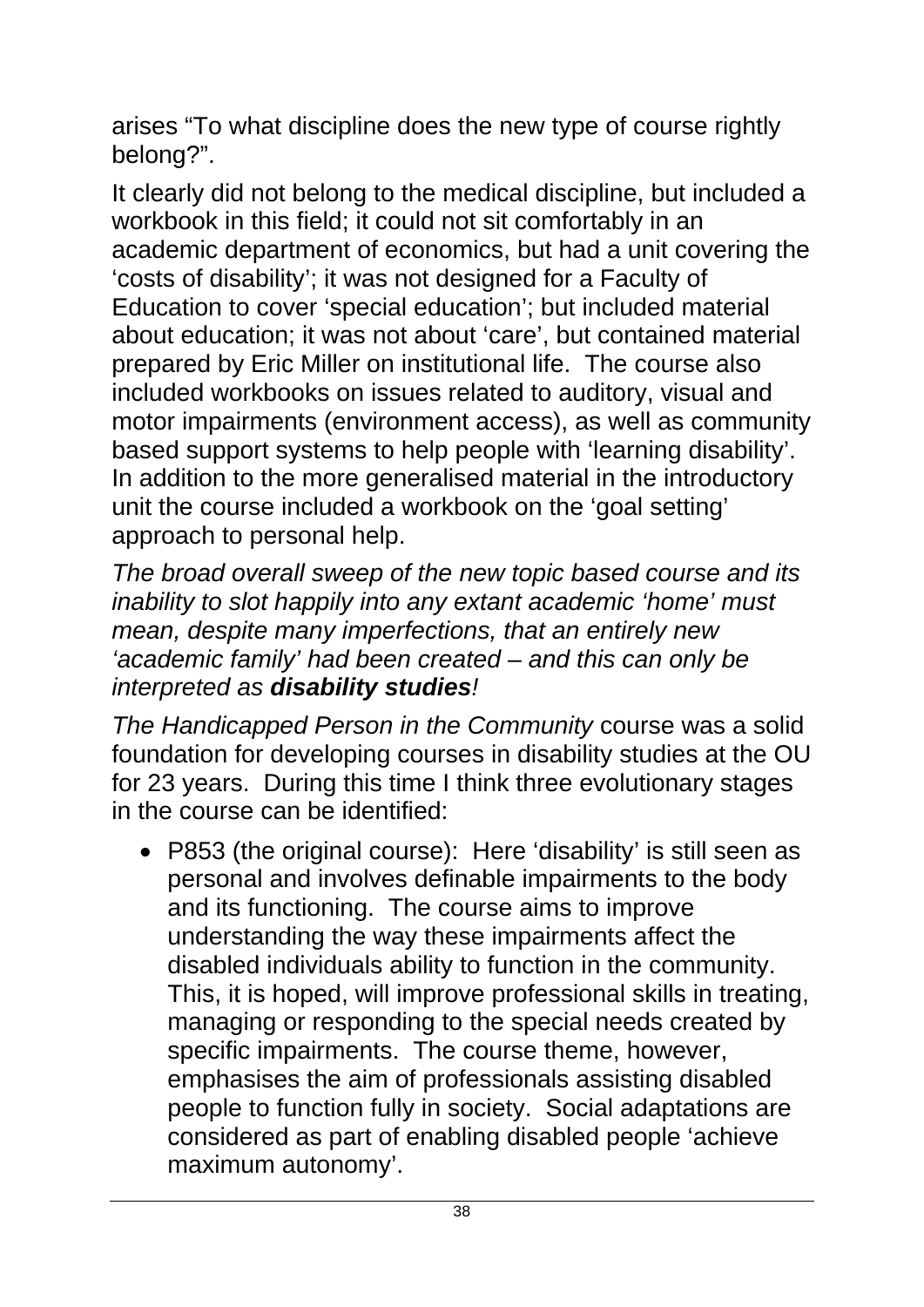- P251 (the first revision kept the original course number before changing): All material relating to the Miller and Gwynne research is removed and a more questioning approach to disability assumptions is encouraged. 'Disability' is now seen as involving a relationship between the person and the social and physical environment. This means supporting disabled people having greater involvement in the way that they live their lives. 'Collaboration' in the development of services is suggested. The new version also raises questions about what or whose interpretation should apply to the problems faced by disabled people and how helpers and helped may work together.
- K665 (the final version): The course emphasis is now firmly concerned with understanding 'disability' from the viewpoint of disabled people – that 'disability' is the result of disabling barriers and the basic issues are concerned with citizenship and democratic rights. 'Disability' is now interpreted as social rather than personal. Changes which remove disabling barriers are given much greater significance.

The innovatory cultural climate at the OU in its formative years cannot be stressed enough – everything they were trying to do was new and this is why it provided fertile ground for the new disability studies discipline. Although the term '*Disability Studies*' is used fairly freely now, it had not been used in an academic context in the UK until I first used the term for the Open University course *Changing Practice* published in 1990. In this material, which was marketed nationally and internationally, I wrote: "While you are not expected to be an experienced Group Leader in *disability studies* you should feel confident that you do have the appropriate skills before running a group with these materials." (K665x '*Changing Practice*' Group Leader Notes. Open University, 1990). Since then I used the term 'Disability Studies' as an accepted descriptor for the courses that we were developing in the OU and the term started appearing elsewhere in the UK.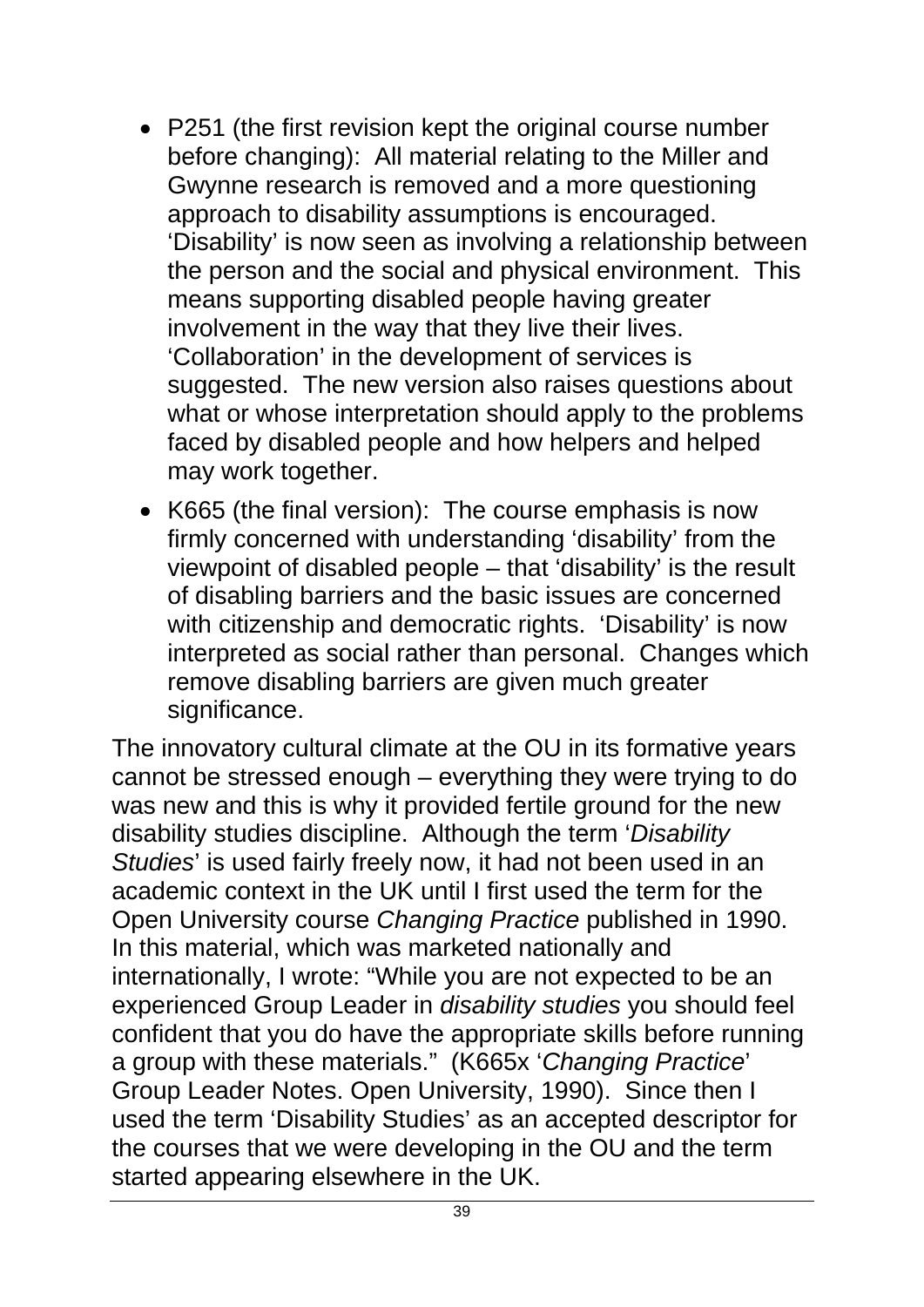The tortuous history of disabled people's emancipatory struggle demonstrates over and over again that real progress has only been possible when we abandon the goal of assimilating, or being included, into the social structures created for the convenience of people with capabilities. This was beautifully demonstrated with the emergence of disability studies at the Open University where it was possible for the new courses to owe *no* allegiance to established academic disciplines or faculties. If disability studies is to flourish I cannot see this being possible unless it creates its own 'abnormal' academic environment and educational standards, and explains why this is necessary. That is surely the legacy of the OU contribution to our emancipation. In my view 'disability studies' cannot be a branch of 'sociology' or any other established academic unit without becoming stunted!

## **SUPPORT SERVICES**

If I concede that *Phase 1* in our emancipatory history involved the institutionalisation of 'destitute' disabled people and during this period 'care interventions' came into being; that during *Phase 2* disabled people with their 'care' dependents migrated back into the community where the notion of 'personal assistance' came into being; then *Phase 3*, it seems to me, should involve disabled people reclaiming their citizenship and developing a new 'community based support profession'. In other words when I review the different 'phases' in our progress towards emancipation each 'phase' can be seen as generating its own approach to service provision according to the changing circumstances imposed on disabled people.

Seen within this historical framework, then, the fundamental responsibility of disability studies, if it is to make an emancipatory contribution to this latest 'phase', is to house the development of a new community based support service and profession. An important lesson from the DIG experience, the relocation of disabled people from residential institutions back into the community, and the first OU 'disability' course is that the knowledge base for such a professional qualification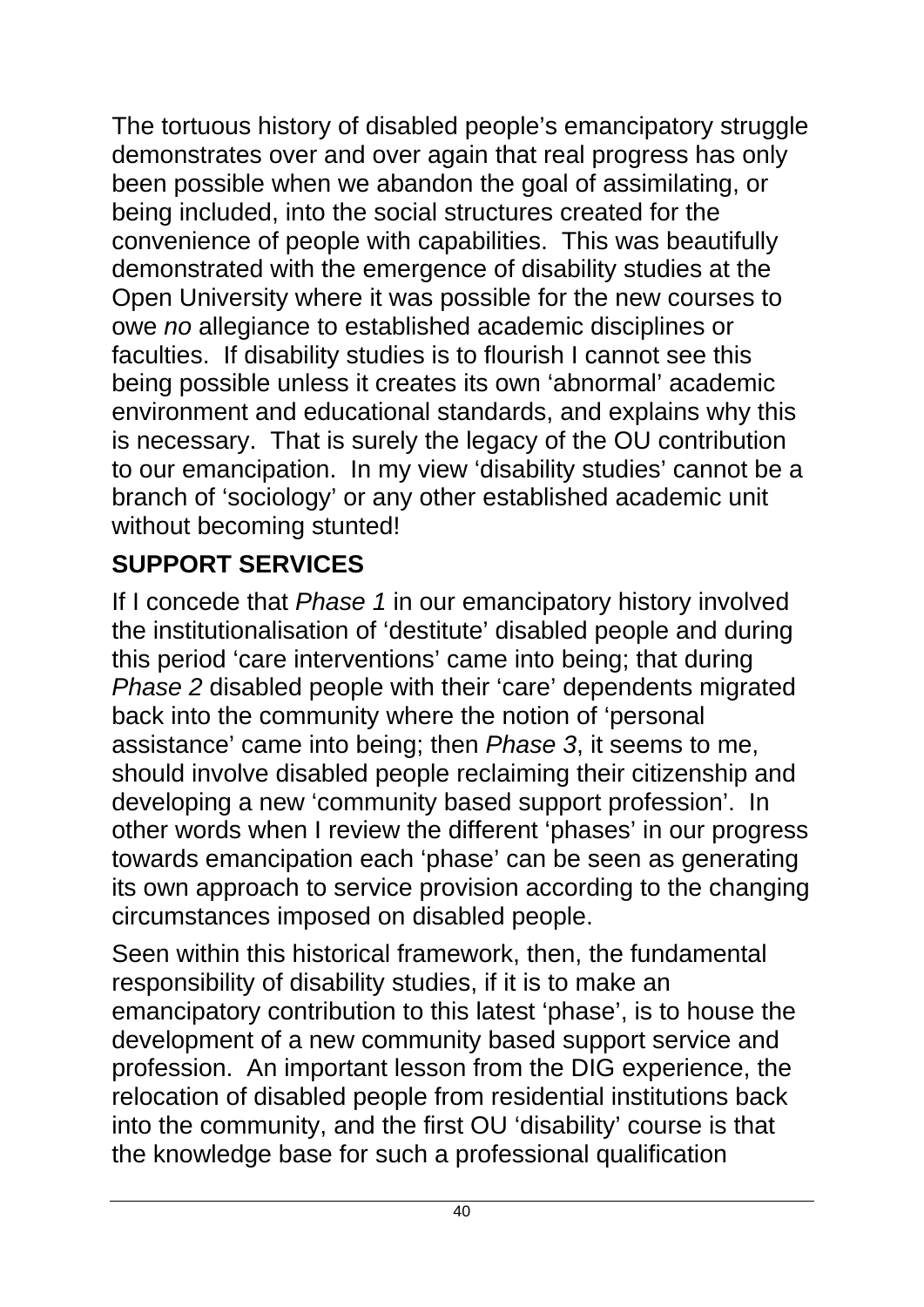housed in an academic department of disability studies would have to be multi-dimensional; it cannot be single-discipline based; such as sociology or medicine. Such an academic department, then, would need to be filtered from selected relevant professional practices as well as incorporating ideas from diverse fresh fields such as architecture, design theory, aesthetics, ergonomics, linguistics, etc., and even medicine! But above all the whole exercise needs to be innovative, involving creative solutions distanced from traditional approaches invented by people with capabilities. A totally clean page is needed so that we can sketch our view of the services and expertise needed to meet our *practical* requirements for participation in society: a society in which we also have rightful political *power* to impart our own contribution to the general welfare.

Failure to set 'practical' goals for disability studies could very easily mean that the new discipline drowns in irrelevance, facilitating abstract academic concerns, sterile research, debates and conferences. Then, all that is achieved is the advancement of careers that are more empowering for the academic and researcher than anyone else. I've called this danger '*Oliver's jibe*' after Mike Oliver's overly severe criticism of his own research career (Vic Finkelstein (1999) Extended Book Review. Disability and Society Vol. 14, No. 6, 1999, pp. 859-867. Review of Colin Barnes, Geof Mercer (Ed.) (1997) Doing Disability Research. Leeds, Disability Press.).

Creating something as entirely different as a new profession in the face of powerful vested interests is no less a daunting challenge than that faced by the newly appointed Open University academics when they contemplated the way ahead. That they succeeded is evidence of what *is* possible provided the time is ripe and the right people are not only involved but also enthused with creative vision. This is why disability arts and culture, where imaginative thought can be *energised*, is such an important component in our emancipatory repertoire. It is in disability arts that we can bring vitality and enjoyment back into the science of understanding humanity and its welfare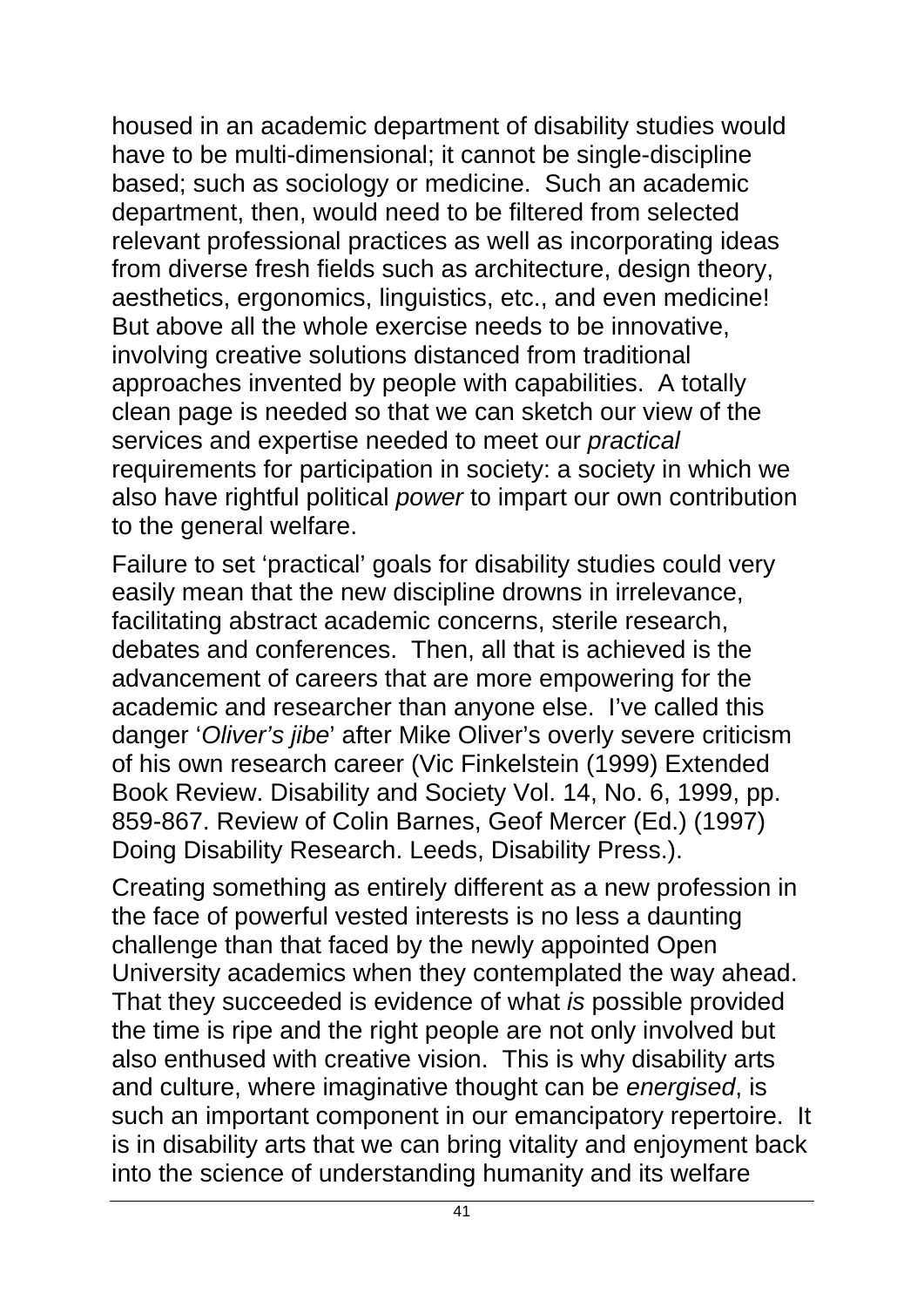needs. Such creative imagination is absolutely necessary for the development of a new support system free from the chains of tradition; and it is this 'creativity' that is stone dead in the existing mentality of 'care' provision, no matter how 'excellent' it is graded!

Seeding an innovatory culture within disability studies will enable us to harvest the necessary 'conspicuously different' knowledge base that more accurately mirrors our noticeably different social status and support service needs. This requires nothing less than shaking off *ethnocentric ableism* (the dominant culture whereby people with capabilities see themselves as the measure of all that is 'able') and questioning every presumption handed down to us by the grandees of the disability industry. Rather than spend time teaching and researching the meaning of words and language such as 'stigma', 'rehabilitation', 'care', and the WHO classification we ought, really, to teach and research how these concepts came into being, who promoted them and what purpose they serve in maintaining our dependency upon people with capabilities. Disability arts and culture already lampoons many of these moronic concepts and disability studies has a lot to learn and share with this sector.

We need to learn how to look at 'the *given* world' afresh, through the multi-coloured lens of the 'social model of disability'. A fruitful way of exploring alternative interpretations of any doctrine is to turn its axioms upside down and see if the logic still holds true (a kind of non-Euclidean wrestling match with disability related words!). For example, we might explore the WHO approach to definitions of 'disablement' by posing alternative definitions of 'capability' and seeing where this leads us. The '*International Classification of Impairment, Disability and Handicap*' (ICIDH – keeping to the original concepts) could become '*International Classification of Repairment, Capability and Footicap*' (ICRCF – mocking the original concepts) as a way of satirising the status of people with capabilities with *our* classifications. Walking, after all, for anyone who has watched the TV home video broadcasts showing people with capabilities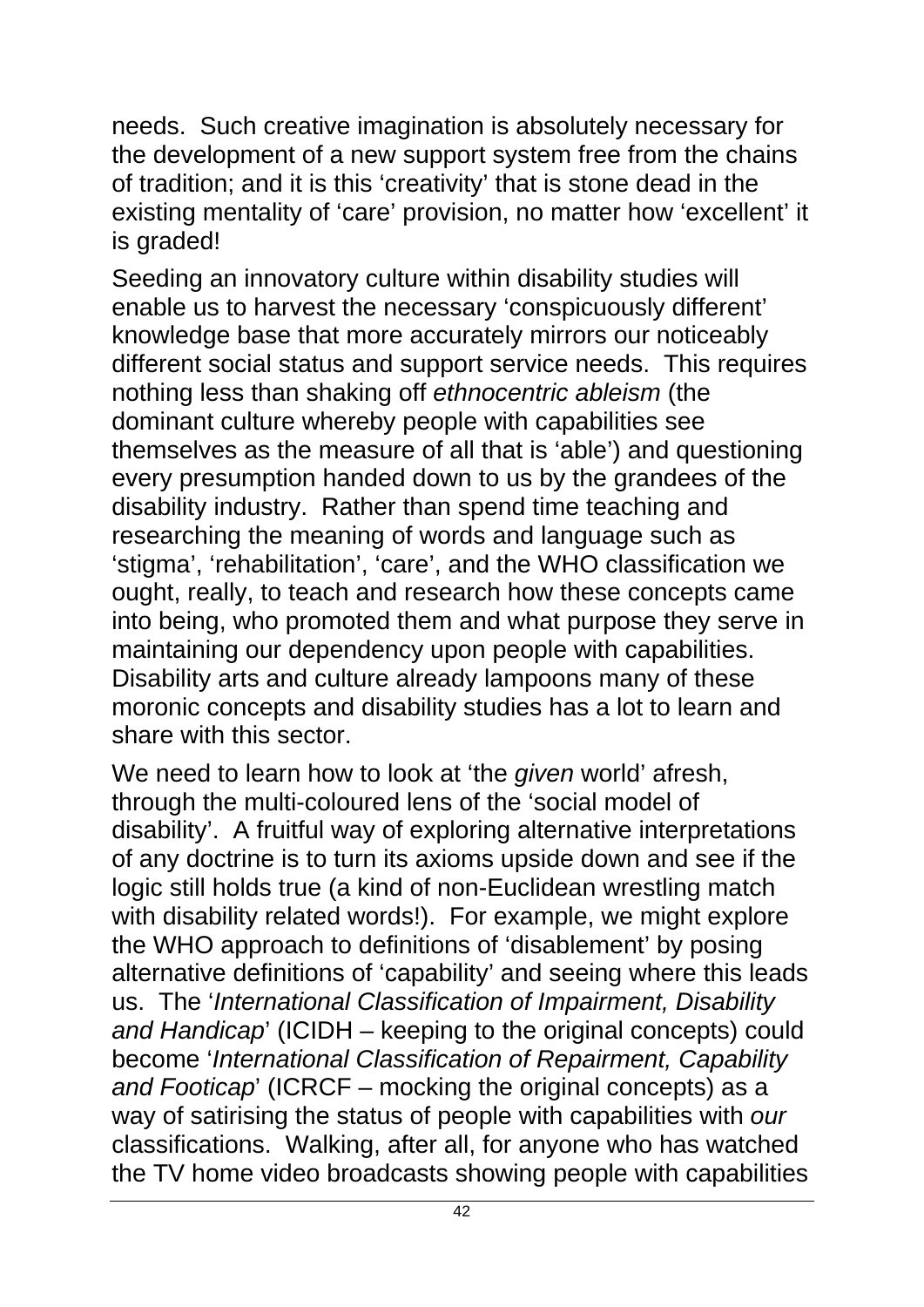endlessly falling over their legs, is a far greater health hazard than mobility via a wheelchair! In modern society without their special mobility aids, like 'shoes' people with capabilities would quickly become 'housebound', refused employment, impoverished and dependent on charity. People with capabilities would have to sleep on the floor, endure backache and sleepless nights if they were denied access to their specially designed sleeping aids like beds. In the context of 'health' then, a classification of 'capability' should be perfectly possible with its own peculiar rating scales of dependency. I'll leave further examples of the dangers inherent in the dependency on 'bipedal mobility' to disability arts ... We should not forget, too, that about 80% of all people acquire some significant impairments during lifetime – making this condition 'normal' and not at all 'special' to our species!

As with all matters related to 'disability', disability studies will stagnate, presenting only moribund conferences as long as we copy routines established by people with capabilities. Emancipatory conferences have to be innovatory simply because conferences run by people with capabilities are not emancipatory and, in the context of dominant standards set by people with capabilities, issues of concern to disabled people are atypical. If it is in the 'nature' of disability studies that it cannot be squeezed into a single traditional discipline without becoming 'disabled' (!) then our conferences should reflect this. For a start, in my view, we need to engage the local community of disabled people, wherever we meet, at all levels in the decision making and conference participation. This will help challenge cherished procedures whereby academic concerns, in the interests of 'objectivity', maintain some distance from the very community about which they are supposed to be concerned.

Speaker presentations, for the most part, can be abandoned (with no loss) by ensuring selected, and *relevant*, papers are circulated well beforehand – making them permanently accessible electronically. The absence of boring readings from a front table or platform will free time for members of the local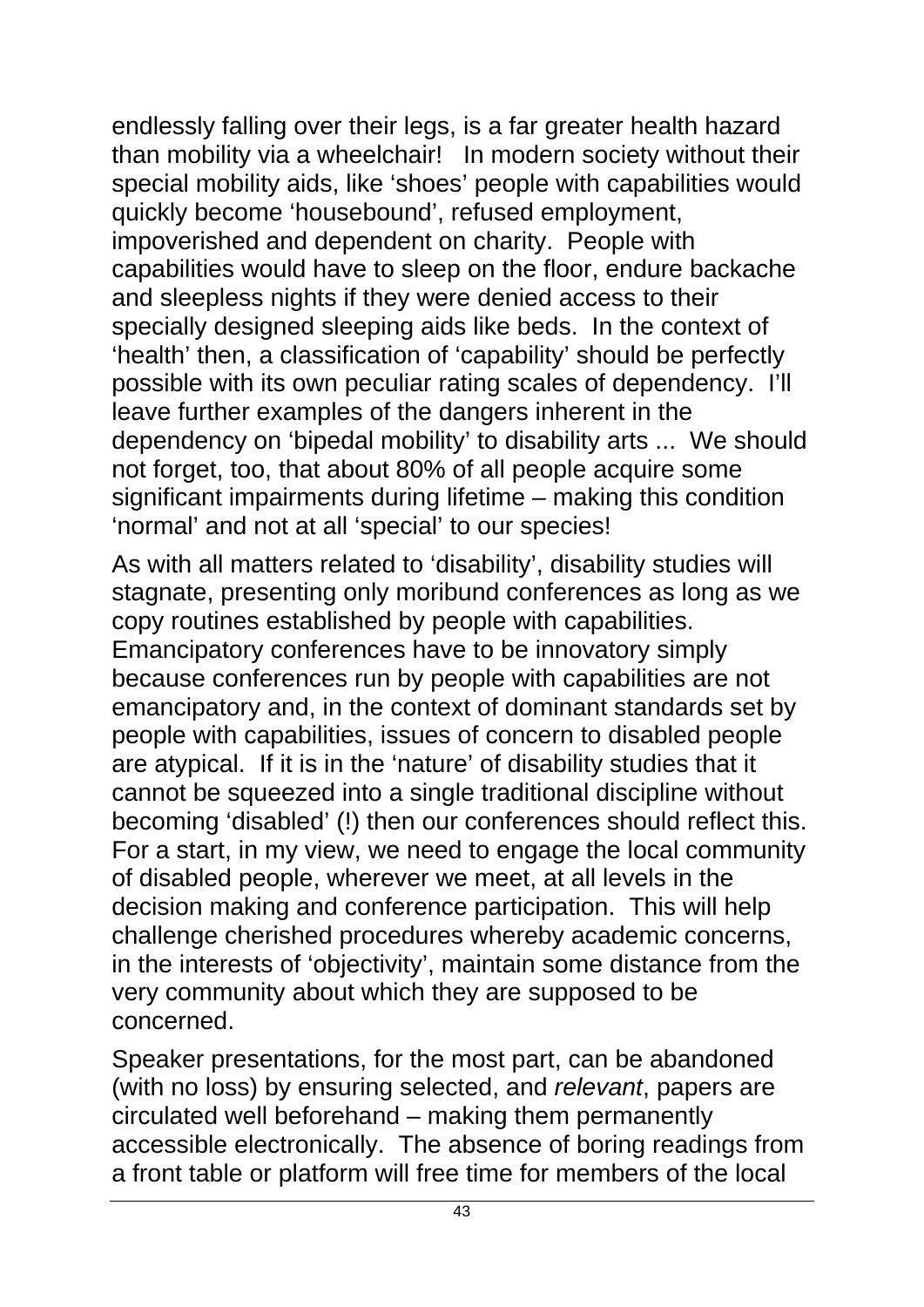disability community, researchers and academics to fill with interactive collaboration in designing and presenting practical solutions for unified themes set by each conference. Disability studies needs to create emancipatory conferences which engage the expertise from a wide range of professions.

The Open University experience shows that when a disability studies course integrates students from diverse fields such as health and social services, architecture, economics, culture, linguistics, medicine, education, etc., as well as nonprofessional disabled students in a shared learning situation this encourages unpredictable, but refreshing, interactions. I found that 'care' professionals regarded the broad topic based OU course enlightening and they expressed confidence in its relevance for their work with disabled people. However, they commonly reported frustration with their inability to put newfound course insights into working practice. They emphasised that the Health and Social Services commitment to the 'social care' paradigm imposed constraints on practitioners which they were unable to challenge or change. In fact, the trend towards strengthening 'care' guidelines under the pretext of improving 'excellence' has, in my view, now actually made reform of existing services even less feasible.

*In the light of the past 40 years, then, I am convinced that we have reached a point in our emancipatory history where we face the biggest challenge yet – establishing an entirely new support 'Profession Allied to the Community' (PAC)*.

Setting the development of a new community-based profession as the main agenda raises critical issues for the major disability studies national and international conferences. If these are to differ from established practice then a good South African Zulu word for a special type of meeting comes to mind – 'indaba'. An 'indaba' is a broad-based conference which not only involves democratic discussion between 'leaders' and 'ordinary' people but concludes with decision-making for further action. As the 'indaba' moves from place to place and country to country the relevance of disability studies to disabled people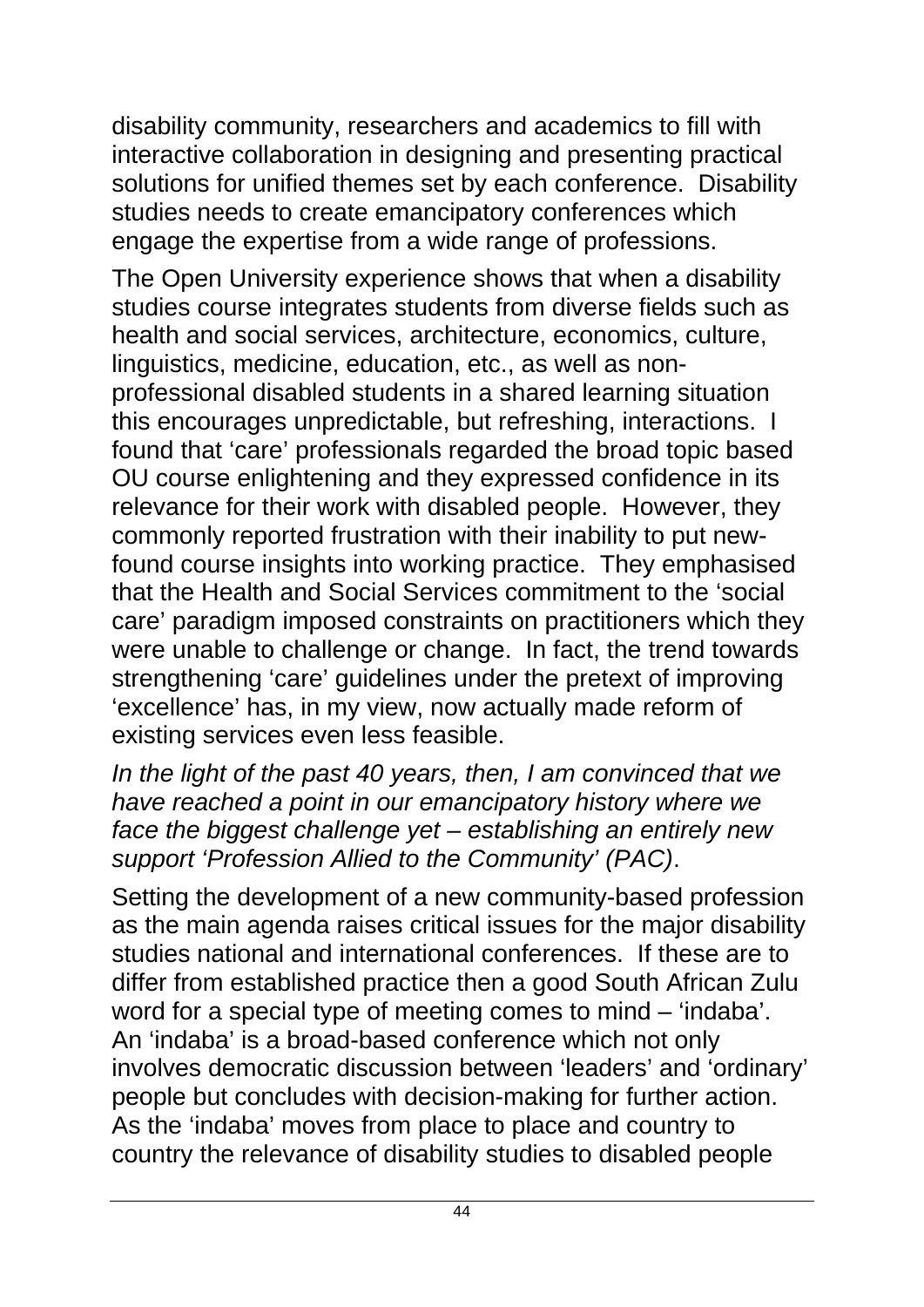will become clearer to all and engage more people from the grass roots in their own destiny.

Emancipatory research, then, could be informed by these conferences, making research more than just investigations carried out by disabled academics but studies which also engage non-qualified disabled people in setting research goals and procedures, etc. Emancipatory research would become a 'tool' for addressing problems chosen by the community and the researcher would become an agent of the community alongside the new profession allied to the community. Such research could not only address issues 'out there' but at the same time, and within the social model of disability, provide deeper understanding of itself – i.e. 'disability studies' – what it is, why and how it has emerged at this point in time. It is in this respect that I feel disability studies will feel its way towards shared goals with other oppressed groups – identifying common factors in our emergence and common goals in the transformation of health and welfare social systems.

The lifestyle of disabled people, perhaps more than any other social group, is a celebration of humanity. Disability studies should reflect this by moving way beyond just focussing on the *problems* we face when forced to live in societies designed by people with capabilities for people with capabilities. In this way *Disability Studies* can become a leading tendentious scholarly centre and not just a replica of traditional faculties. It is here that the sagacious practicalities of an entirely new community based support profession can be translated into learning materials.

"It is still at the earliest stage of speculation to consider what will be the future of services for disabled people when informed by the social model of disability . This is when the untravelled road from fantasy to reality is at its most confusing and daunting but, nevertheless, challenging, stimulating and exciting."

Vic Finkelstein and Ossie Stuart (1996) Developing New Services.